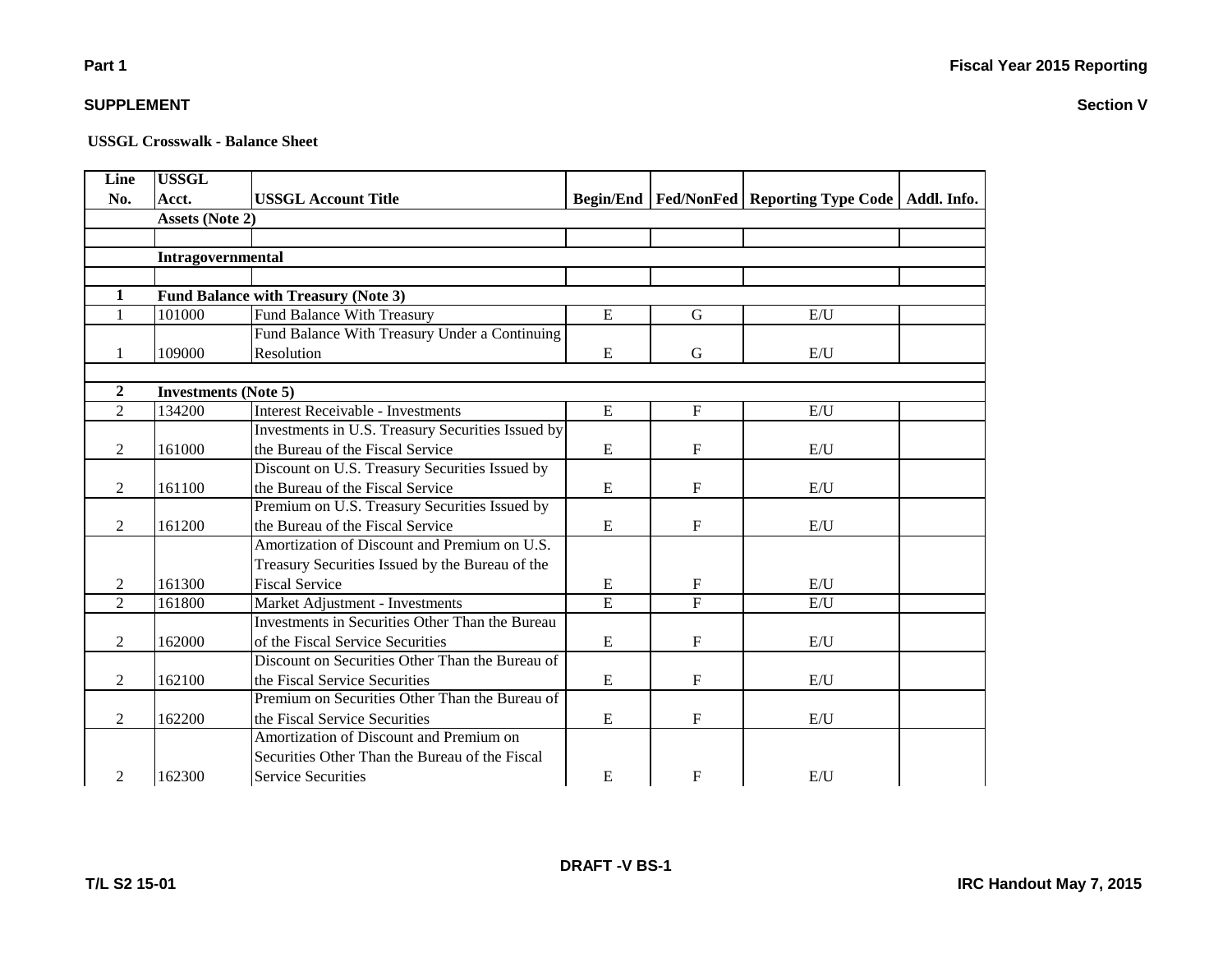# **Part 1**

### **SUPPLEMENT**

| Line           | <b>USSGL</b> |                                                  |                  |                |                                                |  |
|----------------|--------------|--------------------------------------------------|------------------|----------------|------------------------------------------------|--|
| No.            | Acct.        | <b>USSGL Account Title</b>                       | <b>Begin/End</b> |                | Fed/NonFed   Reporting Type Code   Addl. Info. |  |
|                |              |                                                  |                  |                |                                                |  |
|                |              | Investments in U.S. Treasury Zero Coupon         |                  |                |                                                |  |
| 2              | 163000       | Bonds Issued by the Bureau of the Fiscal Service | E                | $\mathbf F$    | E/U                                            |  |
|                |              |                                                  |                  |                |                                                |  |
|                |              | Discount on U.S. Treasury Zero Coupon Bonds      |                  |                |                                                |  |
| 2              | 163100       | Issued by the Bureau of the Fiscal Service       | E                | $\mathbf F$    | E/I                                            |  |
|                |              | Amortization of Discount on U.S. Treasury Zero   |                  |                |                                                |  |
|                |              | Coupon Bonds Issued by the Bureau of the Fiscal  |                  |                |                                                |  |
| 2              | 163300       | Service                                          | E                | $\mathbf F$    | E/U                                            |  |
|                |              | Allowance for Subsidy - Preferred Stock          |                  |                |                                                |  |
|                |              | Accounted for Under the Provisions of the        |                  |                |                                                |  |
| 2              | 164300       | Federal Credit Reform Act                        | E                | $\mathbf F$    | E/U                                            |  |
| $\overline{2}$ | 169000       | Other Investments                                | $\overline{E}$   | $\overline{F}$ | E/U                                            |  |
|                |              |                                                  |                  |                |                                                |  |
| 3              |              | <b>Accounts Receivable (Note 6)</b>              |                  |                |                                                |  |
| 3              | 131000       | <b>Accounts Receivable</b>                       | ${\bf E}$        | $\mathbf F$    | E/U                                            |  |
| $\overline{3}$ | 131900       | Allowance for Loss on Accounts Receivable        | ${\bf E}$        | $\overline{F}$ | E/U                                            |  |
|                |              | <b>Funded Employment Benefit Contributions</b>   |                  |                |                                                |  |
| 3              | 132000       | Receivable                                       | ${\bf E}$        | $\mathbf{F}$   | E/U                                            |  |
|                |              | <b>Unfunded FECA Benefit Contributions</b>       |                  |                |                                                |  |
| 3              | 132100       | Receivable                                       | E                | $\mathbf F$    | $\mathbf{U}$                                   |  |
| $\overline{3}$ | 132500       | <b>Taxes Receivable</b>                          | $\overline{E}$   | $\overline{G}$ | E/U                                            |  |
|                |              | Receivable for Transfers of Currently Invested   |                  |                |                                                |  |
| 3              | 133000       | <b>Balances</b>                                  | E                | F              | E/U                                            |  |
| $\overline{3}$ | 133500       | <b>Expenditure Transfers Receivable</b>          | $\overline{E}$   | $\overline{F}$ | E/U                                            |  |
|                |              |                                                  |                  |                |                                                |  |
| 3              | 134000       | Interest Receivable - Not Otherwise Classified   | ${\bf E}$        | $\mathbf F$    | E/U                                            |  |
|                |              | Penalties and Fines Receivable - Not Otherwise   |                  |                |                                                |  |
| 3              | 136000       | Classified                                       | ${\bf E}$        | $\mathbf F$    | E/U                                            |  |
|                |              | Administrative Fees Receivable - Not Otherwise   |                  |                |                                                |  |
| 3              | 137000       | Classified                                       | E                | $\mathbf{F}$   | E/I                                            |  |
| $\overline{3}$ | 137300       | <b>Administrative Fees Receivable - Taxes</b>    | E                | $\overline{G}$ | E/U                                            |  |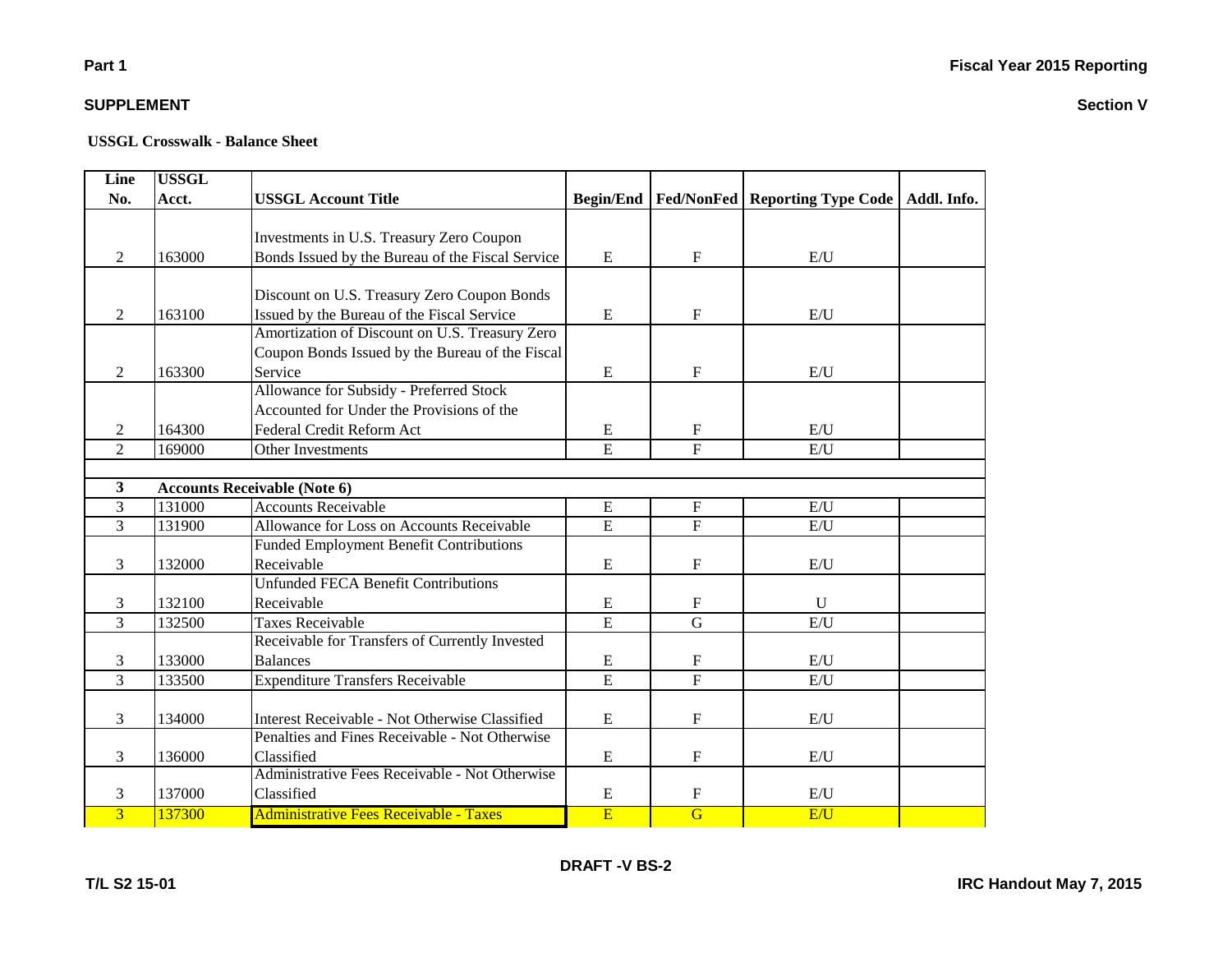#### **USSGL Crosswalk - Balance Sheet**

| Line                    | <b>USSGL</b>                  |                                                               |                  |                           |                                  |             |  |  |
|-------------------------|-------------------------------|---------------------------------------------------------------|------------------|---------------------------|----------------------------------|-------------|--|--|
| No.                     | Acct.                         | <b>USSGL Account Title</b>                                    | <b>Begin/End</b> |                           | Fed/NonFed   Reporting Type Code | Addl. Info. |  |  |
| 3                       | 192300                        | <b>Contingent Receivable for Capital Transfers</b>            | E                | $\mathbf F$               | E/U                              |             |  |  |
| 3                       | 192500                        | <b>Capital Transfers Receivable</b>                           | E                | $\mathbf{F}$              | E/U                              |             |  |  |
|                         |                               |                                                               |                  |                           |                                  |             |  |  |
| $\overline{\mathbf{4}}$ | <b>Loans Receivable</b>       |                                                               |                  |                           |                                  |             |  |  |
| $\overline{4}$          | 134100                        | Interest Receivable - Loans                                   | ${\bf E}$        | $\boldsymbol{\mathrm{F}}$ | E/U                              |             |  |  |
| $\overline{4}$          | 135000                        | Loans Receivable                                              | $\overline{E}$   | $\overline{F}$            | E/U                              |             |  |  |
|                         |                               | Capitalized Loan Interest Receivable - Non-                   |                  |                           |                                  |             |  |  |
| 4                       | 135100                        | <b>Credit Reform</b>                                          | E                | F                         | E/U                              |             |  |  |
| $\overline{4}$          | 136100                        | Penalties and Fines Receivable - Loans                        | E                | $\mathbf F$               | E/U                              |             |  |  |
| $\overline{4}$          | 137100                        | Administrative Fees Receivable - Loans                        | E                | $\mathbf{F}$              | E/U                              |             |  |  |
|                         |                               |                                                               |                  |                           |                                  |             |  |  |
| 5                       | Other (Note 12)               |                                                               |                  |                           |                                  |             |  |  |
| 5                       | 141000                        | <b>Advances and Prepayments</b>                               | E                | $\mathbf{F}$              | E/U                              |             |  |  |
| 5                       | 192100                        | Receivable From Appropriations                                | ${\bf E}$        | G                         | E/U                              |             |  |  |
| 5                       | 199000                        | <b>Other Assets</b>                                           | E                | F/G                       | E/U                              |             |  |  |
|                         |                               |                                                               |                  |                           |                                  |             |  |  |
| 6                       |                               | <b>Total Intragovernmental</b>                                |                  |                           |                                  |             |  |  |
|                         |                               |                                                               |                  |                           |                                  |             |  |  |
|                         |                               | This line is calculated. Equals the sum of lines 1 through 5. |                  |                           |                                  |             |  |  |
|                         |                               |                                                               |                  |                           |                                  |             |  |  |
|                         | <b>Assets With the Public</b> |                                                               |                  |                           |                                  |             |  |  |
|                         |                               |                                                               |                  |                           |                                  |             |  |  |
| 7                       |                               | <b>Cash and Other Monetary Assets (Note 4)</b>                |                  |                           |                                  |             |  |  |
| 7                       | 110100                        | <b>General Fund Operating Cash</b>                            | ${\bf E}$        | N                         | $\mathbf U$                      |             |  |  |
| $\overline{7}$          | 110300                        | <b>Restricted Operating Cash</b>                              | $\overline{E}$   | $\overline{N}$            | $\overline{U}$                   |             |  |  |
| $\tau$                  | 110900                        | <b>Checks Outstanding</b>                                     | E                | $\mathbf N$               | U                                |             |  |  |
| $\tau$                  | 111000                        | <b>Undeposited Collections</b>                                | E                | $\mathbf N$               | E/U                              |             |  |  |
| $\overline{7}$          | 112000                        | <b>Imprest Funds</b>                                          | $\overline{E}$   | $\overline{N}$            | E/U                              |             |  |  |
| $\tau$                  | 112500                        | <b>U.S. Debit Card Funds</b>                                  | $\overline{E}$   | $\mathbf N$               | E/U                              |             |  |  |
| 7                       | 113000                        | Funds Held by the Public                                      | $\overline{E}$   | $\mathbf N$               | E/U                              |             |  |  |
|                         |                               | Cash Held by U.S. Disbursing Officers Outside                 |                  |                           |                                  |             |  |  |
| $\tau$                  | 114500                        | the Treasury's General Account                                | ${\bf E}$        | N                         | $\mathbf U$                      |             |  |  |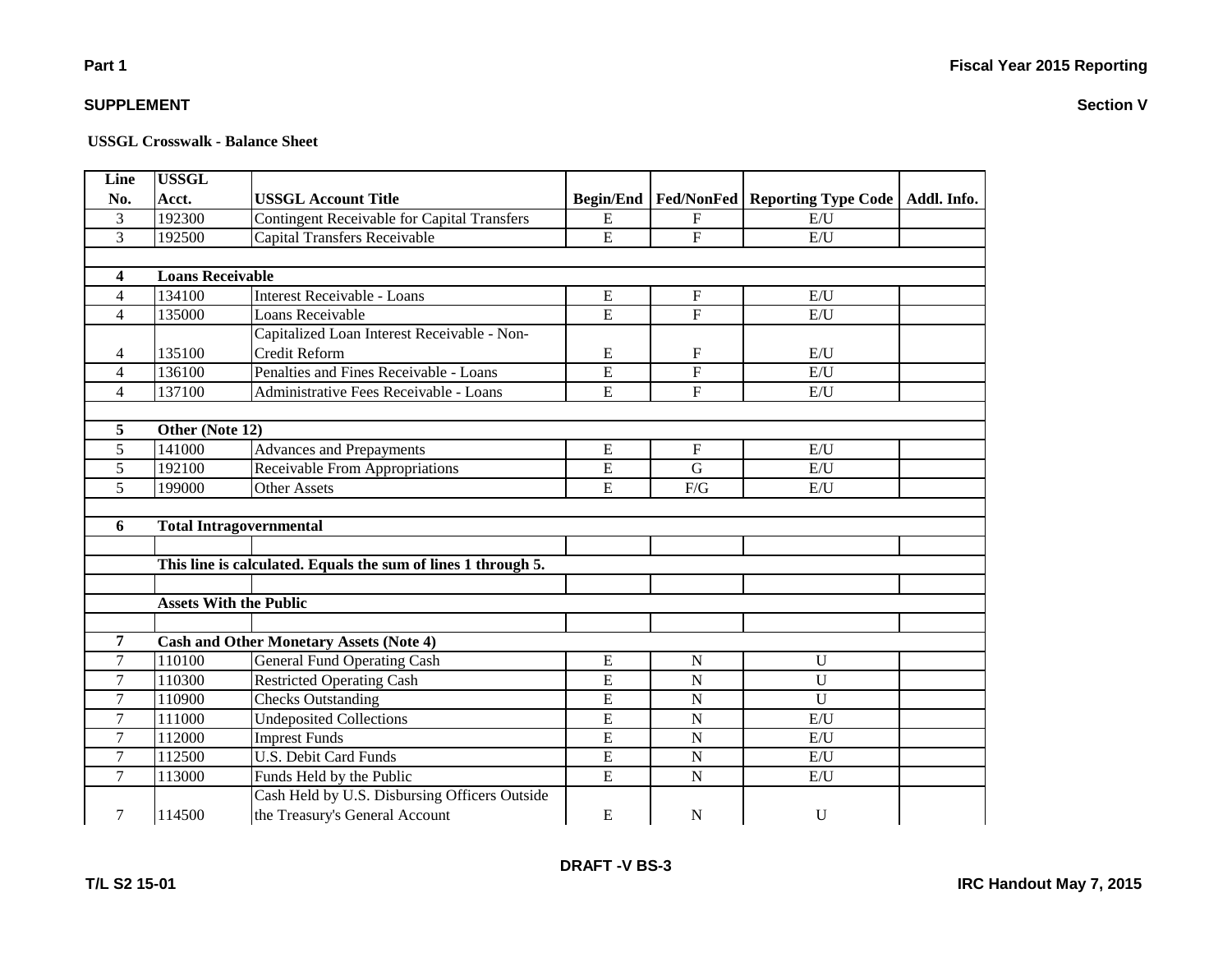# **Part 1**

### **SUPPLEMENT**

| Line           | <b>USSGL</b>                |                                                      |                  |                     |                                           |                |
|----------------|-----------------------------|------------------------------------------------------|------------------|---------------------|-------------------------------------------|----------------|
| No.            | Acct.                       | <b>USSGL Account Title</b>                           | <b>Begin/End</b> |                     | <b>Fed/NonFed   Reporting Type Code  </b> | Addl. Info.    |
| $\overline{7}$ | 119000                      | Other Cash                                           | E                | $\mathbf N$         | E/U                                       |                |
|                |                             | <b>International Monetary Fund Assets - Reserve</b>  |                  |                     |                                           |                |
| 7              | 119300                      | Position                                             | E                | N                   | E/U                                       |                |
|                |                             | <b>Exchange Stabilization Fund Assets - Holdings</b> |                  |                     |                                           |                |
| $\tau$         | 119400                      | of Special Drawing Rights                            | ${\bf E}$        | $\mathbf N$         | E/U                                       |                |
| $\tau$         | 119500                      | <b>Other Monetary Assets</b>                         | $\overline{E}$   | $\mathbf N$         | E/U                                       |                |
| $\overline{7}$ | 120000                      | Foreign Currency                                     | $\overline{E}$   | ${\bf N}$           | E/U                                       |                |
|                |                             | Foreign Currency Denominated Equivalent              |                  |                     |                                           |                |
| $\tau$         | 120500                      | Assets                                               | ${\bf E}$        | $\mathbf N$         | E                                         |                |
| $\overline{7}$ | 120900                      | <b>Uninvested Foreign Currency</b>                   | $\overline{E}$   | $\mathbf N$         | $\overline{E}$                            |                |
|                |                             |                                                      |                  |                     |                                           |                |
| 7              | 134400                      | <b>Interest Receivable on Special Drawing Rights</b> | ${\bf E}$        | ${\bf N}$           | $\mathbf E$                               |                |
|                |                             | <b>Interest Receivable - Foreign Currency</b>        |                  |                     |                                           |                |
| 7              | 138400                      | <b>Denominated Assets</b>                            | E                | N                   | E                                         |                |
| $\overline{7}$ | 153100                      | <b>Seized Monetary Instruments</b>                   | $\overline{E}$   | $\overline{N}$      | E/U                                       |                |
| $\overline{7}$ | 153200                      | Seized Cash Deposited                                | $\overline{E}$   | $\mathbf N$         | E/U                                       |                |
|                |                             |                                                      |                  |                     |                                           |                |
| 8              | <b>Investments (Note 5)</b> |                                                      |                  |                     |                                           |                |
| 8              | 134200                      | Interest Receivable - Investments                    | E                | N/Z                 | E/U                                       | $\overline{2}$ |
|                |                             | Allowance for Loss on Interest Receivable -          |                  |                     |                                           |                |
| 8              | 134600                      | <b>Investments</b>                                   | ${\bf E}$        | N                   | E/U                                       |                |
|                |                             | Investments in U.S. Treasury Securities Issued by    |                  |                     |                                           |                |
| 8              | 161000                      | the Bureau of the Fiscal Service                     | ${\bf E}$        | $N\!/\!Z$           | E/U                                       | $\overline{2}$ |
|                |                             | Discount on U.S. Treasury Securities Issued by       |                  |                     |                                           |                |
| 8              | 161100                      | the Bureau of the Fiscal Service                     | ${\bf E}$        | $N\!/\!Z$           | E/U                                       | $\overline{2}$ |
|                |                             | Premium on U.S. Treasury Securities Issued by        |                  |                     |                                           |                |
| 8              | 161200                      | the Bureau of the Fiscal Service                     | ${\bf E}$        | ${\rm N} / {\rm Z}$ | E/U                                       | $\overline{2}$ |
|                |                             | Amortization of Discount and Premium on U.S.         |                  |                     |                                           |                |
|                |                             | Treasury Securities Issued by the Bureau of the      |                  |                     |                                           |                |
| 8              | 161300                      | <b>Fiscal Service</b>                                | E                | N/Z                 | E/U                                       | $\overline{2}$ |
| 8              | 161800                      | Market Adjustment - Investments                      | $\overline{E}$   | E/N                 | E/U                                       |                |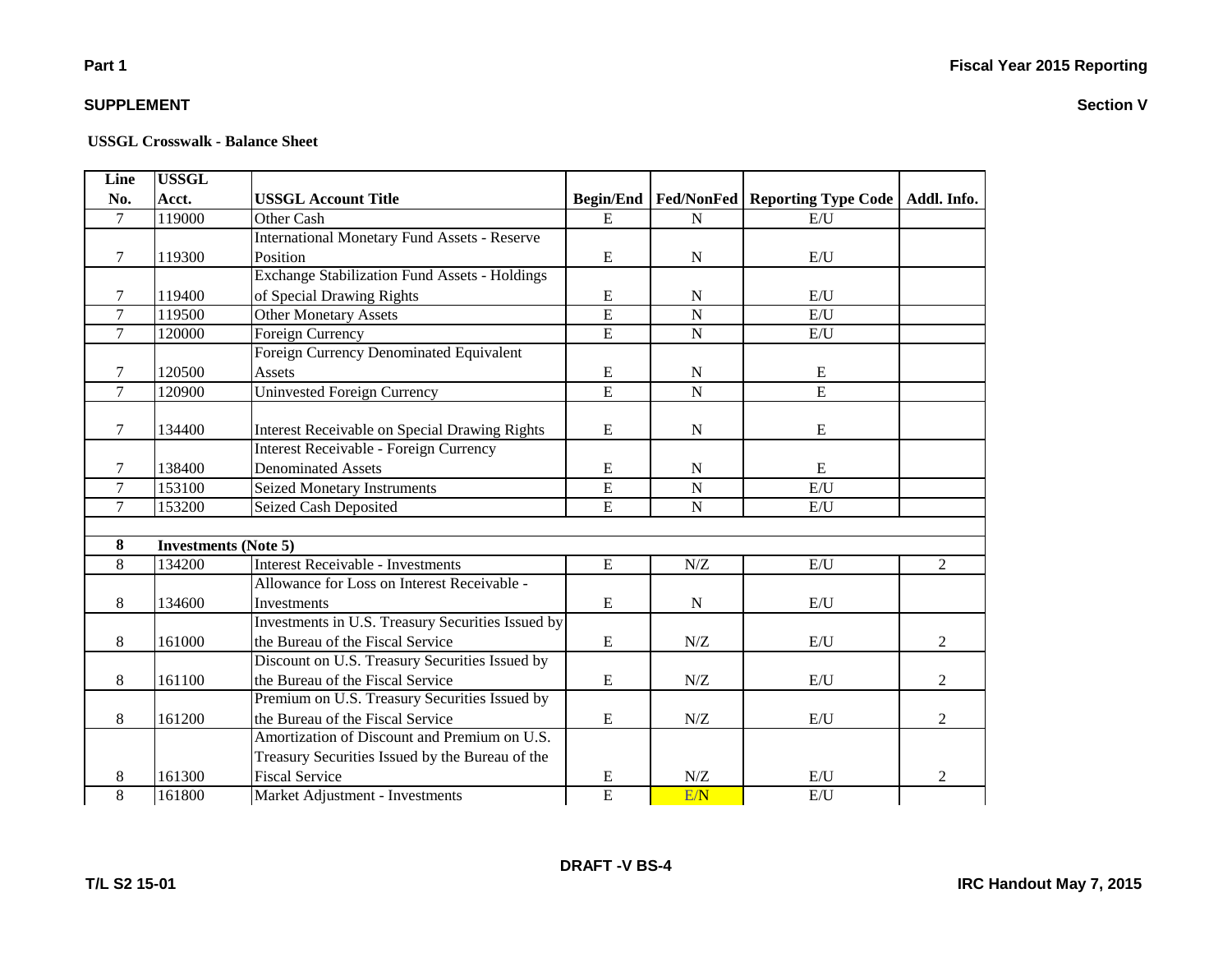# **Part 1**

# **SUPPLEMENT**

#### **USSGL Crosswalk - Balance Sheet**

| Line | <b>USSGL</b> |                                                        |                  |                   |                            |             |
|------|--------------|--------------------------------------------------------|------------------|-------------------|----------------------------|-------------|
| No.  | Acct.        | <b>USSGL Account Title</b>                             | <b>Begin/End</b> | <b>Fed/NonFed</b> | <b>Reporting Type Code</b> | Addl. Info. |
|      |              | <b>Investments in Securities Other Than the Bureau</b> |                  |                   |                            |             |
| 8    | 162000       | of the Fiscal Service Securities                       | ${\bf E}$        | E/N               | $\mathbf{E}/\mathbf{U}$    |             |
|      |              | Discount on Securities Other Than the Bureau of        |                  |                   |                            |             |
| 8    | 162100       | the Fiscal Service Securities                          | ${\bf E}$        | ${\bf N}$         | E/U                        |             |
|      |              | Premium on Securities Other Than the Bureau of         |                  |                   |                            |             |
| 8    | 162200       | the Fiscal Service Securities                          | ${\bf E}$        | ${\bf N}$         | E/U                        |             |
|      |              | Amortization of Discount and Premium on                |                  |                   |                            |             |
|      |              | Securities Other Than the Bureau of the Fiscal         |                  |                   |                            |             |
| 8    | 162300       | <b>Service Securities</b>                              | E                | ${\bf N}$         | E/U                        |             |
|      |              | Preferred Stock Accounted for Under the                |                  |                   |                            |             |
| 8    | 164200       | Provisions of the Federal Credit Reform Act            | E                | ${\bf N}$         | E/U                        |             |
|      |              | Allowance for Subsidy - Preferred Stock                |                  |                   |                            |             |
|      |              | Accounted for Under the Provisions of the              |                  |                   |                            |             |
| 8    | 164300       | Federal Credit Reform Act                              | E                | ${\bf N}$         | E/U                        |             |
|      |              | Common Stock Accounted for Under the                   |                  |                   |                            |             |
| 8    | 164400       | Provisions of the Federal Credit Reform Act            | ${\bf E}$        | ${\bf N}$         | E/U                        |             |
|      |              | Allowance for Subsidy - Common Stock                   |                  |                   |                            |             |
|      |              | Accounted for Under the Provisions of the              |                  |                   |                            |             |
| 8    | 164500       | Federal Credit Reform Act                              | ${\bf E}$        | ${\bf N}$         | E/U                        |             |
|      |              |                                                        |                  |                   |                            |             |
|      |              | Discount on Securities Account for Under the           |                  |                   |                            |             |
| 8    | 164600       | Provisions of the Federal Credit Reform Act            | E                | ${\bf N}$         | E/U                        |             |
|      |              |                                                        |                  |                   |                            |             |
|      |              | Premium on Securities Accounted for Under the          |                  |                   |                            |             |
| 8    | 164700       | Provisions of the Federal Credit Reform Act            | ${\bf E}$        | ${\bf N}$         | E/U                        |             |
|      |              | Preferred Stock in Federal Government                  |                  |                   |                            |             |
| 8    | 165000       | Sponsored Enterprise                                   | ${\bf E}$        | ${\bf N}$         | E/U                        |             |
|      |              | Market Adjustment - Senior Preferred Stock in          |                  |                   |                            |             |
| 8    | 165100       | Federal Government Sponsored Enterprise                | ${\bf E}$        | ${\bf N}$         | E/U                        |             |
|      |              | <b>Common Stock Warrants in Federal Government</b>     |                  |                   |                            |             |
| 8    | 165200       | Sponsored Enterprise                                   | ${\bf E}$        | $\mathbf N$       | E/U                        |             |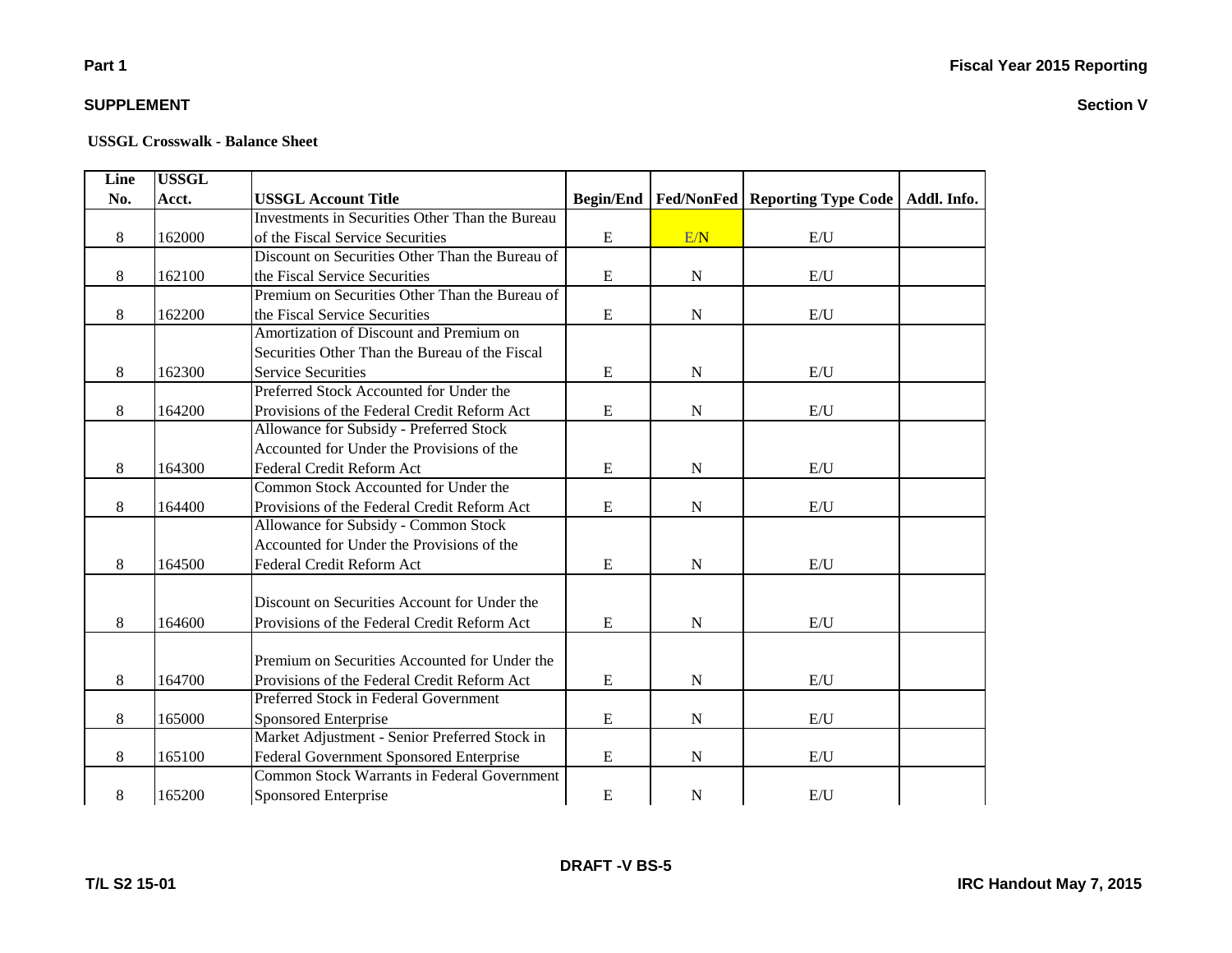| Line             | <b>USSGL</b> |                                                 |                |                |                                                            |  |
|------------------|--------------|-------------------------------------------------|----------------|----------------|------------------------------------------------------------|--|
| No.              | Acct.        | <b>USSGL Account Title</b>                      |                |                | Begin/End   Fed/NonFed   Reporting Type Code   Addl. Info. |  |
|                  |              |                                                 |                |                |                                                            |  |
|                  |              | Market Adjustment - Common Stock Warrants in    |                |                |                                                            |  |
| 8                | 165300       | Federal Government Sponsored Enterprise         | ${\bf E}$      | N              | E/U                                                        |  |
| 8                | 167000       | Foreign Investments                             | $\overline{E}$ | $\overline{N}$ | $\overline{E}$                                             |  |
| 8                | 167100       | Discount on Foreign Investments                 | E              | $\overline{N}$ | $\overline{E}$                                             |  |
| $\overline{8}$   | 167200       | Premium on Foreign Investments                  | E              | $\overline{N}$ | $\overline{E}$                                             |  |
|                  |              | Foreign Exchange Rate Revalue Adjustments -     |                |                |                                                            |  |
| 8                | 167900       | Investments                                     | ${\bf E}$      | $\mathbf N$    | Ε                                                          |  |
| 8                | 169000       | Other Investments                               | E              | $\mathbf N$    | E/U                                                        |  |
|                  |              |                                                 |                |                |                                                            |  |
| $\boldsymbol{9}$ |              | <b>Accounts Receivable, Net (Note 6)</b>        |                |                |                                                            |  |
| 9                | 131000       | <b>Accounts Receivable</b>                      | ${\bf E}$      | $\mathbf N$    | E/U                                                        |  |
| 9                | 131900       | Allowance for Loss on Accounts Receivable       | E              | $\overline{N}$ | E/U                                                        |  |
|                  |              | <b>Funded Employment Benefit Contributions</b>  |                |                |                                                            |  |
| 9                | 132000       | Receivable                                      | E              | $\mathbf N$    | E/U                                                        |  |
|                  |              | <b>Unfunded FECA Benefit Contributions</b>      |                |                |                                                            |  |
| 9                | 132100       | Receivable                                      | ${\bf E}$      | $\mathbf N$    | $\mathbf U$                                                |  |
|                  |              |                                                 |                |                |                                                            |  |
| 9                | 134000       | Interest Receivable - Not Otherwise Classified  | ${\bf E}$      | $\mathbf N$    | E/U                                                        |  |
|                  |              | Allowance for Loss on Interest Receivable - Not |                |                |                                                            |  |
| 9                | 134700       | Otherwise Classified                            | E              | N              | E/U                                                        |  |
|                  |              | Penalties and Fines Receivable - Not Otherwise  |                |                |                                                            |  |
| 9                | 136000       | Classified                                      | ${\bf E}$      | $\mathbf N$    | E/U                                                        |  |
|                  |              | Allowance for Loss on Penalties and Fines       |                |                |                                                            |  |
| 9                | 136700       | Receivable - Not Otherwise Classified           | E              | $\mathbf N$    | E/U                                                        |  |
|                  |              | Administrative Fees Receivable - Not Otherwise  |                |                |                                                            |  |
| 9                | 137000       | Classified                                      | E              | $\mathbf N$    | $\mathbf{E}/\mathbf{U}$                                    |  |
|                  |              | Allowance for Loss on Administrative Fees       |                |                |                                                            |  |
| 9                | 137700       | Receivable - Not Otherwise Classified           | ${\bf E}$      | $\mathbf N$    | E/U                                                        |  |
|                  |              |                                                 |                |                |                                                            |  |
| 10               |              | Taxes Receivable, Net (Note 7)                  |                |                |                                                            |  |
| 10               | 132500       | <b>Taxes Receivable</b>                         | ${\bf E}$      | $\mathbf N$    | E/U                                                        |  |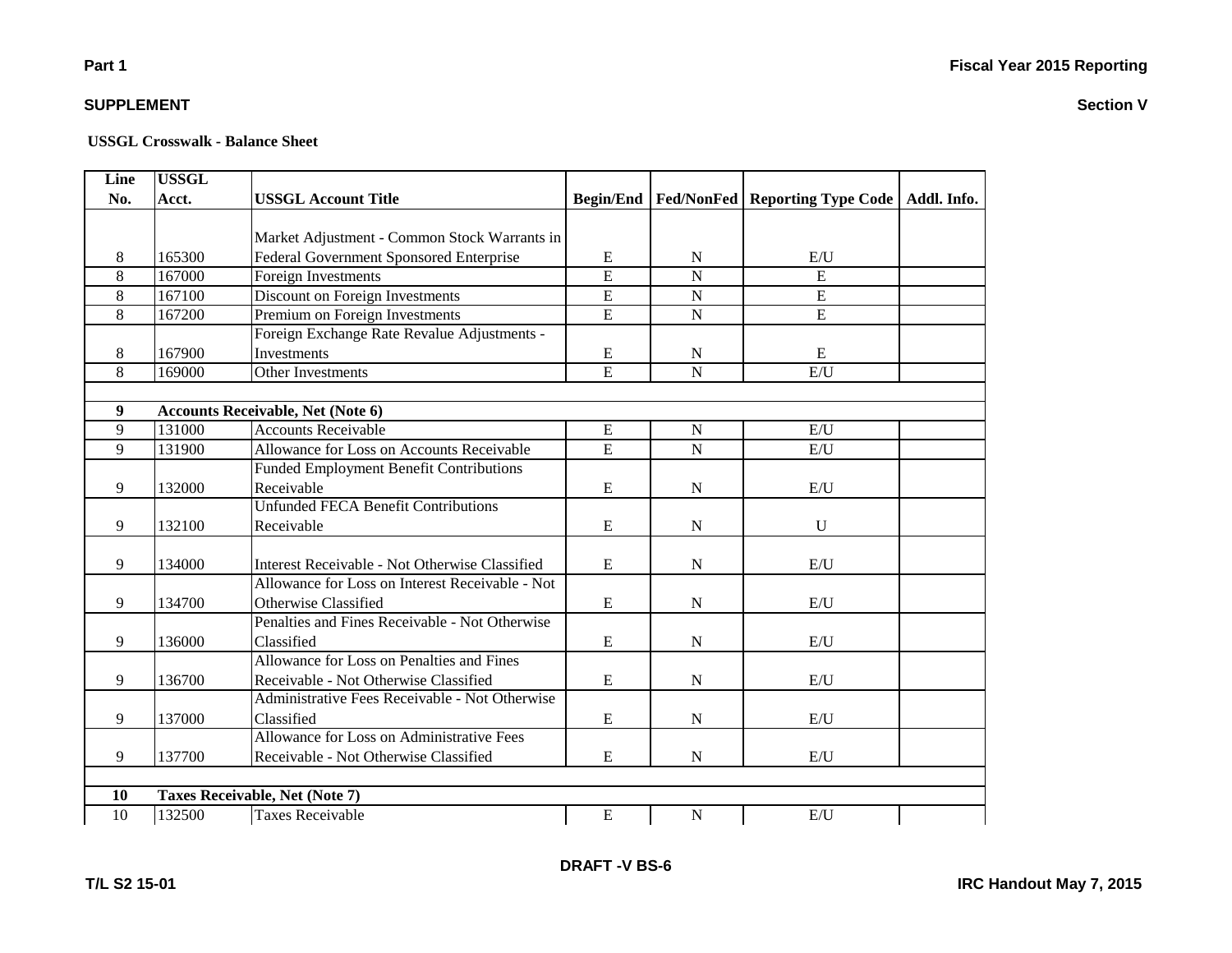# **Part 1**

### **SUPPLEMENT**

| Line            | <b>USSGL</b> |                                                 |                |                |                                                       |             |
|-----------------|--------------|-------------------------------------------------|----------------|----------------|-------------------------------------------------------|-------------|
| No.             | Acct.        | <b>USSGL Account Title</b>                      |                |                | <b>Begin/End   Fed/NonFed   Reporting Type Code  </b> | Addl. Info. |
| 10              | 132900       | Allowance for Loss on Taxes Receivable          | E              | ${\bf N}$      | E/U                                                   |             |
| 10              | 134300       | <b>Interest Receivable - Taxes</b>              | $\overline{E}$ | ${\bf N}$      | $E/\overline{U}$                                      |             |
|                 |              | Allowance for Loss on Interest Receivable -     |                |                |                                                       |             |
| 10              | 134800       | <b>Taxes</b>                                    | $\mathbf E$    | ${\bf N}$      | E/U                                                   |             |
| $\overline{10}$ | 136300       | Penalties and Fines Receivable - Taxes          | $\overline{E}$ | $\overline{N}$ | E/U                                                   |             |
|                 |              | Allowance for Loss on Penalties and Fines       |                |                |                                                       |             |
| 10              | 136800       | Receivable - Taxes                              | ${\bf E}$      | ${\bf N}$      | E/U                                                   |             |
| 10              | 137300       | Administrative Fees Receivable - Taxes          | $\overline{E}$ | $\overline{N}$ | E/U                                                   |             |
|                 |              | Allowance for Loss on Administrative Fees       |                |                |                                                       |             |
| 10              | 137800       | Receivable - Taxes                              | E              | $\mathbf N$    | E/U                                                   |             |
|                 |              |                                                 |                |                |                                                       |             |
| 11              |              | Direct Loan and Loan Guarantees, Net (Note 8)   |                |                |                                                       |             |
| 11              | 134100       | Interest Receivable - Loans                     | E              | ${\bf N}$      | E/U                                                   |             |
|                 |              | Allowance for Loss on Interest Receivable -     |                |                |                                                       |             |
| 11              | 134500       | Loans                                           | E              | $\mathbf N$    | E/U                                                   |             |
| 11              | 135000       | Loans Receivable                                | $\overline{E}$ | $\overline{N}$ | E/U                                                   |             |
| $\overline{11}$ | 135900       | Allowance for Loss on Loans Receivable          | $\overline{E}$ | $\overline{N}$ | $\mathrm{E}/\mathrm{U}$                               |             |
| 11              | 136100       | Penalties and Fines Receivable - Loans          | $\overline{E}$ | ${\bf N}$      | E/U                                                   |             |
|                 |              | Allowance for Loss on Penalties and Fines       |                |                |                                                       |             |
| 11              | 136500       | Receivable - Loans                              | E              | N              | E/U                                                   |             |
| 11              | 137100       | Administrative Fees Receivable - Loans          | $\overline{E}$ | $\overline{N}$ | E/U                                                   |             |
|                 |              | Allowance for Loss on Administrative Fees       |                |                |                                                       |             |
| 11              | 137500       | Receivable - Loans                              | E              | ${\bf N}$      | E/U                                                   |             |
|                 |              | Loans Receivable - Troubled Assets Relief       |                |                |                                                       |             |
| 11              | 138000       | Program                                         | $\mathbf E$    | ${\bf N}$      | E/U                                                   |             |
|                 |              | Interest Receivable - Loans - Troubled Assets   |                |                |                                                       |             |
| 11              | 138100       | <b>Relief Program</b>                           | E              | ${\bf N}$      | E/U                                                   |             |
|                 |              | Allowance for Loss on Interest Receivable -     |                |                |                                                       |             |
| 11              | 138500       | Loans - Troubled Assets Relief Program          | E              | ${\bf N}$      | E/U                                                   |             |
|                 |              | Allowance for Subsidy - Loans - Troubled Assets |                |                |                                                       |             |
| 11              | 138900       | <b>Relief Program</b>                           | E              | ${\bf N}$      | E/U                                                   |             |
| $\overline{11}$ | 139900       | <b>Allowance for Subsidy</b>                    | $\overline{E}$ | $\overline{N}$ | E/U                                                   |             |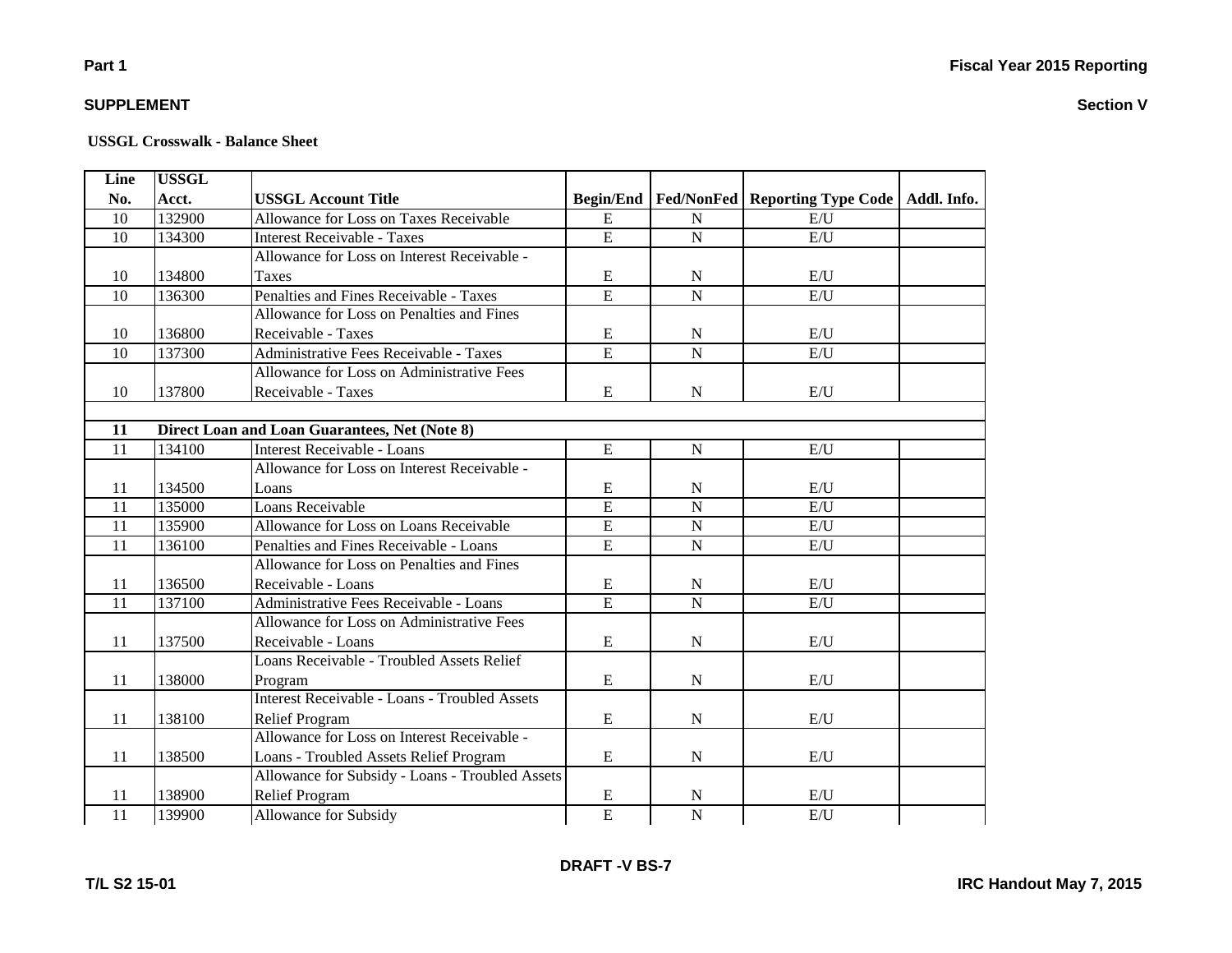**Section V**

# **Part 1**

### **SUPPLEMENT**

#### **USSGL Crosswalk - Balance Sheet**

| Line            | <b>USSGL</b> |                                                     |                  |                |                                           |             |  |  |
|-----------------|--------------|-----------------------------------------------------|------------------|----------------|-------------------------------------------|-------------|--|--|
| No.             | Acct.        | <b>USSGL Account Title</b>                          | <b>Begin/End</b> |                | <b>Fed/NonFed   Reporting Type Code  </b> | Addl. Info. |  |  |
| 11              | 155100       | <b>Foreclosed Property</b>                          | E                | N              | E/I                                       |             |  |  |
| 11              | 155900       | Foreclosed Property - Allowance                     | ${\bf E}$        | $\mathbf N$    | E/U                                       |             |  |  |
|                 |              |                                                     |                  |                |                                           |             |  |  |
| $\overline{12}$ |              | <b>Inventory and Related Property, Net (Note 9)</b> |                  |                |                                           |             |  |  |
|                 |              |                                                     |                  |                |                                           |             |  |  |
| 12              | 151100       | Operating Materials and Supplies Held for Use       | ${\bf E}$        | ${\bf N}$      | $\mathbf{E}/\mathbf{U}$                   |             |  |  |
|                 |              | Operating Materials and Supplies Held in            |                  |                |                                           |             |  |  |
| 12              | 151200       | Reserve for Future Use                              | E                | N              | E/U                                       |             |  |  |
|                 |              | <b>Operating Materials and Supplies - Excess,</b>   |                  |                |                                           |             |  |  |
| 12              | 151300       | Obsolete, and Unserviceable                         | ${\bf E}$        | ${\bf N}$      | E/U                                       |             |  |  |
|                 |              | Operating Materials and Supplies Held for           |                  |                |                                           |             |  |  |
| 12              | 151400       | Repair                                              | ${\bf E}$        | ${\bf N}$      | E/U                                       |             |  |  |
|                 |              |                                                     |                  |                |                                           |             |  |  |
| 12              | 151900       | <b>Operating Materials and Supplies - Allowance</b> | E                | $\mathbf N$    | E/U                                       |             |  |  |
| 12              | 152100       | <b>Inventory Purchased for Resale</b>               | $\overline{E}$   | $\mathbf N$    | E/U                                       |             |  |  |
| 12              | 152200       | Inventory Held in Reserve for Future Sale           | $\overline{E}$   | ${\bf N}$      | $\mathbf{E}/\mathbf{U}$                   |             |  |  |
| 12              | 152300       | Inventory Held for Repair                           | $\overline{E}$   | $\overline{N}$ | $\mathbf{E}/\mathbf{U}$                   |             |  |  |
|                 |              |                                                     |                  |                |                                           |             |  |  |
| 12              | 152400       | Inventory - Excess, Obsolete, and Unserviceable     | E                | N              | E/U                                       |             |  |  |
| 12              | 152500       | <b>Inventory - Raw Materials</b>                    | $\overline{E}$   | $\overline{N}$ | E/U                                       |             |  |  |
| 12              | 152600       | <b>Inventory - Work-in-Process</b>                  | $\overline{E}$   | ${\bf N}$      | E/U                                       |             |  |  |
| 12              | 152700       | <b>Inventory - Finished Goods</b>                   | $\overline{E}$   | ${\bf N}$      | E/U                                       |             |  |  |
| 12              | 152900       | <b>Inventory - Allowance</b>                        | ${\bf E}$        | $\overline{N}$ | E/U                                       |             |  |  |
| 12              | 154100       | Forfeited Property Held for Sale                    | $\overline{E}$   | ${\bf N}$      | E/U                                       |             |  |  |
| 12              | 154200       | Forfeited Property Held for Donation or Use         | ${\bf E}$        | ${\bf N}$      | E/U                                       |             |  |  |
| 12              | 154900       | Forfeited Property - Allowance                      | $\overline{E}$   | $\mathbf N$    | E/I                                       |             |  |  |
|                 |              | Commodities Held Under Price Support and            |                  |                |                                           |             |  |  |
| 12              | 156100       | <b>Stabilization Support Programs</b>               | ${\bf E}$        | ${\bf N}$      | $\mathbf{E}/\mathbf{U}$                   |             |  |  |
| 12              | 156900       | <b>Commodities - Allowance</b>                      | $\overline{E}$   | $\overline{N}$ | E/U                                       |             |  |  |
| 12              | 157100       | Stockpile Materials Held in Reserve                 | $\overline{E}$   | ${\bf N}$      | $\mathbf{E}/\mathbf{U}$                   |             |  |  |
| $\overline{12}$ | 157200       | Stockpile Materials Held for Sale                   | $\overline{E}$   | $\overline{N}$ | $\mathbf{E}/\mathbf{U}$                   |             |  |  |
| $\overline{12}$ | 159100       | <b>Other Related Property</b>                       | $\overline{E}$   | ${\bf N}$      | E/U                                       |             |  |  |

**DRAFT -V BS-8**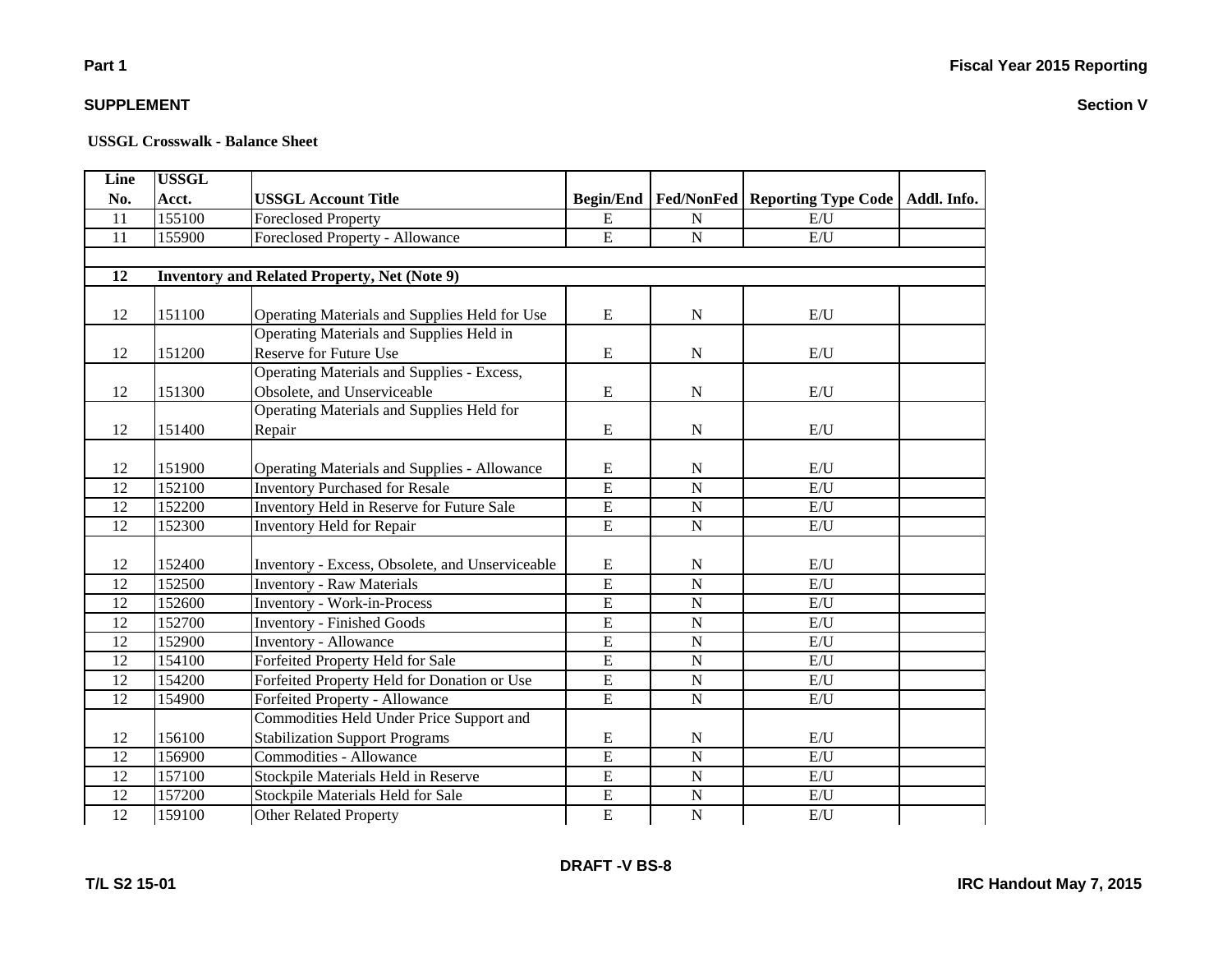| No.<br>12<br>13 | Acct.<br>159900 | <b>USSGL Account Title</b>                            | <b>Begin/End</b> |                |                                  |             |
|-----------------|-----------------|-------------------------------------------------------|------------------|----------------|----------------------------------|-------------|
|                 |                 |                                                       |                  |                | Fed/NonFed   Reporting Type Code | Addl. Info. |
|                 |                 | Other Related Property - Allowance                    | $\mathbf E$      | ${\bf N}$      | E/U                              |             |
|                 |                 |                                                       |                  |                |                                  |             |
|                 |                 | General Property, Plant, and Equipment, Net (Note 10) |                  |                |                                  |             |
| 13              | 171100          | Land and Land Rights                                  | ${\bf E}$        | $\mathbf N$    | E/U                              |             |
| $\overline{13}$ | 171200          | Improvements to Land                                  | $\overline{E}$   | $\overline{N}$ | E/U                              |             |
|                 |                 | Accumulated Depreciation on Improvements to           |                  |                |                                  |             |
| 13              | 171900          | Land                                                  | E                | $\mathbf N$    | E/U                              |             |
| 13              | 172000          | <b>Construction-in-Progress</b>                       | E                | $\overline{N}$ | E/U                              |             |
| 13              | 173000          | Buildings, Improvements, and Renovations              | E                | ${\bf N}$      | E/U                              |             |
|                 |                 | Accumulated Depreciation on Buildings,                |                  |                |                                  |             |
| 13              | 173900          | Improvements, and Renovations                         | ${\bf E}$        | N              | E/U                              |             |
| 13              | 174000          | <b>Other Structures and Facilities</b>                | $\overline{E}$   | $\overline{N}$ | E/U                              |             |
|                 |                 | <b>Accumulated Depreciation on Other Structures</b>   |                  |                |                                  |             |
| 13              | 174900          | and Facilities                                        | E                | N              | E/U                              |             |
| 13              | 175000          | Equipment                                             | $\overline{E}$   | $\overline{N}$ | E/U                              |             |
| 13              | 175900          | <b>Accumulated Depreciation on Equipment</b>          | $\overline{E}$   | $\mathbf N$    | E/U                              |             |
| 13              | 181000          | <b>Assets Under Capital Lease</b>                     | E                | $\mathbf N$    | E/U                              |             |
|                 |                 | <b>Accumulated Depreciation on Assets Under</b>       |                  |                |                                  |             |
| 13              | 181900          | Capital Lease                                         | ${\bf E}$        | N              | E/U                              |             |
| 13              | 182000          | Leasehold Improvements                                | $\overline{E}$   | ${\bf N}$      | E/U                              |             |
|                 |                 | <b>Accumulated Amortization on Leasehold</b>          |                  |                |                                  |             |
| 13              | 182900          | Improvements                                          | ${\bf E}$        | ${\bf N}$      | E/U                              |             |
| 13              | 183000          | <b>Internal-Use Software</b>                          | $\overline{E}$   | $\mathbf N$    | E/U                              |             |
| 13              | 183200          | Internal-Use Software in Development                  | E                | $\mathbf N$    | E/U                              |             |
|                 |                 | <b>Accumulated Amortization on Internal-Use</b>       |                  |                |                                  |             |
| 13              | 183900          | Software                                              | E                | ${\bf N}$      | E/U                              |             |
| 13              | 184000          | <b>Other Natural Resources</b>                        | $\overline{E}$   | $\mathbf N$    | E/U                              |             |
| 13              | 184900          | Allowance for Depletion                               | $\overline{E}$   | $\overline{N}$ | E/U                              |             |
| 13              | 189000          | Other General Property, Plant, and Equipment          | E                | ${\bf N}$      | E/U                              |             |
|                 |                 | <b>Accumulated Depreciation on Other General</b>      |                  |                |                                  |             |
| 13              | 189900          | Property, Plant, and Equipment                        | ${\bf E}$        | $\mathbf N$    | E/U                              |             |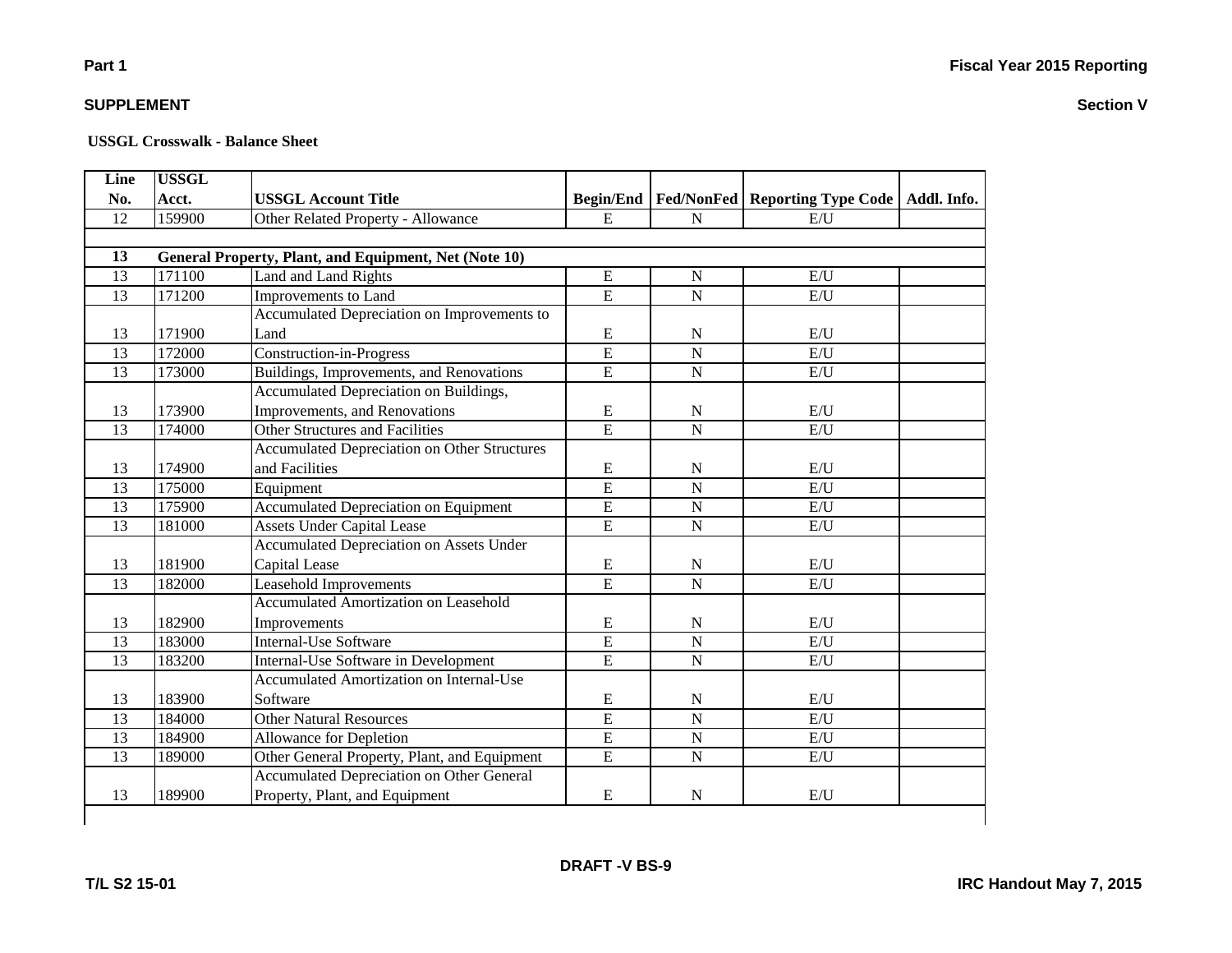**Section V**

# **Part 1**

### **SUPPLEMENT**

#### **USSGL Crosswalk - Balance Sheet**

| Line            | <b>USSGL</b>            |                                                                |                |                |                                                            |  |  |  |
|-----------------|-------------------------|----------------------------------------------------------------|----------------|----------------|------------------------------------------------------------|--|--|--|
| No.             | Acct.                   | <b>USSGL Account Title</b>                                     |                |                | Begin/End   Fed/NonFed   Reporting Type Code   Addl. Info. |  |  |  |
| 14              | Other (Note 12)         |                                                                |                |                |                                                            |  |  |  |
| 14              | 141000                  | <b>Advances and Prepayments</b>                                | ${\bf E}$      | N              | E/U                                                        |  |  |  |
| 14              | 199000                  | <b>Other Assets</b>                                            | $\overline{E}$ | $\overline{N}$ | E/U                                                        |  |  |  |
|                 |                         | General Property, Plant, and Equipment                         |                |                |                                                            |  |  |  |
| 14              | 199500                  | Permanently Removed but Not Yet Disposed                       | ${\bf E}$      | $\mathbf N$    | E/U                                                        |  |  |  |
|                 |                         |                                                                |                |                |                                                            |  |  |  |
| 15              | <b>Total Assets</b>     |                                                                |                |                |                                                            |  |  |  |
|                 |                         |                                                                |                |                |                                                            |  |  |  |
|                 |                         | This line is calculated. Equals the sum of lines 6 through 14. |                |                |                                                            |  |  |  |
|                 |                         |                                                                |                |                |                                                            |  |  |  |
| 16              |                         | <b>Stewardship PP&amp;E (Note 11)</b>                          |                |                |                                                            |  |  |  |
|                 |                         |                                                                |                |                |                                                            |  |  |  |
|                 | Liabilities (Note 13)   |                                                                |                |                |                                                            |  |  |  |
|                 |                         |                                                                |                |                |                                                            |  |  |  |
|                 | Intragovernmental       |                                                                |                |                |                                                            |  |  |  |
|                 |                         |                                                                |                |                |                                                            |  |  |  |
| 17              | <b>Accounts Payable</b> |                                                                |                |                |                                                            |  |  |  |
| 17              | 211000                  | <b>Accounts Payable</b>                                        | E              | $\mathbf{F}$   | E/U                                                        |  |  |  |
| 17              | 212000                  | Disbursements in Transit                                       | E              | $\overline{F}$ | E/U                                                        |  |  |  |
|                 |                         | Accrued Interest Payable - Not Otherwise                       |                |                |                                                            |  |  |  |
| 17              | 214000                  | Classified                                                     | E              | $\mathbf{F}$   | E/U                                                        |  |  |  |
|                 |                         | Payable for Transfers of Currently Invested                    |                |                |                                                            |  |  |  |
| 17              | 215000                  | <b>Balances</b>                                                | E              | F              | E/U                                                        |  |  |  |
| 17              | 215500                  | <b>Expenditure Transfers Payable</b>                           | $\mathbf E$    | $\mathbf F$    | E/U                                                        |  |  |  |
| 17              | 217000                  | Subsidy Payable to the Financing Account                       | $\overline{E}$ | $\mathbf F$    | E/U                                                        |  |  |  |
|                 |                         |                                                                |                |                |                                                            |  |  |  |
| 17              | 296000                  | <b>Accounts Payable From Canceled Appropriations</b>           | ${\bf E}$      | $\mathbf F$    | E/U                                                        |  |  |  |
|                 |                         |                                                                |                |                |                                                            |  |  |  |
| 18              | Debt (Note 14)          |                                                                |                |                |                                                            |  |  |  |
| 18              | 214100                  | <b>Accrued Interest Payable - Debt-Loans</b>                   | ${\bf E}$      | $\overline{F}$ | E/U                                                        |  |  |  |
| $\overline{18}$ | 214200                  | <b>Accrued Interest Payable - Debt</b>                         | E              | $\overline{F}$ | E/U                                                        |  |  |  |

**DRAFT -V BS-10**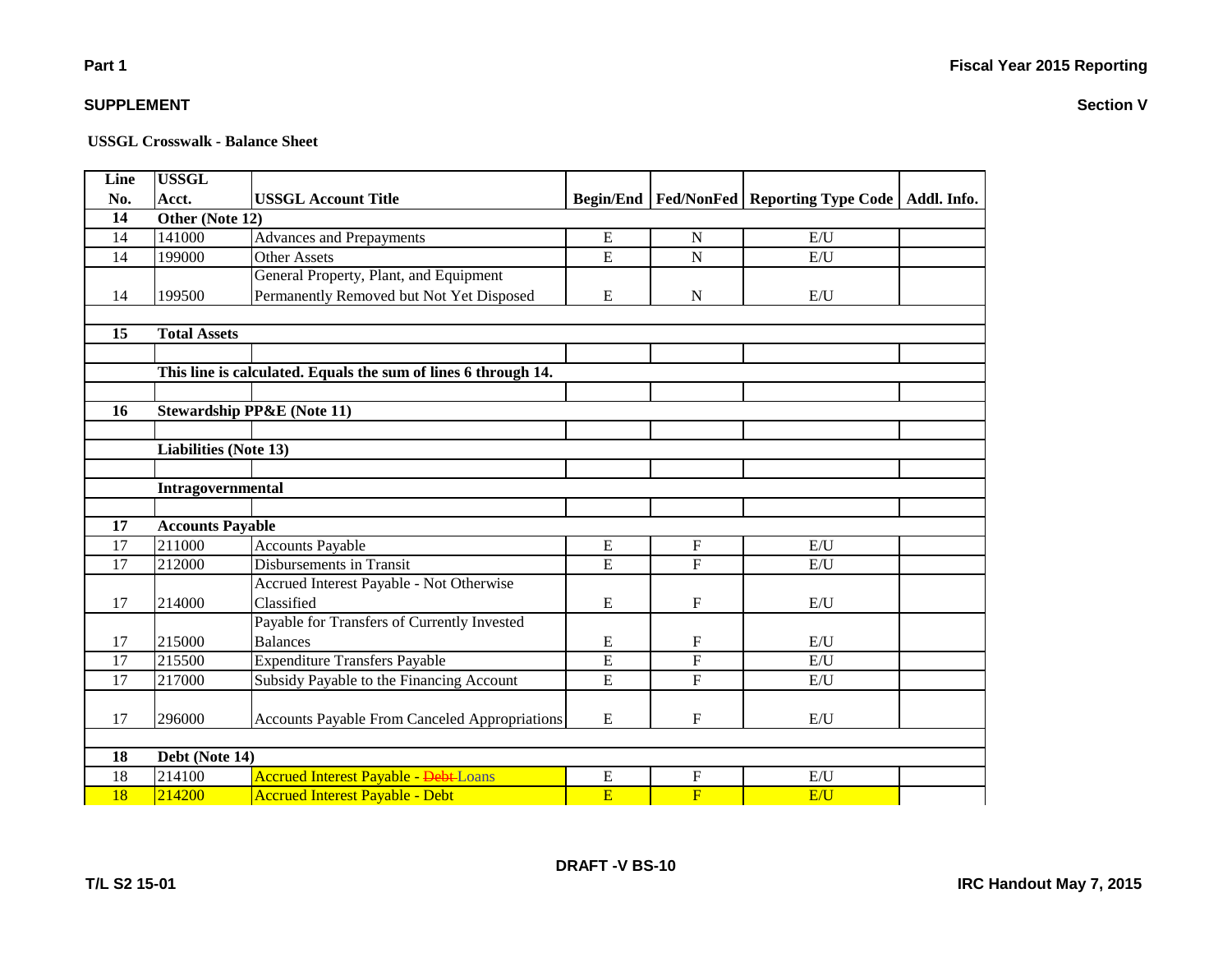# **Part 1**

### **SUPPLEMENT**

| Line            | <b>USSGL</b> |                                                  |                  |                           |                                                |  |
|-----------------|--------------|--------------------------------------------------|------------------|---------------------------|------------------------------------------------|--|
| No.             | Acct.        | <b>USSGL Account Title</b>                       | <b>Begin/End</b> |                           | Fed/NonFed   Reporting Type Code   Addl. Info. |  |
|                 |              | Principal Payable to the Bureau of the Fiscal    |                  |                           |                                                |  |
| 18              | 251000       | Service                                          | E                | $\mathbf F$               | E/U                                            |  |
|                 |              | Capitalized Loan Interest Payable - Non-Credit   |                  |                           |                                                |  |
| 18              | 251100       | Reform                                           | ${\bf E}$        | $\mathbf F$               | E/U                                            |  |
|                 |              |                                                  |                  |                           |                                                |  |
| 18              | 252000       | Principal Payable to the Federal Financing Bank  | ${\bf E}$        | $\boldsymbol{\mathrm{F}}$ | E/U                                            |  |
|                 |              | Securities Issued by Federal Agencies Under      |                  |                           |                                                |  |
| 18              | 253000       | General and Special Financing Authority          | ${\bf E}$        | $\mathbf F$               | E/U                                            |  |
|                 |              | Discount on Securities Issued by Federal         |                  |                           |                                                |  |
|                 |              | Agencies Under General and Special Financing     |                  |                           |                                                |  |
| 18              | 253100       | Authority                                        | E                | $\mathbf{F}$              | E/U                                            |  |
|                 |              | Premium on Securities Issued by Federal          |                  |                           |                                                |  |
|                 |              | Agencies Under General and Special Financing     |                  |                           |                                                |  |
| 18              | 253200       | Authority                                        | ${\bf E}$        | $\mathbf F$               | E/U                                            |  |
|                 |              | Amortization of Discount on Securities Issued by |                  |                           |                                                |  |
|                 |              | Federal Agencies Under General and Special       |                  |                           |                                                |  |
| 18              | 253300       | <b>Financing Authority</b>                       | ${\bf E}$        | $\mathbf F$               | E/U                                            |  |
|                 |              | Amortization of Premium on Securities Issued by  |                  |                           |                                                |  |
|                 |              | Federal Agencies Under General and Special       |                  |                           |                                                |  |
| 18              | 253400       | <b>Financing Authority</b>                       | E                | F                         | E/U                                            |  |
| 18              | 254000       | <b>Participation Certificates</b>                | $\overline{E}$   | $\overline{F}$            | E/U                                            |  |
| 18              | 259000       | Other Debt                                       | ${\bf E}$        | F/G                       | E/U                                            |  |
|                 |              |                                                  |                  |                           |                                                |  |
| 19              |              | Other (Notes 15, 16, and 17)                     |                  |                           |                                                |  |
| 19              | 213000       | <b>Contract Holdbacks</b>                        | ${\bf E}$        | $\mathbf F$               | $\mathrm{E}/\mathrm{U}$                        |  |
|                 |              | Other Liabilities With Related Budgetary         |                  |                           |                                                |  |
| 19              | 219000       | Obligations                                      | ${\bf E}$        | $\mathbf F$               | E/U                                            |  |
|                 |              | <b>Employer Contributions and Payroll Taxes</b>  |                  |                           |                                                |  |
| 19              | 221300       | Payable                                          | ${\bf E}$        | ${\rm F}/{\rm Z}$         | E/U                                            |  |
|                 |              | Other Post Employment Benefits Due and           |                  |                           |                                                |  |
| 19              | 221500       | Payable                                          | E                | F                         | E/U                                            |  |
| $\overline{19}$ | 222500       | <b>Unfunded FECA Liability</b>                   | $\overline{E}$   | F/Z                       | E/U                                            |  |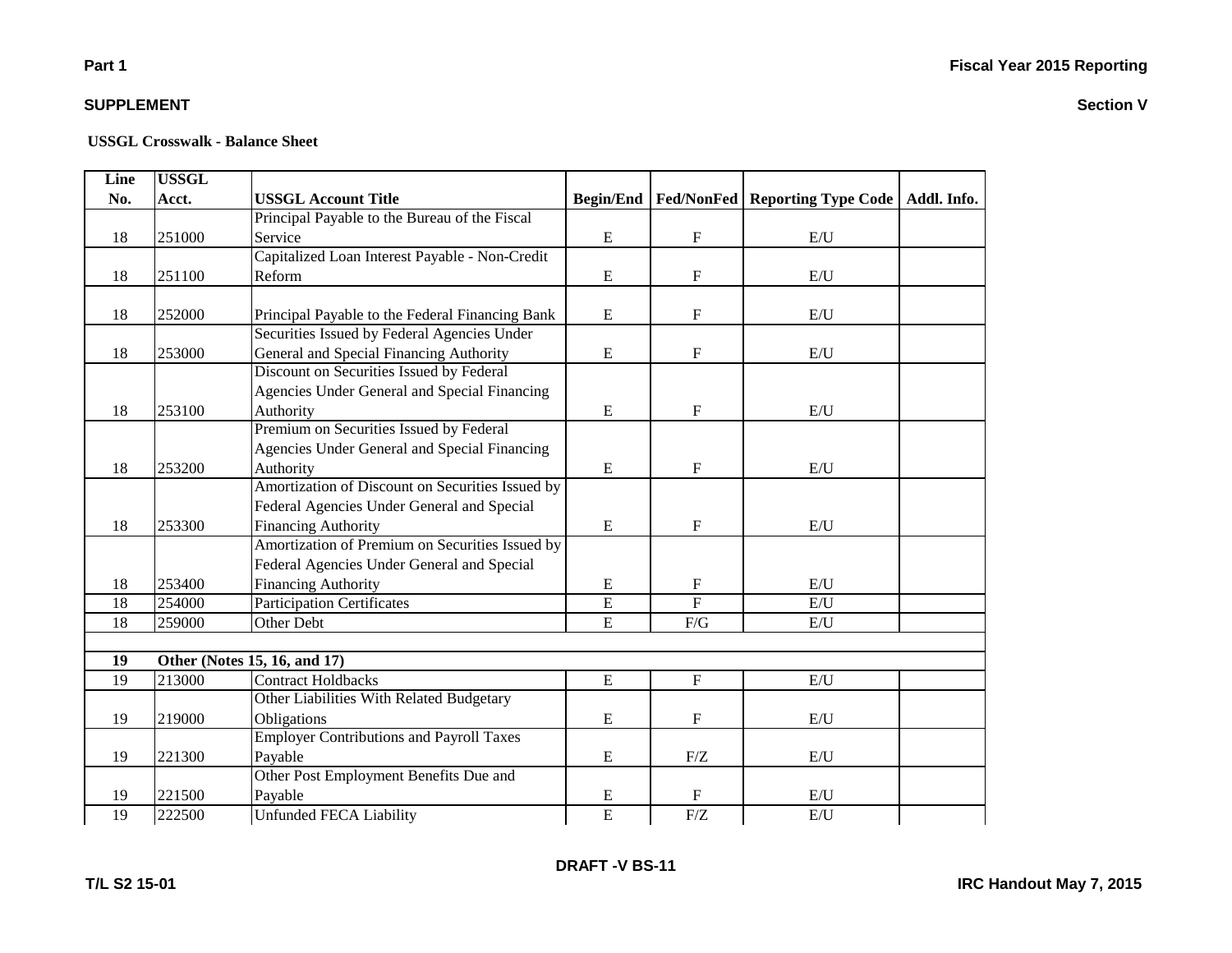#### **USSGL Crosswalk - Balance Sheet**

| Line | <b>USSGL</b>                   |                                                                 |                  |                |                                           |             |  |  |  |
|------|--------------------------------|-----------------------------------------------------------------|------------------|----------------|-------------------------------------------|-------------|--|--|--|
| No.  | Acct.                          | <b>USSGL Account Title</b>                                      | <b>Begin/End</b> |                | <b>Fed/NonFed   Reporting Type Code  </b> | Addl. Info. |  |  |  |
|      |                                |                                                                 |                  |                |                                           |             |  |  |  |
| 19   | 229000                         | Other Unfunded Employment Related Liability                     | ${\bf E}$        | F/Z            | E/U                                       |             |  |  |  |
| 19   | 231000                         | Liability for Advances and Prepayments                          | $\overline{E}$   | $\overline{F}$ | E/U                                       |             |  |  |  |
| 19   | 241000                         | <b>Liability for Clearing Accounts</b>                          | $\overline{E}$   | Z              | E/U                                       |             |  |  |  |
| 19   | 292300                         | <b>Contingent Liability for Capital Transfers</b>               | $\overline{E}$   | $\overline{F}$ | E/U                                       |             |  |  |  |
| 19   | 294000                         | Capital Lease Liability                                         | $\overline{E}$   | $\overline{F}$ | E/U                                       |             |  |  |  |
| 19   | 297000                         | <b>Liability for Capital Transfers</b>                          | $\overline{E}$   | $\overline{F}$ | E/U                                       |             |  |  |  |
| 19   | 298000                         | Custodial Liability                                             | $\overline{E}$   | G/Z            | E/U                                       |             |  |  |  |
|      |                                | Liability for Non-Entity Assets Not Reported on                 |                  |                |                                           |             |  |  |  |
| 19   | 298500                         | the Statement of Custodial Activity                             | ${\bf E}$        | G              | E/U                                       |             |  |  |  |
|      |                                | Other Liabilities Without Related Budgetary                     |                  |                |                                           |             |  |  |  |
| 19   | 299000                         | Obligations                                                     | ${\bf E}$        | F/G/Z          | E/U                                       |             |  |  |  |
|      |                                |                                                                 |                  |                |                                           |             |  |  |  |
| 20   | <b>Total Intragovernmental</b> |                                                                 |                  |                |                                           |             |  |  |  |
|      |                                |                                                                 |                  |                |                                           |             |  |  |  |
|      |                                |                                                                 |                  |                |                                           |             |  |  |  |
|      |                                | This line is calculated. Equals the sum of lines 17 through 19. |                  |                |                                           |             |  |  |  |
|      |                                |                                                                 |                  |                |                                           |             |  |  |  |
|      |                                | <b>Liabilities With the Public</b>                              |                  |                |                                           |             |  |  |  |
|      |                                |                                                                 |                  |                |                                           |             |  |  |  |
| 21   | <b>Accounts Payable</b>        |                                                                 |                  |                |                                           |             |  |  |  |
| 21   | 211000                         | <b>Accounts Payable</b>                                         | E                | $\mathbf N$    | E/U                                       |             |  |  |  |
| 21   | 212000                         | <b>Disbursements in Transit</b>                                 | $\overline{E}$   | $\overline{N}$ | E/U                                       |             |  |  |  |
|      |                                | Accrued Interest Payable - Not Otherwise                        |                  |                |                                           |             |  |  |  |
| 21   | 214000                         | Classified                                                      | ${\bf E}$        | N              | E/U                                       |             |  |  |  |
|      |                                |                                                                 |                  |                |                                           |             |  |  |  |
| 21   | 296000                         | <b>Accounts Payable From Canceled Appropriations</b>            | ${\bf E}$        | N              | E/U                                       |             |  |  |  |
|      |                                |                                                                 |                  |                |                                           |             |  |  |  |
| 22   |                                | <b>Loan Guarantee Liability (Note 8)</b>                        |                  |                |                                           |             |  |  |  |
| 22   | 218000                         | Loan Guarantee Liability                                        | ${\bf E}$        | N              | E/U                                       |             |  |  |  |
|      |                                |                                                                 |                  |                |                                           |             |  |  |  |
| 23   |                                | Debt Held by the Public (Note 14)                               |                  |                |                                           |             |  |  |  |
|      |                                |                                                                 |                  |                |                                           |             |  |  |  |

**DRAFT -V BS-12**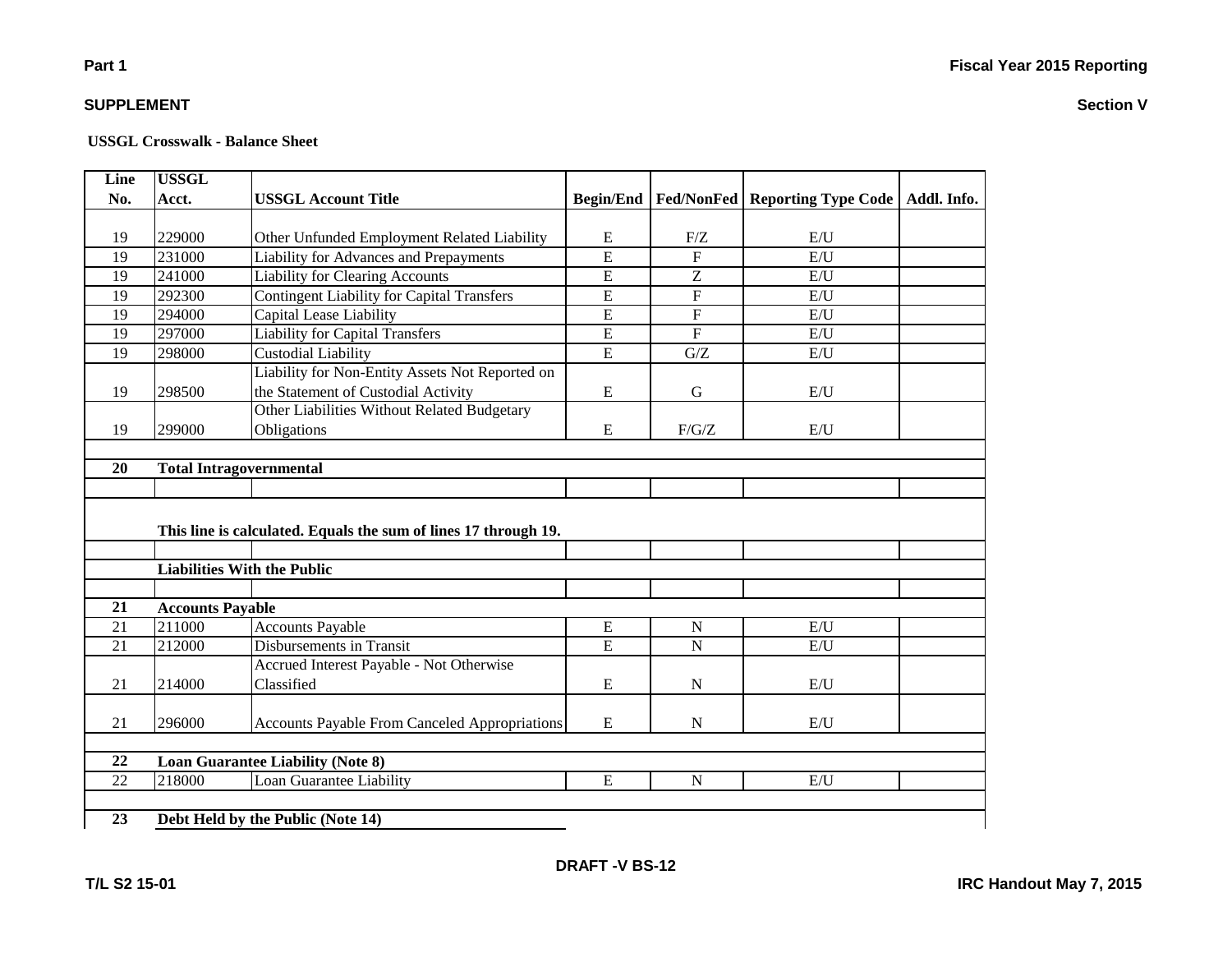# **Part 1**

### **SUPPLEMENT**

| Line | <b>USSGL</b> |                                                         |                  |                         |                                   |  |
|------|--------------|---------------------------------------------------------|------------------|-------------------------|-----------------------------------|--|
| No.  | Acct.        | <b>USSGL Account Title</b>                              | <b>Begin/End</b> | Fed/NonFed              | Reporting Type Code   Addl. Info. |  |
| 23   | 214100       | <b>Accrued Interest Payable - <del>Debt</del>-Loans</b> | E                | $\mathbf N$             | E/U                               |  |
| 23   | 214200       | <b>Accrued Interest Payable - Debt</b>                  | $\overline{E}$   | $\overline{\mathbf{N}}$ | E/U                               |  |
|      |              | Securities Issued by Federal Agencies Under             |                  |                         |                                   |  |
| 23   | 253000       | General and Special Financing Authority                 | ${\bf E}$        | ${\bf N}$               | E/U                               |  |
|      |              | Discount on Securities Issued by Federal                |                  |                         |                                   |  |
|      |              | Agencies Under General and Special Financing            |                  |                         |                                   |  |
| 23   | 253100       | Authority                                               | E                | $\mathbf N$             | E/U                               |  |
|      |              | Premium on Securities Issued by Federal                 |                  |                         |                                   |  |
|      |              | Agencies Under General and Special Financing            |                  |                         |                                   |  |
| 23   | 253200       | Authority                                               | E                | ${\bf N}$               | E/U                               |  |
|      |              | Amortization of Discount on Securities Issued by        |                  |                         |                                   |  |
|      |              | Federal Agencies Under General and Special              |                  |                         |                                   |  |
| 23   | 253300       | <b>Financing Authority</b>                              | E                | $\mathbf N$             | E/U                               |  |
|      |              | Amortization of Premium on Securities Issued by         |                  |                         |                                   |  |
|      |              | Federal Agencies Under General and Special              |                  |                         |                                   |  |
| 23   | 253400       | <b>Financing Authority</b>                              | E                | ${\bf N}$               | E/U                               |  |
| 23   | 254000       | <b>Participation Certificates</b>                       | E                | $\overline{N}$          | E/U                               |  |
| 23   | 259000       | Other Debt                                              | E                | ${\bf N}$               | E/U                               |  |
|      |              |                                                         |                  |                         |                                   |  |
| 24   |              | <b>Federal Employee and Veteran Benefits (Note 15)</b>  |                  |                         |                                   |  |
|      |              | Employee Health Care Liability Incurred but Not         |                  |                         |                                   |  |
| 24   | 219100       | Reported                                                | ${\bf E}$        | ${\bf N}$               | $\mathbf{E}/\mathbf{U}$           |  |
|      |              | Other Post Employment Benefits Due and                  |                  |                         |                                   |  |
| 24   | 221500       | Payable                                                 | E                | $\mathbf N$             | E/U                               |  |
|      |              | Pension Benefits Due and Payable to                     |                  |                         |                                   |  |
| 24   | 221600       | <b>Beneficiaries</b>                                    | ${\bf E}$        | ${\bf N}$               | E/U                               |  |
| 24   | 221700       | <b>Benefit Premiums Payable to Carriers</b>             | E                | $\overline{N}$          | E/U                               |  |
|      |              | Life Insurance Benefits Due and Payable to              |                  |                         |                                   |  |
| 24   | 221800       | <b>Beneficiaries</b>                                    | ${\bf E}$        | N                       | E/U                               |  |
| 24   | 261000       | <b>Actuarial Pension Liability</b>                      | $\overline{E}$   | ${\bf N}$               | E/U                               |  |
| 24   | 262000       | <b>Actuarial Health Insurance Liability</b>             | E                | ${\bf N}$               | E/U                               |  |
| 24   | 263000       | Actuarial Life Insurance Liability                      | E                | ${\bf N}$               | $\mathrm{E}/\mathrm{U}$           |  |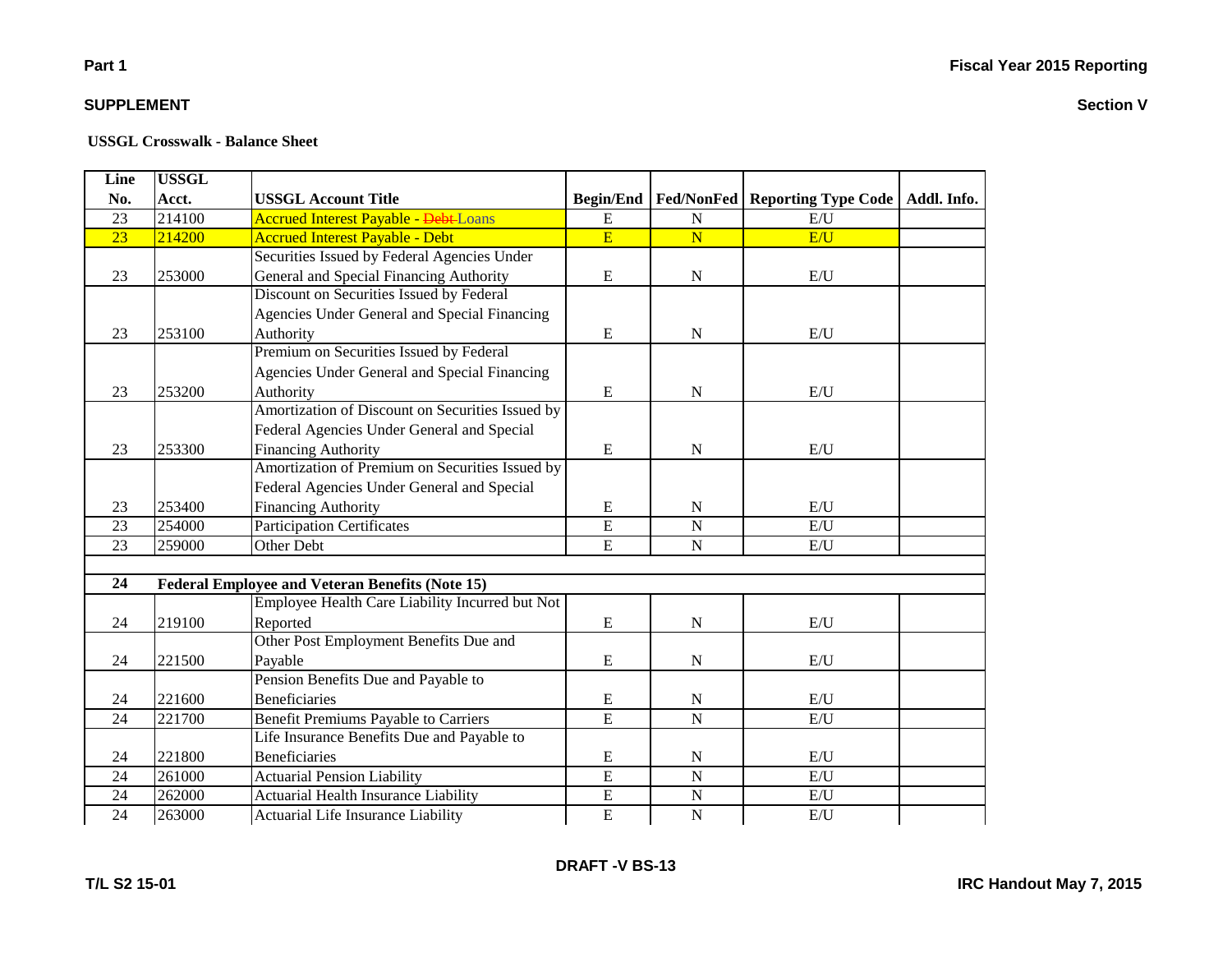**T/L S2 15-01**

#### **USSGL Crosswalk - Balance Sheet**

| Line            | <b>USSGL</b> |                                                         |                  |                |                                         |             |
|-----------------|--------------|---------------------------------------------------------|------------------|----------------|-----------------------------------------|-------------|
| No.             | Acct.        | <b>USSGL Account Title</b>                              | <b>Begin/End</b> |                | <b>Fed/NonFed   Reporting Type Code</b> | Addl. Info. |
| 24              | 265000       | <b>Actuarial FECA Liability</b>                         | ${\bf E}$        | N              | E/U                                     |             |
| 24              | 269000       | <b>Other Actuarial Liabilities</b>                      | $\overline{E}$   | ${\bf N}$      | E/U                                     |             |
|                 |              |                                                         |                  |                |                                         |             |
| 25              |              | <b>Environmental and Disposal Liabilities (Note 16)</b> |                  |                |                                         |             |
| $\overline{25}$ | 299500       | <b>Estimated Cleanup Cost Liability</b>                 | $\overline{E}$   | $\overline{N}$ | E/U                                     |             |
|                 |              |                                                         |                  |                |                                         |             |
| 26              |              | <b>Benefits Due and Payable</b>                         |                  |                |                                         |             |
| 26              | 216000       | <b>Entitlement Benefits Due and Payable</b>             | ${\bf E}$        | $\mathbf N$    | E/U                                     |             |
|                 |              |                                                         |                  |                |                                         |             |
| 27              |              | Other (Notes 15, 16, 17, 18, and 19)                    |                  |                |                                         |             |
|                 |              | Accounts Payable for Federal Government                 |                  |                |                                         |             |
| 27              | 211200       | Sponsored Enterprise                                    | E                | N              | E/U                                     |             |
| 27              | 213000       | <b>Contract Holdbacks</b>                               | $\overline{E}$   | ${\bf N}$      | E/U                                     |             |
|                 |              | Other Liabilities With Related Budgetary                |                  |                |                                         |             |
| 27              | 219000       | Obligations                                             | ${\bf E}$        | ${\bf N}$      | E/U                                     |             |
|                 |              | Special Drawing Right (SDR) Certificates Issued         |                  |                |                                         |             |
| 27              | 219200       | to Federal Reserve Banks                                | ${\bf E}$        | $\mathbf N$    | E                                       |             |
| 27              | 219300       | Allocation of Special Drawing Rights (SDRs)             | $\overline{E}$   | $\overline{N}$ | E                                       |             |
| 27              | 221000       | Accrued Funded Payroll and Leave                        | $\overline{E}$   | $\mathbf N$    | $\mathbf{E}/\mathbf{U}$                 |             |
| 27              | 221100       | Withholdings Payable                                    | $\overline{E}$   | ${\bf N}$      | E/U                                     |             |
|                 |              | <b>Employer Contributions and Payroll Taxes</b>         |                  |                |                                         |             |
| 27              | 221300       | Payable                                                 | ${\bf E}$        | ${\bf N}$      | E/U                                     |             |
| 27              | 222000       | <b>Unfunded Leave</b>                                   | E                | $\overline{N}$ | E/U                                     |             |
|                 |              |                                                         |                  |                |                                         |             |
| 27              | 229000       | Other Unfunded Employment Related Liability             | ${\bf E}$        | ${\bf N}$      | $\mathbf{E}/\mathbf{U}$                 |             |
| 27              | 231000       | Liability for Advances and Prepayments                  | $\overline{E}$   | $\overline{N}$ | E/U                                     |             |
| 27              | 232000       | Other Deferred Revenue                                  | $\overline{E}$   | $\mathbf N$    | E/U                                     |             |
|                 |              | Liability for Nonfiduciary Deposit Funds and            |                  |                |                                         |             |
| 27              | 240000       | <b>Undeposited Collections</b>                          | E                | N/Z            | E/U                                     | 4           |
| 27              | 241000       | <b>Liability for Clearing Accounts</b>                  | $\overline{E}$   | ${\bf N}$      | $\mathbf{E}/\mathbf{U}$                 |             |
|                 |              | Actuarial Liabilities for Federal Insurance and         |                  |                |                                         |             |
| 27              | 266000       | <b>Guarantee Programs</b>                               | ${\bf E}$        | $\mathbf N$    | E/U                                     |             |

**DRAFT -V BS-14**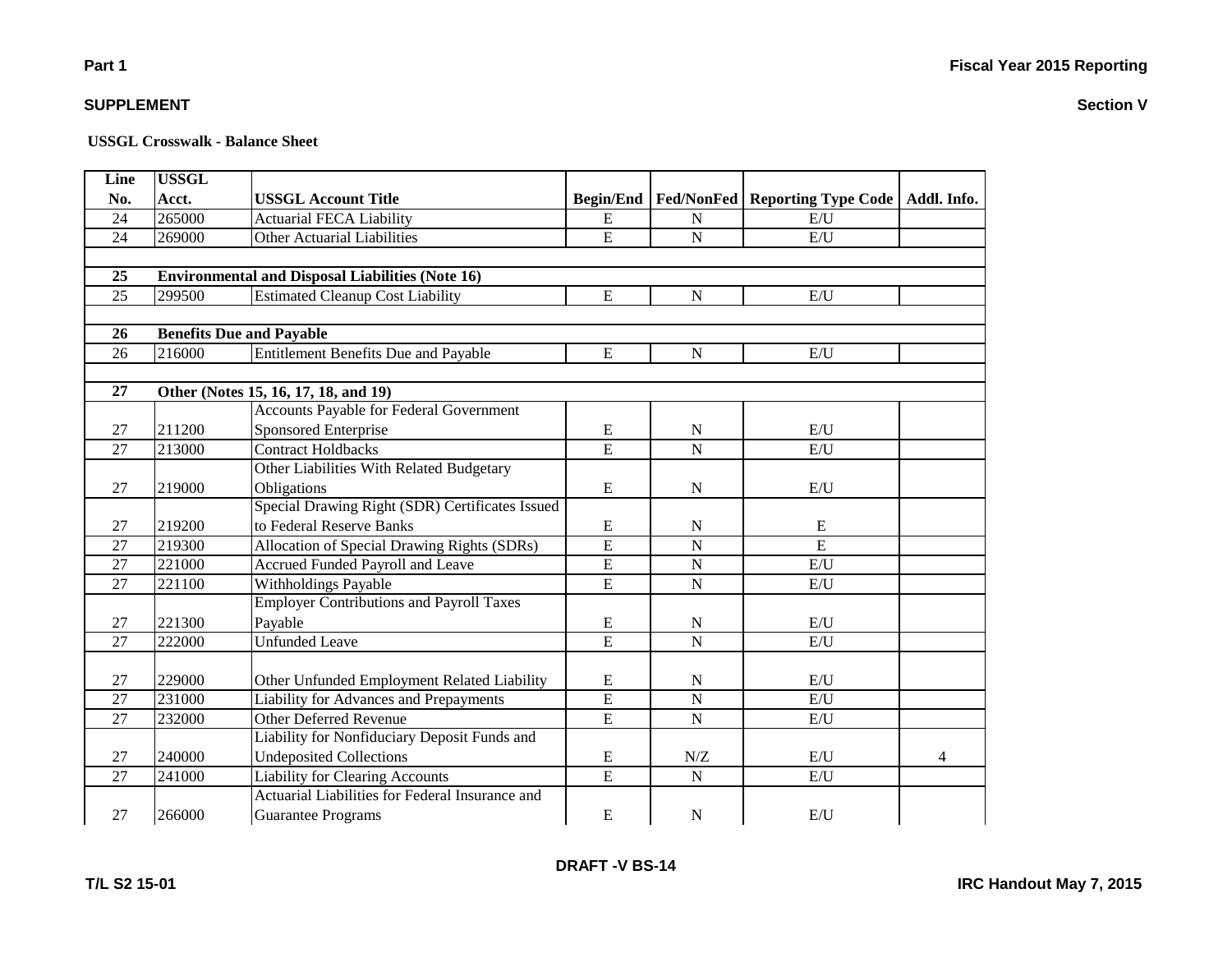**Section V**

#### **SUPPLEMENT**

#### **USSGL Crosswalk - Balance Sheet**

| Line            | <b>USSGL</b>             |                                                                 |                  |                         |                                         |             |  |  |  |
|-----------------|--------------------------|-----------------------------------------------------------------|------------------|-------------------------|-----------------------------------------|-------------|--|--|--|
| No.             | Acct.                    | <b>USSGL Account Title</b>                                      | <b>Begin/End</b> |                         | <b>Fed/NonFed   Reporting Type Code</b> | Addl. Info. |  |  |  |
|                 |                          | Actuarial Liabilities for Treasury-Managed                      |                  |                         |                                         |             |  |  |  |
| 27              | 267000                   | <b>Benefit Programs</b>                                         | E                | ${\bf N}$               | E/U                                     |             |  |  |  |
|                 |                          |                                                                 |                  |                         |                                         |             |  |  |  |
| 27              | 291000                   | Prior Liens Outstanding on Acquired Collateral                  | E                | N                       | E/U                                     |             |  |  |  |
| 27              | 292000                   | <b>Contingent Liabilities</b>                                   | $\overline{E}$   | $\overline{N}$          | E/U                                     |             |  |  |  |
|                 |                          | <b>Contingent Liabilities - Federal Government</b>              |                  |                         |                                         |             |  |  |  |
| 27              | 292200                   | Sponsored Enterprise                                            | E                | ${\bf N}$               | E/U                                     |             |  |  |  |
| 27              | 294000                   | Capital Lease Liability                                         | E                | $\overline{\mathbf{N}}$ | E/U                                     |             |  |  |  |
| 27              | 298000                   | Custodial Liability                                             | E                | ${\bf N}$               | E/U                                     | 3           |  |  |  |
|                 |                          | Other Liabilities Without Related Budgetary                     |                  |                         |                                         |             |  |  |  |
| 27              | 299000                   | Obligations                                                     | E                | $\mathbf N$             | E/U                                     |             |  |  |  |
|                 |                          |                                                                 |                  |                         |                                         |             |  |  |  |
| 28              | <b>Total Liabilities</b> |                                                                 |                  |                         |                                         |             |  |  |  |
|                 |                          |                                                                 |                  |                         |                                         |             |  |  |  |
|                 |                          | This line is calculated. Equals the sum of lines 20 through 27. |                  |                         |                                         |             |  |  |  |
| $\overline{29}$ |                          |                                                                 |                  |                         |                                         |             |  |  |  |
|                 |                          | <b>Commitments and Contingencies (Note 20)</b>                  |                  |                         |                                         |             |  |  |  |
|                 | <b>Net Position</b>      |                                                                 |                  |                         |                                         |             |  |  |  |
|                 |                          |                                                                 |                  |                         |                                         |             |  |  |  |
|                 |                          |                                                                 |                  |                         |                                         |             |  |  |  |
|                 |                          | <b>Unexpended Appropriations - Funds From Dedicated</b>         |                  |                         |                                         |             |  |  |  |
| 30              |                          | <b>Collections (Combined or Consolidated Totals) (Note 21)</b>  |                  |                         |                                         |             |  |  |  |
| 30              | 310000                   | <b>Unexpended Appropriations - Cumulative</b>                   | B                |                         | E                                       |             |  |  |  |
|                 |                          | <b>Unexpended Appropriations - Appropriations</b>               |                  |                         |                                         |             |  |  |  |
| 30              | 310100                   | Received                                                        | E                | G                       | E                                       |             |  |  |  |
| 30              | 310200                   | Unexpended Appropriations - Transfers-In                        | E                | $\overline{F}$          | E                                       |             |  |  |  |
| $\overline{30}$ | 310300                   | <b>Unexpended Appropriations - Transfers-Out</b>                | E                | $\overline{F}$          | E                                       |             |  |  |  |
|                 |                          | <b>Unexpended Appropriations - Prior Period</b>                 |                  |                         |                                         |             |  |  |  |
|                 |                          | Adjustments Due to Corrections of Errors - Years                |                  |                         |                                         |             |  |  |  |
| 30              | 310500                   | Preceding the Prior Year                                        | E                | Z                       | E                                       |             |  |  |  |

**Part 1**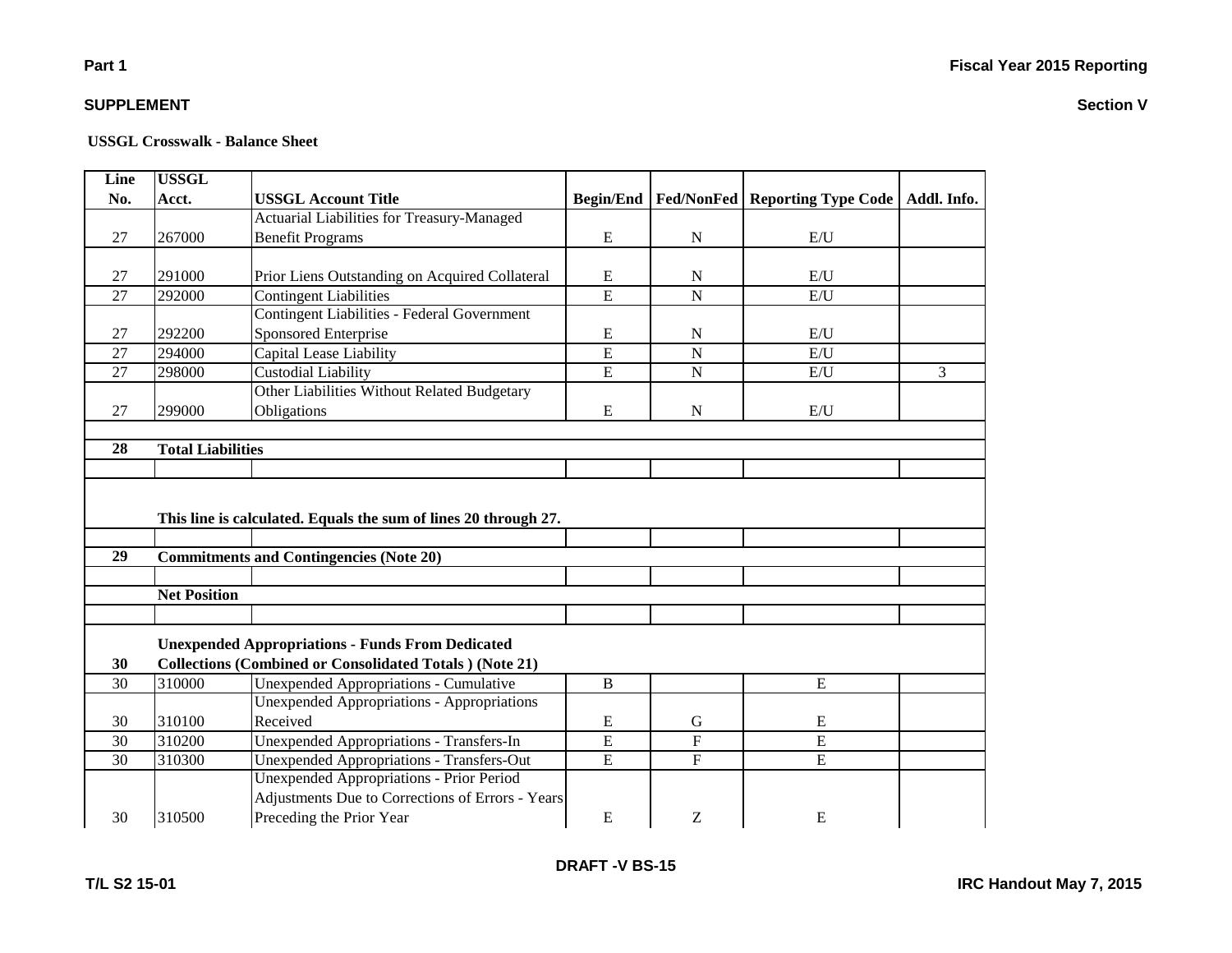**Section V**

# **Part 1**

### **SUPPLEMENT**

| Line            | <b>USSGL</b> |                                                                |                  |                   |                            |             |
|-----------------|--------------|----------------------------------------------------------------|------------------|-------------------|----------------------------|-------------|
| No.             | Acct.        | <b>USSGL Account Title</b>                                     | <b>Begin/End</b> | <b>Fed/NonFed</b> | <b>Reporting Type Code</b> | Addl. Info. |
| 30              | 310600       | <b>Unexpended Appropriations - Adjustments</b>                 | ${\bf E}$        | $\mathbf G$       | E                          |             |
| 30              | 310700       | <b>Unexpended Appropriations - Used</b>                        | $\overline{E}$   | ${\bf G}$         | $\overline{E}$             |             |
|                 |              | Unexpended Appropriations - Prior-Period                       |                  |                   |                            |             |
| 30              | 310800       | Adjustments Due to Corrections of Errors                       | ${\bf E}$        | Z                 | ${\bf E}$                  |             |
|                 |              | <b>Unexpended Appropriations - Prior-Period</b>                |                  |                   |                            |             |
|                 |              | Adjustments Due to Changes in Accounting                       |                  |                   |                            |             |
| 30              | 310900       | Principles                                                     | E                | Z                 | ${\bf E}$                  |             |
|                 |              |                                                                |                  |                   |                            |             |
|                 |              | <b>Unexpended Appropriations - All Other Funds (Combined</b>   |                  |                   |                            |             |
| 31              |              | or Consolidated Totals)                                        |                  |                   |                            |             |
| 31              | 310000       | <b>Unexpended Appropriations - Cumulative</b>                  | $\, {\bf B}$     |                   | U                          |             |
|                 |              | <b>Unexpended Appropriations - Appropriations</b>              |                  |                   |                            |             |
| 31              | 310100       | Received                                                       | ${\bf E}$        | ${\bf G}$         | $\mathbf U$                |             |
| 31              | 310200       | <b>Unexpended Appropriations - Transfers-In</b>                | $\overline{E}$   | $\overline{F}$    | $\overline{U}$             |             |
| 31              | 310300       | Unexpended Appropriations - Transfers-Out                      | $\overline{E}$   | $\mathbf F$       | $\mathbf{U}$               |             |
|                 |              | Unexpended Appropriations - Prior Period                       |                  |                   |                            |             |
|                 |              | Adjustments Due to Corrections of Errors - Years               |                  |                   |                            |             |
| 31              | 310500       | Preceding the Prior Year                                       | E                | Z                 | U                          |             |
| $\overline{31}$ | 310600       | <b>Unexpended Appropriations - Adjustments</b>                 | $\overline{E}$   | $\overline{G}$    | $\overline{U}$             |             |
| 31              | 310700       | Unexpended Appropriations - Used                               | $\overline{E}$   | $\overline{G}$    | $\overline{U}$             |             |
|                 |              | <b>Unexpended Appropriations - Prior-Period</b>                |                  |                   |                            |             |
| 31              | 310800       | Adjustments Due to Corrections of Errors                       | ${\bf E}$        | Z                 | $\mathbf U$                |             |
|                 |              | <b>Unexpended Appropriations - Prior-Period</b>                |                  |                   |                            |             |
|                 |              | Adjustments Due to Changes in Accounting                       |                  |                   |                            |             |
| 31              | 310900       | Principles                                                     | E                | Z                 | $\mathbf{U}$               |             |
|                 |              |                                                                |                  |                   |                            |             |
|                 |              | <b>Cumulative Results of Operations - Funds From Dedicated</b> |                  |                   |                            |             |
| 32              |              | <b>Collections (Combined or Consolidated Totals) (Note 21)</b> |                  |                   |                            |             |
| 32              | 331000       | <b>Cumulative Results of Operations</b>                        | $\, {\bf B}$     |                   | $\overline{E}$             |             |
| 32              | 510000       | Revenue From Goods Sold                                        | ${\bf E}$        | F/N               | ${\bf E}$                  |             |
| 32              | 510900       | Contra Revenue for Goods Sold                                  | $\overline{E}$   | F/N               | $\mathbf E$                |             |
|                 |              |                                                                |                  |                   |                            |             |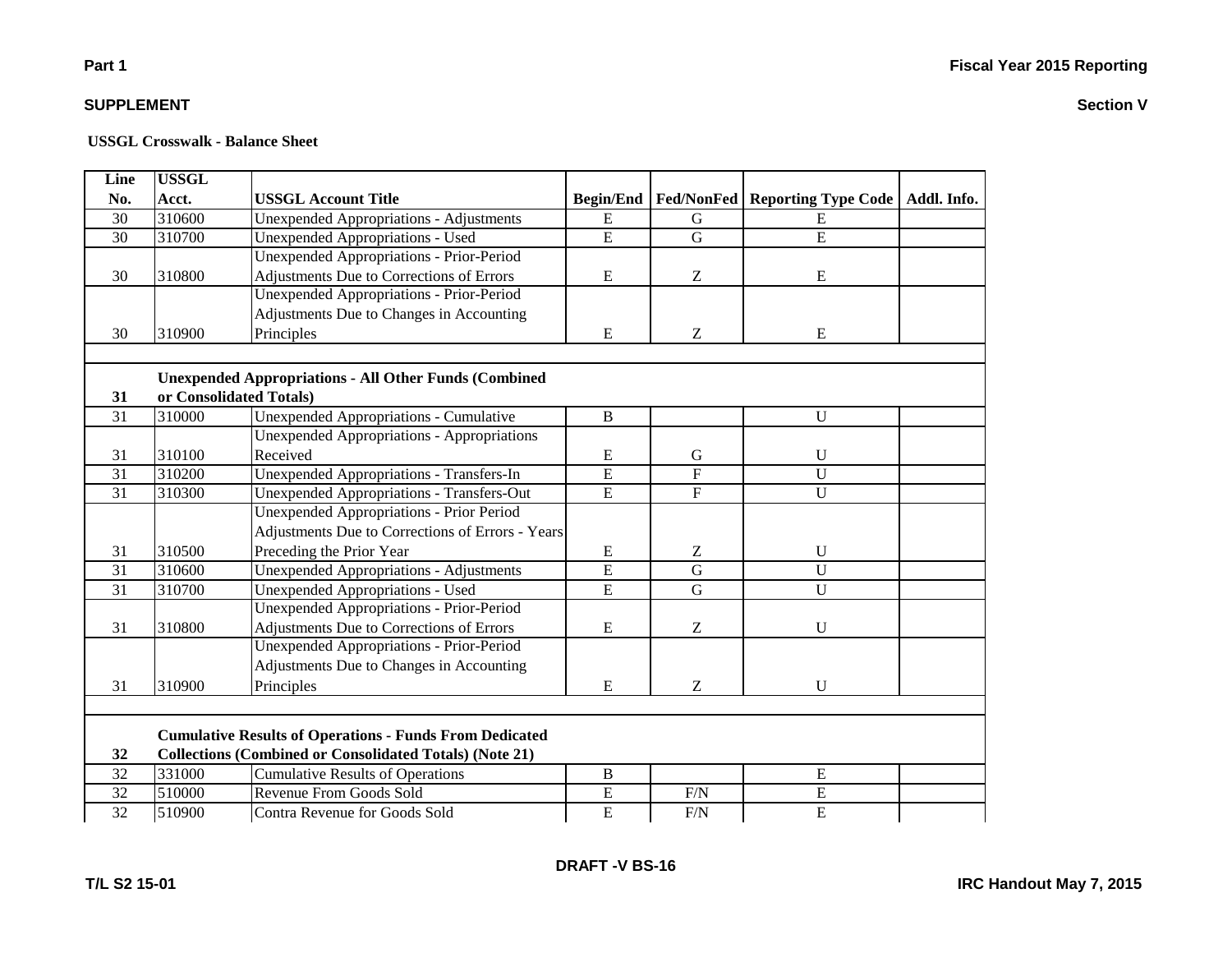# **Part 1**

### **SUPPLEMENT**

#### **USSGL Crosswalk - Balance Sheet**

| Line            | <b>USSGL</b> |                                                 |                  |                   |                                   |  |
|-----------------|--------------|-------------------------------------------------|------------------|-------------------|-----------------------------------|--|
| No.             | Acct.        | <b>USSGL Account Title</b>                      | <b>Begin/End</b> | <b>Fed/NonFed</b> | Reporting Type Code   Addl. Info. |  |
| 32              | 520000       | <b>Revenue From Services Provided</b>           | ${\bf E}$        | F/N               | E                                 |  |
| 32              | 520900       | Contra Revenue for Services Provided            | $\overline{E}$   | F/N               | $\overline{E}$                    |  |
| $\overline{32}$ | 531000       | <b>Interest Revenue - Other</b>                 | $\overline{E}$   | F/N               | $\overline{E}$                    |  |
| 32              | 531100       | <b>Interest Revenue - Investments</b>           | $\overline{E}$   | F/N/Z             | $\overline{E}$                    |  |
|                 |              | Interest Revenue - Loans Receivable/Uninvested  |                  |                   |                                   |  |
| 32              | 531200       | Funds                                           | E                | F/N               | E                                 |  |
| 32              | 531300       | <b>Interest Revenue - Subsidy Amortization</b>  | $\overline{E}$   | ${\bf N}$         | $\overline{E}$                    |  |
|                 |              | Dividend Income Accounted for Under the         |                  |                   |                                   |  |
| 32              | 531400       | Provisions of the Federal Credit Reform Act     | E                | ${\bf N}$         | ${\bf E}$                         |  |
|                 |              | Contra Revenue for Dividend Income Accounted    |                  |                   |                                   |  |
|                 |              | for Under the Provisions of the Federal Credit  |                  |                   |                                   |  |
| 32              | 531500       | Reform Act                                      | E                | ${\bf N}$         | ${\bf E}$                         |  |
|                 |              | Contra Revenue for Interest Revenue - Loans     |                  |                   |                                   |  |
| 32              | 531700       | Receivable                                      | ${\bf E}$        | F/N               | E                                 |  |
|                 |              | Contra Revenue for Interest Revenue -           |                  |                   |                                   |  |
| 32              | 531800       | Investments                                     | ${\bf E}$        | F/N               | E                                 |  |
| 32              | 531900       | Contra Revenue for Interest Revenue - Other     | $\overline{E}$   | F/N               | $\overline{E}$                    |  |
| 32              | 532000       | Penalties and Fines Revenue                     | $\overline{E}$   | F/G/N             | $\overline{E}$                    |  |
| 32              | 532400       | Contra Revenue for Penalties and Fines          | $\overline{E}$   | $F/G/N$           | $\overline{E}$                    |  |
| 32              | 532500       | <b>Administrative Fees Revenue</b>              | $\overline{E}$   | $F/N$             | E                                 |  |
| 32              | 532900       | <b>Contra Revenue for Administrative Fees</b>   | $\overline{E}$   | $F/N$             | $\overline{E}$                    |  |
| 32              | 540000       | Funded Benefit Program Revenue                  | $\overline{E}$   | F/N               | $\overline{E}$                    |  |
|                 |              | Contra Revenue for Funded Benefit Program       |                  |                   |                                   |  |
| 32              | 540900       | Revenue                                         | ${\bf E}$        | $\rm F/N$         | ${\bf E}$                         |  |
| 32              | 550000       | <b>Insurance and Guarantee Premium Revenue</b>  | $\overline{E}$   | ${\bf N}$         | $\overline{E}$                    |  |
|                 |              | Contra Revenue for Insurance and Guarantee      |                  |                   |                                   |  |
| 32              | 550900       | Premium Revenue                                 | ${\bf E}$        | ${\bf N}$         | E                                 |  |
| $\overline{32}$ | 560000       | <b>Donated Revenue - Financial Resources</b>    | E                | $\overline{N}$    | $\overline{E}$                    |  |
|                 |              | Contra Revenue for Donations - Financial        |                  |                   |                                   |  |
| 32              | 560900       | Resources                                       | ${\bf E}$        | $\mathbf N$       | E                                 |  |
| 32              | 561000       | <b>Donated Revenue - Nonfinancial Resources</b> | $\overline{E}$   | $\overline{N}$    | $\overline{E}$                    |  |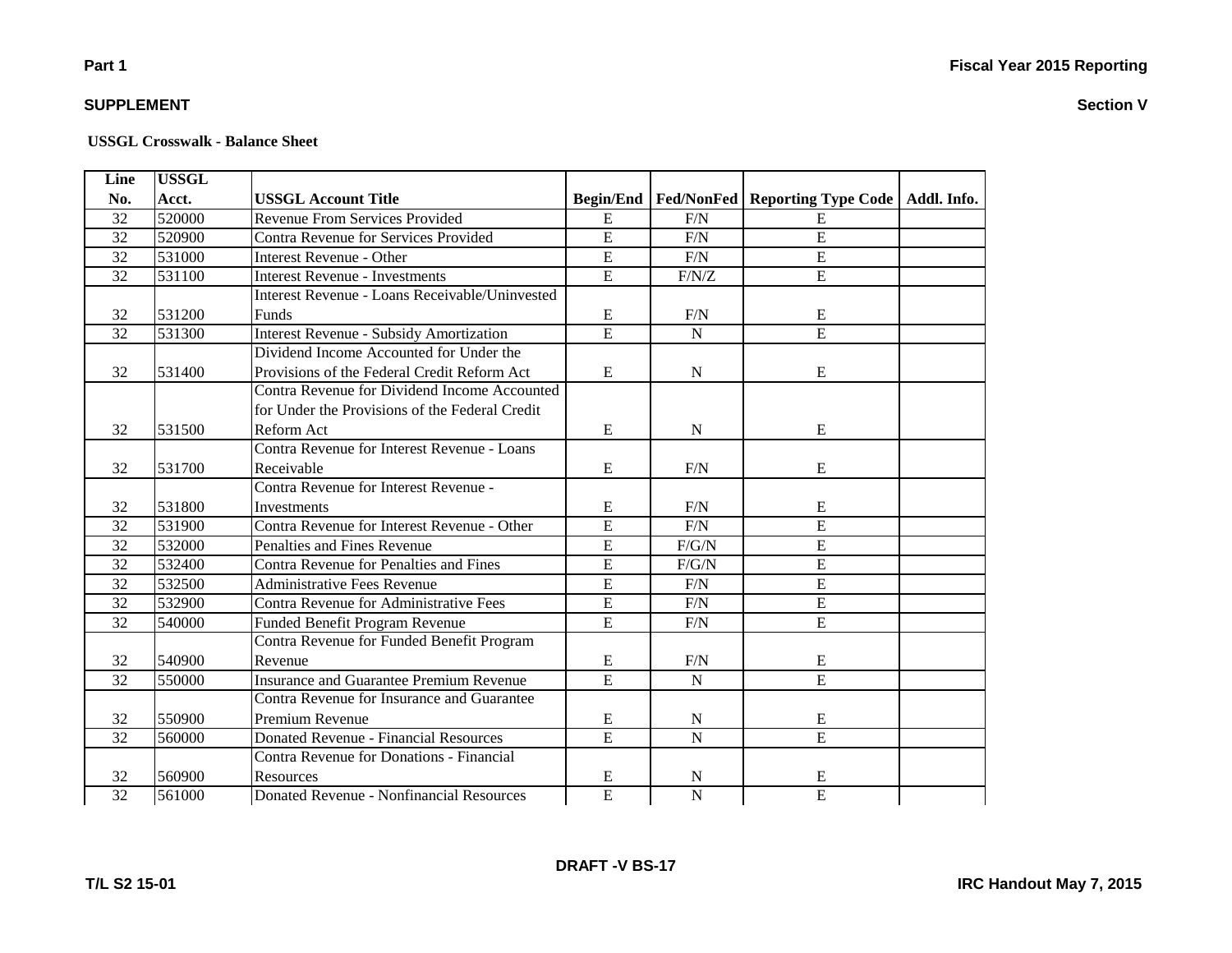# **Part 1**

### **SUPPLEMENT**

| Line            | <b>USSGL</b> |                                                  |                  |                           |                                   |  |
|-----------------|--------------|--------------------------------------------------|------------------|---------------------------|-----------------------------------|--|
| No.             | Acct.        | <b>USSGL Account Title</b>                       | <b>Begin/End</b> | <b>Fed/NonFed</b>         | Reporting Type Code   Addl. Info. |  |
|                 |              | <b>Contra Donated Revenue - Nonfinancial</b>     |                  |                           |                                   |  |
| 32              | 561900       | Resources                                        | E                | ${\bf N}$                 | E                                 |  |
|                 |              |                                                  |                  |                           |                                   |  |
| 32              | 564000       | Forfeiture Revenue - Cash and Cash Equivalents   | E                | ${\bf N}$                 | ${\bf E}$                         |  |
|                 |              | Contra Forfeiture Revenue - Cash and Cash        |                  |                           |                                   |  |
| 32              | 564900       | Equivalents                                      | ${\bf E}$        | $\mathbf N$               | E                                 |  |
| 32              | 565000       | Forfeiture Revenue - Forfeitures of Property     | $\overline{E}$   | ${\bf N}$                 | $\overline{E}$                    |  |
|                 |              | Contra Forfeiture Revenue - Forfeitures of       |                  |                           |                                   |  |
| 32              | 565900       | Property                                         | ${\bf E}$        | $\mathbf N$               | E                                 |  |
| $\overline{32}$ | 570000       | <b>Expended Appropriations</b>                   | $\overline{E}$   | $\mathbf G$               | E                                 |  |
|                 |              | <b>Expended Appropriations - Prior Period</b>    |                  |                           |                                   |  |
|                 |              | Adjustments Due to Corrections of Errors - Years |                  |                           |                                   |  |
| 32              | 570500       | Preceding the Prior Year                         | E                | Z                         | E                                 |  |
|                 |              | Expended Appropriations - Prior-Period           |                  |                           |                                   |  |
| 32              | 570800       | Adjustments Due to Corrections of Errors         | E                | Z                         | E                                 |  |
|                 |              | <b>Expended Appropriations - Prior-Period</b>    |                  |                           |                                   |  |
|                 |              | Adjustments Due to Changes in Accounting         |                  |                           |                                   |  |
| 32              | 570900       | Principles                                       | ${\bf E}$        | Z                         | E                                 |  |
|                 |              | Financing Sources Transferred In Without         |                  |                           |                                   |  |
| 32              | 572000       | Reimbursement                                    | ${\bf E}$        | ${\bf F}$                 | ${\bf E}$                         |  |
|                 |              | Financing Sources Transferred Out Without        |                  |                           |                                   |  |
| 32              | 573000       | Reimbursement                                    | ${\bf E}$        | $\mathbf F$               | E                                 |  |
|                 |              | Appropriated Dedicated Collections Transferred   |                  |                           |                                   |  |
| 32              | 574000       | <b>In</b>                                        | ${\bf E}$        | $\mathbf F$               | E                                 |  |
|                 |              | Appropriated Dedicated Collections Transferred   |                  |                           |                                   |  |
| 32              | 574500       | Out                                              | ${\bf E}$        | $\boldsymbol{\mathrm{F}}$ | E                                 |  |
| 32              | 575000       | Expenditure Financing Sources - Transfers-In     | $\overline{E}$   | $\overline{F}$            | E                                 |  |
|                 |              | Nonexpenditure Financing Sources - Transfers-In  |                  |                           |                                   |  |
| 32              | 575500       | Other                                            | ${\bf E}$        | F                         | E                                 |  |
|                 |              | Nonexpenditure Financing Sources - Transfers-In  |                  |                           |                                   |  |
| 32              | 575600       | - Capital Transfers                              | ${\bf E}$        | $\boldsymbol{F}$          | E                                 |  |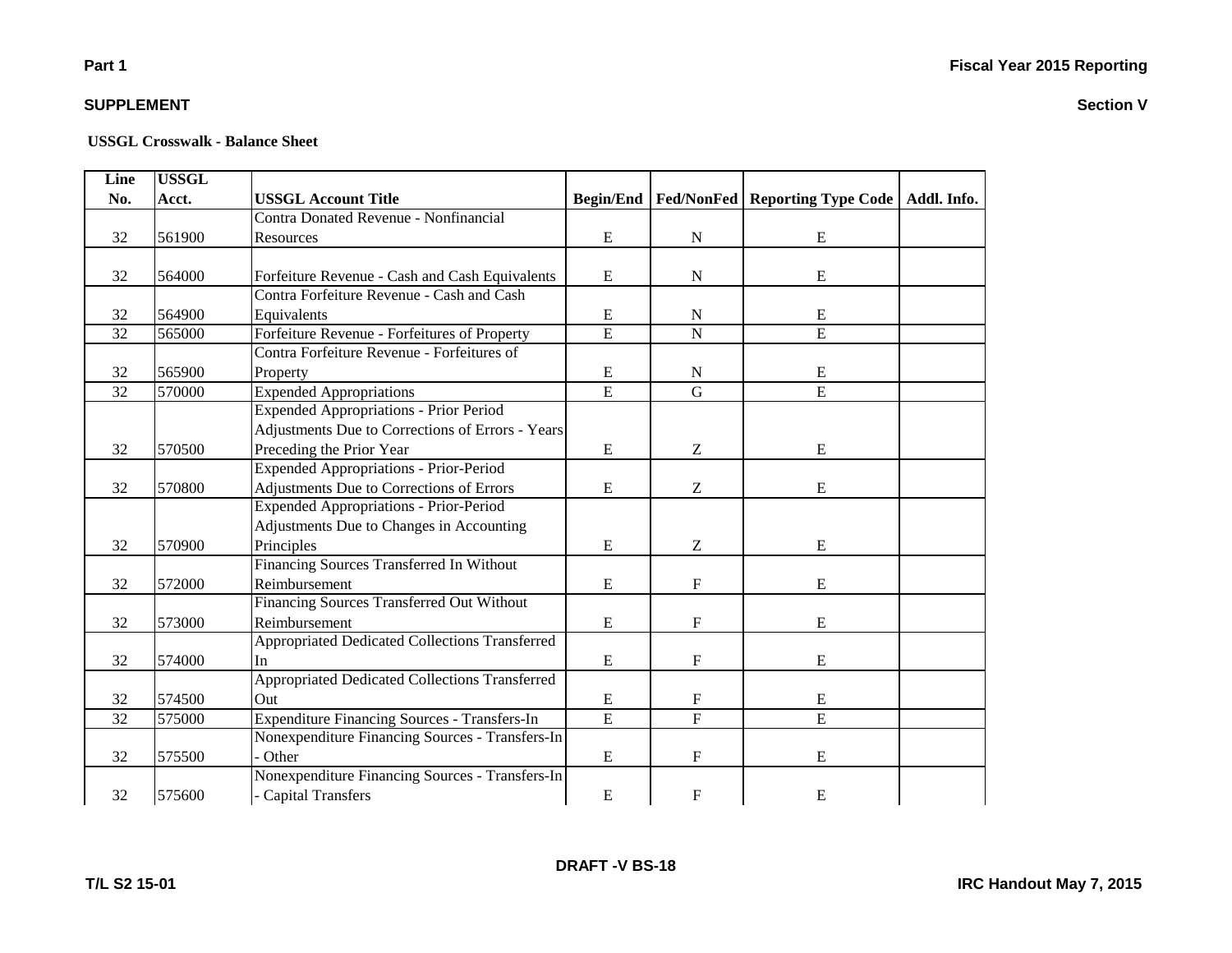# **Part 1**

### **SUPPLEMENT**

#### **USSGL Crosswalk - Balance Sheet**

| Line            | <b>USSGL</b> |                                                      |                  |                           |                                                |  |
|-----------------|--------------|------------------------------------------------------|------------------|---------------------------|------------------------------------------------|--|
| No.             | Acct.        | <b>USSGL Account Title</b>                           | <b>Begin/End</b> |                           | Fed/NonFed   Reporting Type Code   Addl. Info. |  |
|                 |              |                                                      |                  |                           |                                                |  |
| 32              | 576000       | <b>Expenditure Financing Sources - Transfers-Out</b> | E                | $\mathbf F$               | E                                              |  |
|                 |              | Nonexpenditure Financing Sources - Transfers-        |                  |                           |                                                |  |
| 32              | 576500       | Out - Other                                          | ${\bf E}$        | F                         | ${\bf E}$                                      |  |
|                 |              | Nonexpenditure Financing Sources - Transfers-        |                  |                           |                                                |  |
| 32              | 576600       | <b>Out - Capital Transfers</b>                       | ${\bf E}$        | $\mathbf F$               | ${\bf E}$                                      |  |
|                 |              |                                                      |                  |                           |                                                |  |
| 32              | 577500       | Nonbudgetary Financing Sources Transferred In        | E                | $\mathbf F$               | E                                              |  |
|                 |              | Nonbudgetary Financing Sources Transferred           |                  |                           |                                                |  |
| 32              | 577600       | Out                                                  | E                | $\mathbf F$               | E                                              |  |
| 32              | 578000       | <b>Imputed Financing Sources</b>                     | $\overline{E}$   | $\overline{F}$            | $\overline{E}$                                 |  |
| 32              | 579000       | <b>Other Financing Sources</b>                       | $\overline{E}$   | G/Z                       | $\overline{E}$                                 |  |
|                 |              | Adjustment to Financing Sources - Downward           |                  |                           |                                                |  |
| 32              | 579100       | Reestimate or Negative Subsidy                       | ${\bf E}$        | ${\mathbf G}/{\mathbf Z}$ | E                                              |  |
|                 |              | Financing Sources To Be Transferred Out -            |                  |                           |                                                |  |
| 32              | 579200       | <b>Contingent Liability</b>                          | ${\bf E}$        | $\mathbf{F}$              | E                                              |  |
| 32              | 579500       | Seigniorage                                          | $\overline{E}$   | $\overline{N}$            | $\overline{E}$                                 |  |
|                 |              | Tax Revenue Collected - Not Otherwise                |                  |                           |                                                |  |
| 32              | 580000       | Classified                                           | ${\bf E}$        | G/N                       | E                                              |  |
| 32              | 580100       | Tax Revenue Collected - Individual                   | $\overline{E}$   | G/N                       | E                                              |  |
| 32              | 580200       | Tax Revenue Collected - Corporate                    | E                | G/N                       | E                                              |  |
| 32              | 580300       | Tax Revenue Collected - Unemployment                 | E                | G/N                       | $\mathbf E$                                    |  |
| 32              | 580400       | Tax Revenue Collected - Excise                       | $\overline{E}$   | G/N                       | $\overline{E}$                                 |  |
| 32              | 580500       | Tax Revenue Collected - Estate and Gift              | ${\bf E}$        | ${\rm G/N}$               | $\overline{E}$                                 |  |
| 32              | 580600       | Tax Revenue Collected - Customs                      | $\overline{E}$   | ${\rm G/N}$               | $\overline{E}$                                 |  |
|                 |              | Tax Revenue Accrual Adjustment - Not                 |                  |                           |                                                |  |
| 32              | 582000       | Otherwise Classified                                 | E                | ${\rm G/N}$               | E                                              |  |
|                 |              |                                                      |                  |                           |                                                |  |
| 32              | 582100       | Tax Revenue Accrual Adjustment - Individual          | E                | G/N                       | E                                              |  |
| $\overline{32}$ | 582200       | Tax Revenue Accrual Adjustment - Corporate           | $\overline{E}$   | G/N                       | $\overline{E}$                                 |  |
|                 |              | Tax Revenue Accrual Adjustment -                     |                  |                           |                                                |  |
| 32              | 582300       | Unemployment                                         | ${\bf E}$        | G/N                       | E                                              |  |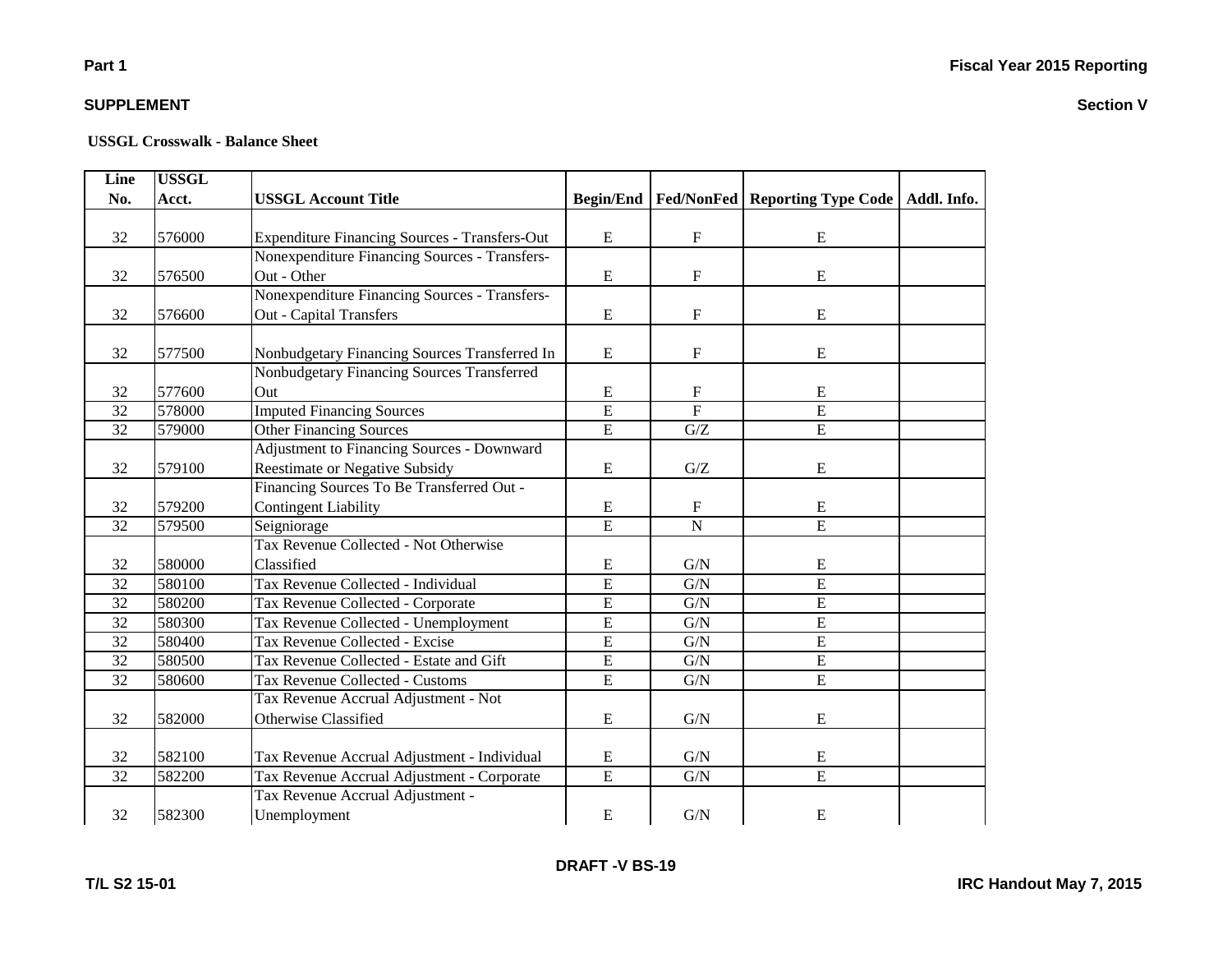# **Part 1**

### **SUPPLEMENT**

**T/L S2 15-01**

#### **USSGL Crosswalk - Balance Sheet**

| Line            | <b>USSGL</b> |                                                 |                |                               |                                   |   |
|-----------------|--------------|-------------------------------------------------|----------------|-------------------------------|-----------------------------------|---|
| No.             | Acct.        | <b>USSGL Account Title</b>                      |                | <b>Begin/End   Fed/NonFed</b> | Reporting Type Code   Addl. Info. |   |
| 32              | 582400       | Tax Revenue Accrual Adjustment - Excise         | $\mathbf E$    | G/N                           | E                                 |   |
|                 |              | Tax Revenue Accrual Adjustment - Estate and     |                |                               |                                   |   |
| 32              | 582500       | Gift                                            | E              | G/N                           | E                                 |   |
| $\overline{32}$ | 582600       | Tax Revenue Accrual Adjustment - Customs        | $\overline{E}$ | G/N                           | $\overline{E}$                    |   |
|                 |              | Contra Revenue for Taxes - Not Otherwise        |                |                               |                                   |   |
| 32              | 583000       | Classified                                      | E              | G/N                           | ${\bf E}$                         |   |
| 32              | 583100       | Contra Revenue for Taxes - Individual           | $\overline{E}$ | G/N                           | $\overline{E}$                    |   |
| $\overline{32}$ | 583200       | Contra Revenue for Taxes - Corporate            | $\overline{E}$ | G/N                           | $\overline{E}$                    |   |
| 32              | 583300       | Contra Revenue for Taxes - Unemployment         | $\overline{E}$ | G/N                           | E                                 |   |
| 32              | 583400       | Contra Revenue for Taxes - Excise               | $\overline{E}$ | G/N                           | $\overline{E}$                    |   |
| 32              | 583500       | Contra Revenue for Taxes - Estate and Gift      | $\mathbf E$    | G/N                           | $\overline{E}$                    |   |
| $\overline{32}$ | 583600       | Contra Revenue for Taxes - Customs              | $\overline{E}$ | G/N                           | $\overline{E}$                    |   |
|                 |              |                                                 |                |                               |                                   |   |
| 32              | 589000       | Tax Revenue Refunds - Not Otherwise Classified  | E              | G/N                           | E                                 |   |
| 32              | 589100       | Tax Revenue Refunds - Individual                | $\overline{E}$ | G/N                           | $\overline{E}$                    |   |
| 32              | 589200       | Tax Revenue Refunds - Corporate                 | $\overline{E}$ | G/N                           | $\overline{E}$                    |   |
| 32              | 589300       | Tax Revenue Refunds - Unemployment              | $\mathbf E$    | G/N                           | $\overline{E}$                    |   |
| 32              | 589400       | Tax Revenue Refunds - Excise                    | E              | G/N                           | E                                 |   |
| 32              | 589500       | Tax Revenue Refunds - Estate and Gift           | $\mathbf E$    | G/N                           | ${\bf E}$                         |   |
| 32              | 589600       | Tax Revenue Refunds - Customs                   | $\overline{E}$ | G/N                           | $\overline{E}$                    |   |
| 32              | 590000       | <b>Other Revenue</b>                            | $\mathbf E$    | F/G/N/Z                       | $\overline{E}$                    |   |
| 32              | 590900       | Contra Revenue for Other Revenue                | E              | F/G/N/Z                       | $\overline{E}$                    |   |
|                 |              | Revenue and Other Financing Sources -           |                |                               |                                   |   |
| 32              | 591900       | Cancellations                                   | $\mathbf E$    | $\mathbf G$                   | E                                 |   |
|                 |              | Valuation Change in Investments - Exchange      |                |                               |                                   |   |
| 32              | 592100       | <b>Stabilization Fund</b>                       | $\mathbf E$    | $\mathbf N$                   | ${\bf E}$                         |   |
|                 |              | Valuation Change in Investments for Federal     |                |                               |                                   |   |
| 32              | 592200       | Government Sponsored Enterprise                 | E              | N                             | E                                 |   |
|                 |              | Valuation Change in Investments - Beneficial    |                |                               |                                   |   |
| 32              | 592300       | <b>Interest in Trust</b>                        | ${\bf E}$      | ${\bf N}$                     | E                                 |   |
|                 |              | Collections for Others - Statement of Custodial |                |                               |                                   |   |
| 32              | 599000       | Activity                                        | ${\bf E}$      | G/N/Z                         | E                                 | 3 |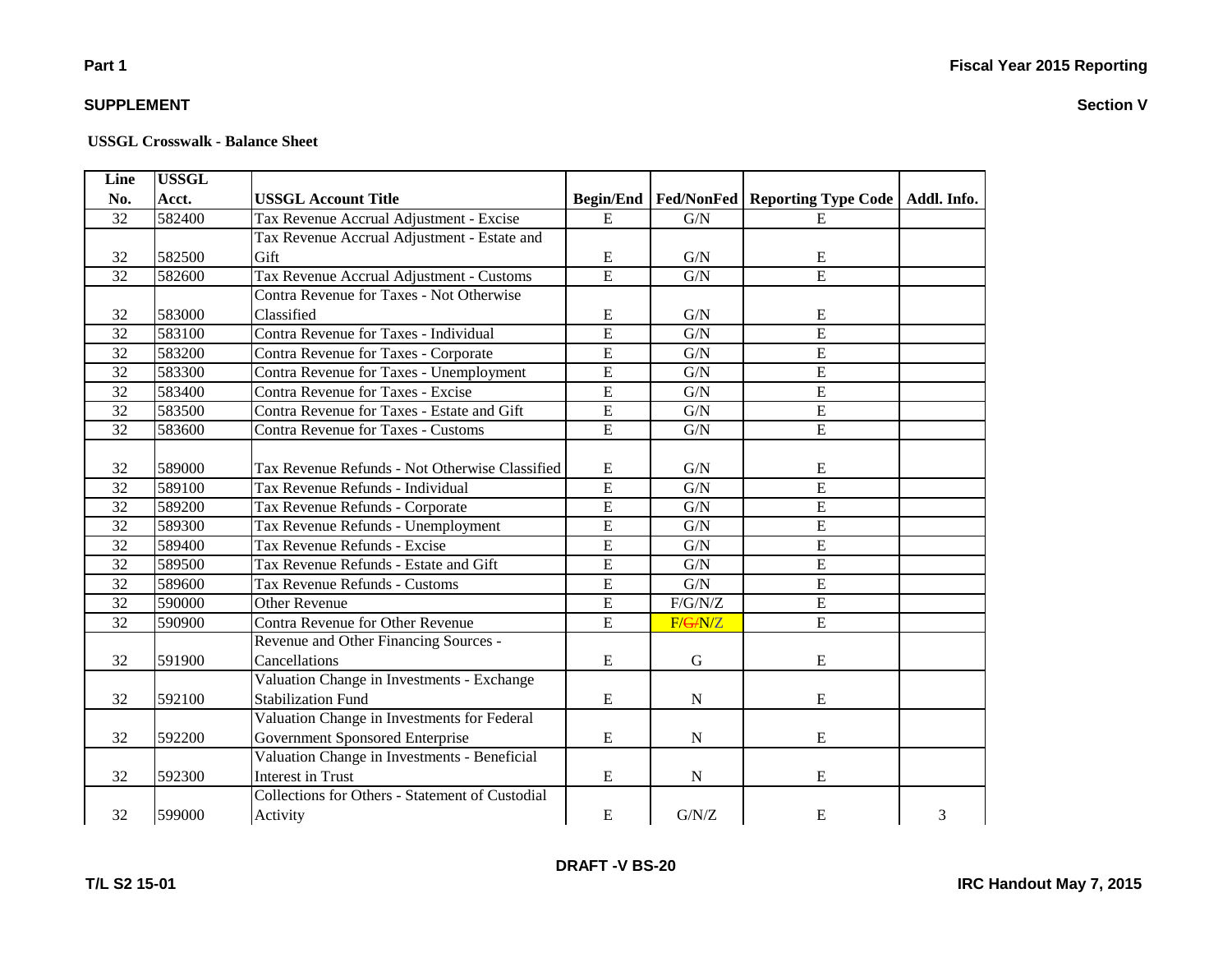#### **USSGL Crosswalk - Balance Sheet**

| Line            | <b>USSGL</b> |                                                 |                  |                           |                                   |   |
|-----------------|--------------|-------------------------------------------------|------------------|---------------------------|-----------------------------------|---|
| No.             | Acct.        | <b>USSGL Account Title</b>                      | <b>Begin/End</b> | <b>Fed/NonFed</b>         | Reporting Type Code   Addl. Info. |   |
|                 |              | Accrued Collections for Others - Statement of   |                  |                           |                                   |   |
| 32              | 599100       | <b>Custodial Activity</b>                       | E                | G/N/Z                     | E                                 | 3 |
|                 |              | Offset to Non-Entity Collections - Statement of |                  |                           |                                   |   |
| 32              | 599300       | Changes in Net Position                         | ${\bf E}$        | $\mathbf G$               | E                                 |   |
|                 |              | Offset to Non-Entity Accrued Collections -      |                  |                           |                                   |   |
| 32              | 599400       | <b>Statement of Changes in Net Position</b>     | ${\bf E}$        | ${\bf G}$                 | E                                 |   |
|                 |              | Financing Sources Transferred In From Custodial |                  |                           |                                   |   |
| 32              | 599700       | <b>Statement Collections</b>                    | ${\bf E}$        | $\mathbf F$               | E                                 |   |
|                 |              | Custodial Collections Transferred Out to a      |                  |                           |                                   |   |
|                 |              | Treasury Account Symbol Other Than the          |                  |                           |                                   |   |
| 32              | 599800       | General Fund of the Treasury                    | ${\bf E}$        | $\boldsymbol{\mathrm{F}}$ | E                                 |   |
| 32              | 610000       | <b>Operating Expenses/Program Costs</b>         | $\overline{E}$   | F/N                       | $\overline{E}$                    |   |
|                 |              |                                                 |                  |                           |                                   |   |
| 32              | 619000       | Contra Bad Debt Expense - Incurred for Others   | ${\bf E}$        | F/N                       | E                                 |   |
| 32              | 619900       | Adjustment to Subsidy Expense                   | $\overline{E}$   | ${\bf N}$                 | $\overline{E}$                    |   |
|                 |              | Interest Expenses on Borrowing From the Bureau  |                  |                           |                                   |   |
|                 |              | of the Fiscal Service and/or the Federal        |                  |                           |                                   |   |
| 32              | 631000       | <b>Financing Bank</b>                           | ${\bf E}$        | ${\bf F}$                 | ${\bf E}$                         |   |
| 32              | 632000       | <b>Interest Expenses on Securities</b>          | $\overline{E}$   | F/N                       | E                                 |   |
| 32              | 633000       | Other Interest Expenses                         | $\overline{E}$   | F/ G/N/Z                  | E                                 |   |
| $\overline{32}$ | 633800       | <b>Remuneration Interest</b>                    | $\overline{E}$   | ${\bf N}$                 | $\overline{E}$                    |   |
|                 |              | Interest Expense Accrued on the Liability for   |                  |                           |                                   |   |
| 32              | 634000       | <b>Loan Guarantees</b>                          | ${\bf E}$        | ${\bf N}$                 | E                                 |   |
| 32              | 640000       | <b>Benefit Expense</b>                          | $\overline{E}$   | F/N/Z                     | E                                 |   |
| 32              | 650000       | Cost of Goods Sold                              | $\overline{E}$   | ${\bf N}$                 | $\overline{E}$                    |   |
| 32              | 660000       | Applied Overhead                                | E                | ${\bf N}$                 | E                                 |   |
| 32              | 661000       | <b>Cost Capitalization Offset</b>               | $\overline{E}$   | $\mathbf N$               | E                                 |   |
| $\overline{32}$ | 671000       | Depreciation, Amortization, and Depletion       | $\overline{E}$   | $\overline{N}$            | $\overline{E}$                    |   |
| 32              | 672000       | <b>Bad Debt Expense</b>                         | $\overline{E}$   | F/N                       | $\overline{E}$                    |   |
| $\overline{32}$ | 673000       | <b>Imputed Costs</b>                            | $\overline{E}$   | $\mathbf F$               | E                                 |   |
|                 |              | Other Expenses Not Requiring Budgetary          |                  |                           |                                   |   |
| 32              | 679000       | Resources                                       | ${\bf E}$        | F/N                       | E                                 |   |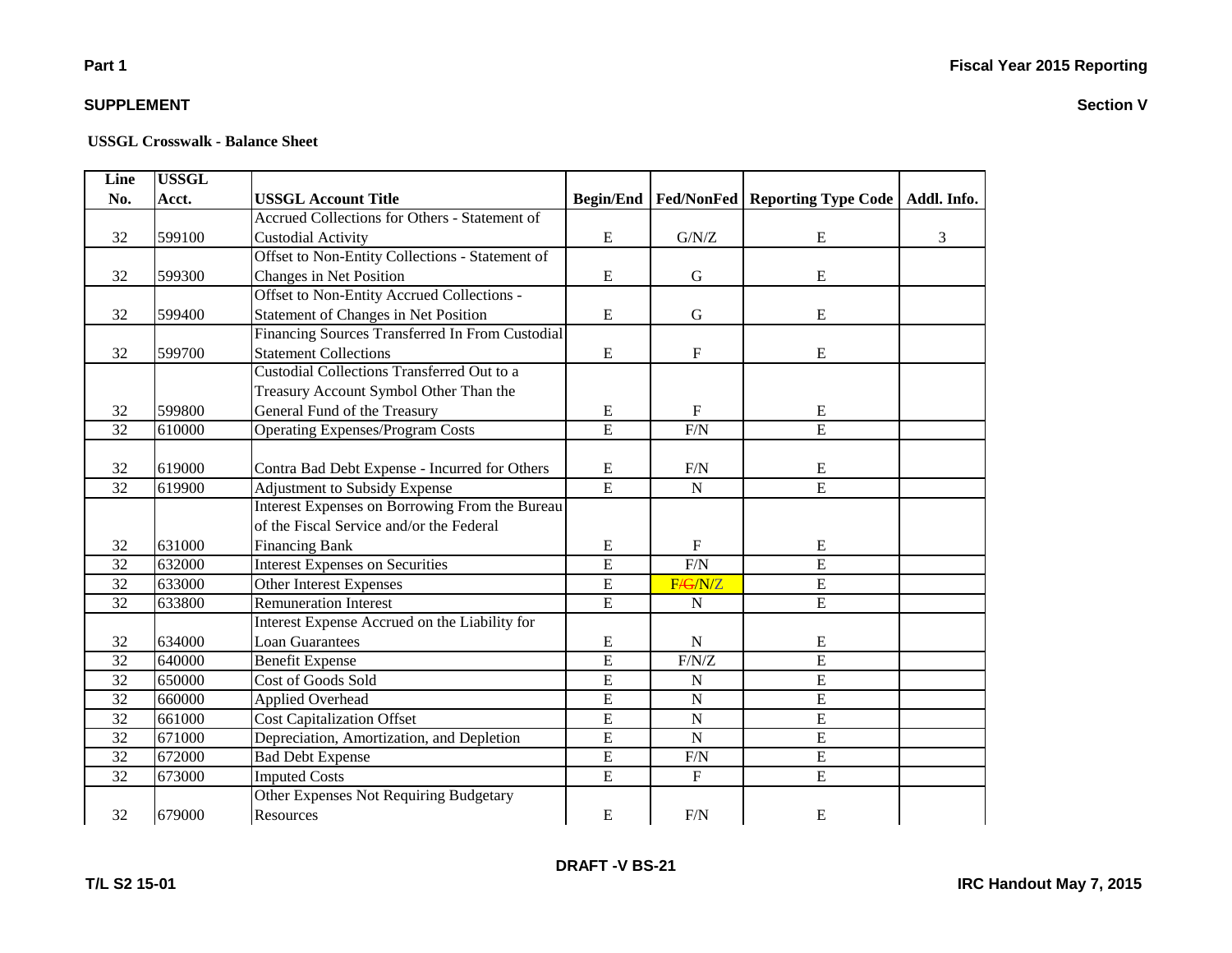# **Part 1**

### **SUPPLEMENT**

| <b>Line</b>     | <b>USSGL</b> |                                                        |                  |                         |                                   |  |
|-----------------|--------------|--------------------------------------------------------|------------------|-------------------------|-----------------------------------|--|
| No.             | Acct.        | <b>USSGL Account Title</b>                             | <b>Begin/End</b> | Fed/NonFed              | Reporting Type Code   Addl. Info. |  |
| 32              | 680000       | <b>Future Funded Expenses</b>                          | E                | F/N/Z                   | E                                 |  |
|                 |              | <b>Employer Contributions to Employee Benefit</b>      |                  |                         |                                   |  |
|                 |              | Programs Not Requiring Current-Year Budget             |                  |                         |                                   |  |
| 32              | 685000       | Authority (Unobligated)                                | E                | $\mathbf{F}$            | E                                 |  |
| 32              | 690000       | <b>Nonproduction Costs</b>                             | $\overline{E}$   | F/N/Z                   | $\overline{E}$                    |  |
| $\overline{32}$ | 711000       | Gains on Disposition of Assets - Other                 | $\overline{E}$   | $\overline{N}$          | $\overline{E}$                    |  |
| 32              | 711100       | Gains on Disposition of Investments                    | $\overline{E}$   | F/N/Z                   | $\overline{E}$                    |  |
| $\overline{32}$ | 711200       | Gains on Disposition of Borrowings                     | $\overline{E}$   | $\overline{\mathrm{F}}$ | $\overline{E}$                    |  |
|                 |              | Gains on Changes in Long-Term Assumptions -            |                  |                         |                                   |  |
| 32              | 717100       | From Experience                                        | ${\bf E}$        | ${\bf N}$               | E                                 |  |
|                 |              | Losses on Changes in Long-Term Assumptions -           |                  |                         |                                   |  |
| 32              | 717200       | From Experience                                        | E                | N                       | E                                 |  |
| 32              | 718000       | <b>Unrealized Gains</b>                                | $\overline{E}$   | F/N                     | $\overline{E}$                    |  |
| 32              | 718100       | Unrealized Gain - Exchange Stabilization Fund          | $\overline{E}$   | N                       | $\overline{E}$                    |  |
| 32              | 719000       | <b>Other Gains</b>                                     | E                | F/N                     | $\overline{E}$                    |  |
|                 |              | Other Gains for Accrued Special Drawing Right          |                  |                         |                                   |  |
| 32              | 719100       | (SDR) Interest and Charges                             | ${\bf E}$        | ${\bf N}$               | ${\bf E}$                         |  |
| $\overline{32}$ | 721000       | Losses on Disposition of Assets - Other                | $\overline{E}$   | $\overline{N}$          | $\overline{E}$                    |  |
| 32              | 721100       | Losses on Disposition of Investments                   | $\overline{E}$   | F/N/Z                   | $\overline{E}$                    |  |
| 32              | 721200       | Losses on Disposition of Borrowings                    | $\overline{E}$   | ${\rm F}/{\rm Z}$       | $\overline{E}$                    |  |
|                 |              |                                                        |                  |                         |                                   |  |
| 32              | 727100       | Gains on Changes in Long-Term Assumptions              | ${\bf E}$        | $\mathbf N$             | ${\bf E}$                         |  |
|                 |              |                                                        |                  |                         |                                   |  |
| 32              | 727200       | Losses on Changes in Long-Term Assumptions             | ${\bf E}$        | N                       | E                                 |  |
| 32              | 728000       | <b>Unrealized Losses</b>                               | $\overline{E}$   | F/N                     | $\overline{E}$                    |  |
|                 |              |                                                        |                  |                         |                                   |  |
| 32              | 728100       | <b>Unrealized Losses - Exchange Stabilization Fund</b> | ${\bf E}$        | ${\bf N}$               | ${\bf E}$                         |  |
| 32              | 729000       | <b>Other Losses</b>                                    | $\overline{E}$   | F/N/Z                   | $\overline{E}$                    |  |
|                 |              | Other Losses for Accrued Special Drawing Right         |                  |                         |                                   |  |
| 32              | 729100       | (SDR) Interest and Charges                             | ${\bf E}$        | N                       | E                                 |  |
| $\overline{32}$ | 729200       | Other Losses from Impairment of Assets                 | $\overline{E}$   | $\overline{N}$          | $\overline{E}$                    |  |
| $\overline{32}$ | 730000       | <b>Extraordinary Items</b>                             | E                | ${\bf N}$               | $\overline{E}$                    |  |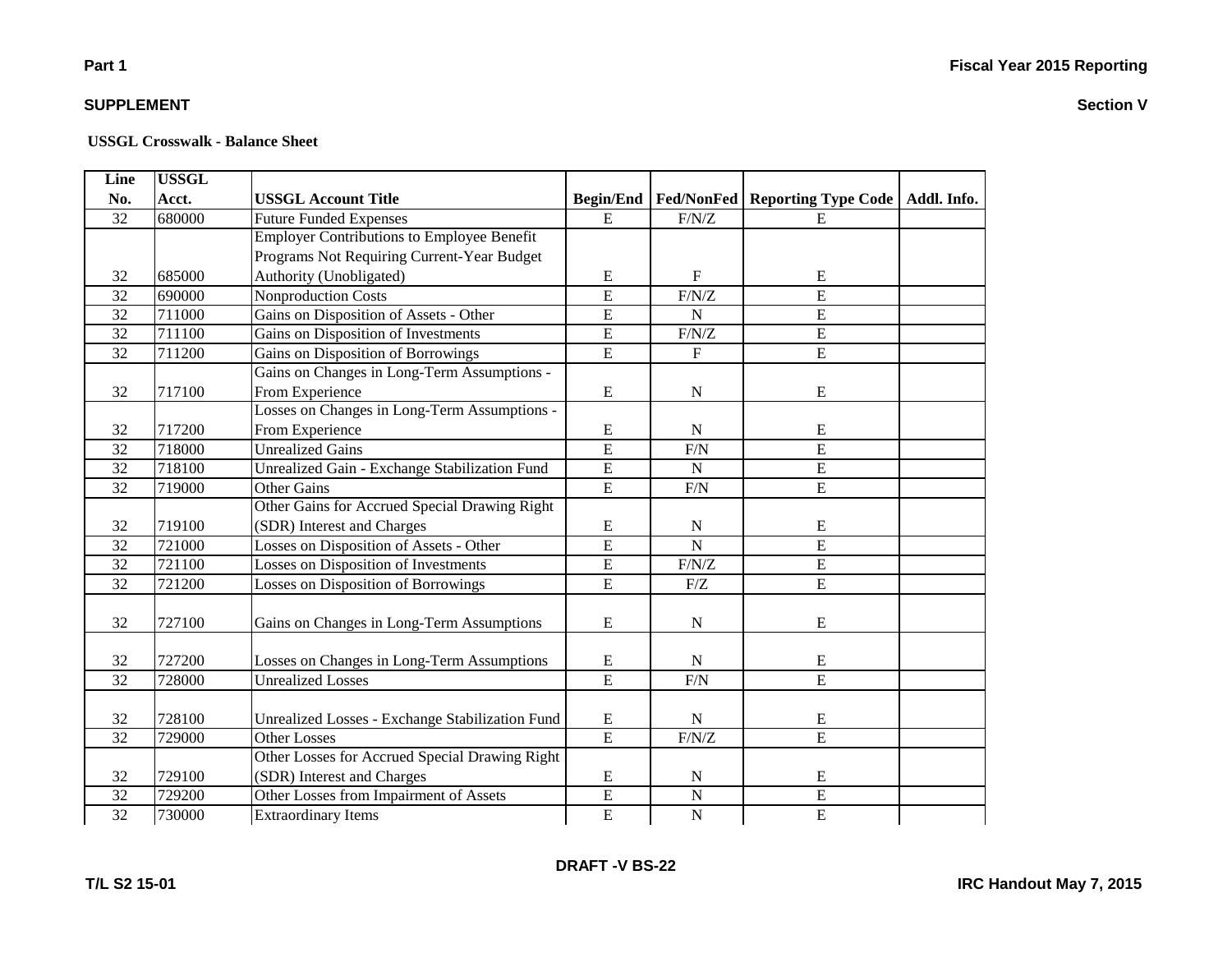| <b>Line</b>     | <b>USSGL</b> |                                                           |                  |                     |                                                       |  |
|-----------------|--------------|-----------------------------------------------------------|------------------|---------------------|-------------------------------------------------------|--|
| No.             | Acct.        | <b>USSGL Account Title</b>                                | <b>Begin/End</b> |                     | <b>Fed/NonFed   Reporting Type Code   Addl. Info.</b> |  |
|                 |              | Prior-Period Adjustments Due to Corrections of            |                  |                     |                                                       |  |
| 32              | 740000       | Errors                                                    | E                | $N\!/\!Z$           | E                                                     |  |
|                 |              | Prior-Period Adjustments Due to Changes in                |                  |                     |                                                       |  |
| 32              | 740100       | <b>Accounting Principles</b>                              | E                | N/Z                 | E                                                     |  |
|                 |              | Prior Period Adjustments Due to Corrections of            |                  |                     |                                                       |  |
| 32              | 740500       | Errors - Years Preceding the Prior Year                   | ${\bf E}$        | ${\rm N} / {\rm Z}$ | ${\bf E}$                                             |  |
| 32              | 750000       | Distribution of Income - Dividend                         | $\overline{E}$   | G/N/Z               | $\overline{E}$                                        |  |
| $\overline{32}$ | 760000       | Changes in Actuarial Liability                            | $\overline{E}$   | $\mathbf N$         | $\overline{E}$                                        |  |
|                 |              |                                                           |                  |                     |                                                       |  |
|                 |              | <b>Cumulative Results of Operations - All Other Funds</b> |                  |                     |                                                       |  |
| 33              |              | (Combined or Consolidated Totals)                         |                  |                     |                                                       |  |
| 33              | 331000       | <b>Cumulative Results of Operations</b>                   | B                |                     | U                                                     |  |
| 33              | 510000       | Revenue From Goods Sold                                   | E                | F/N                 | U                                                     |  |
| 33              | 510900       | Contra Revenue for Goods Sold                             | $\overline{E}$   | F/N                 | $\overline{U}$                                        |  |
| 33              | 520000       | <b>Revenue From Services Provided</b>                     | E                | $F/N$               | $\mathbf U$                                           |  |
| 33              | 520900       | Contra Revenue for Services Provided                      | E                | F/N                 | $\mathbf{U}$                                          |  |
| 33              | 531000       | <b>Interest Revenue - Other</b>                           | E                | F/N                 | $\mathbf U$                                           |  |
| 33              | 531100       | <b>Interest Revenue - Investments</b>                     | E                | F/N/Z               | $\overline{U}$                                        |  |
|                 |              | <b>Interest Revenue - Loans Receivable/Uninvested</b>     |                  |                     |                                                       |  |
| 33              | 531200       | Funds                                                     | ${\bf E}$        | F/N                 | $\mathbf U$                                           |  |
| 33              | 531300       | <b>Interest Revenue - Subsidy Amortization</b>            | $\overline{E}$   | $\mathbf N$         | $\overline{U}$                                        |  |
|                 |              | Dividend Income Accounted for Under the                   |                  |                     |                                                       |  |
| 33              | 531400       | Provisions of the Federal Credit Reform Act               | ${\bf E}$        | ${\bf N}$           | $\mathbf U$                                           |  |
|                 |              | Contra Revenue for Dividend Income Accounted              |                  |                     |                                                       |  |
|                 |              | for Under the Provisions of the Federal Credit            |                  |                     |                                                       |  |
| 33              | 531500       | Reform Act                                                | E                | N                   | U                                                     |  |
|                 |              | Contra Revenue for Interest Revenue - Loans               |                  |                     |                                                       |  |
| 33              | 531700       | Receivable                                                | ${\bf E}$        | F/N                 | $\mathbf U$                                           |  |
|                 |              | Contra Revenue for Interest Revenue -                     |                  |                     |                                                       |  |
| 33              | 531800       | Investments                                               | ${\bf E}$        | F/N                 | $\mathbf U$                                           |  |
| 33              | 531900       | Contra Revenue for Interest Revenue - Other               | $\overline{E}$   | $\rm F/N$           | $\overline{U}$                                        |  |
| 33              | 532000       | Penalties and Fines Revenue                               | $\overline{E}$   | F/G/N               | $\overline{U}$                                        |  |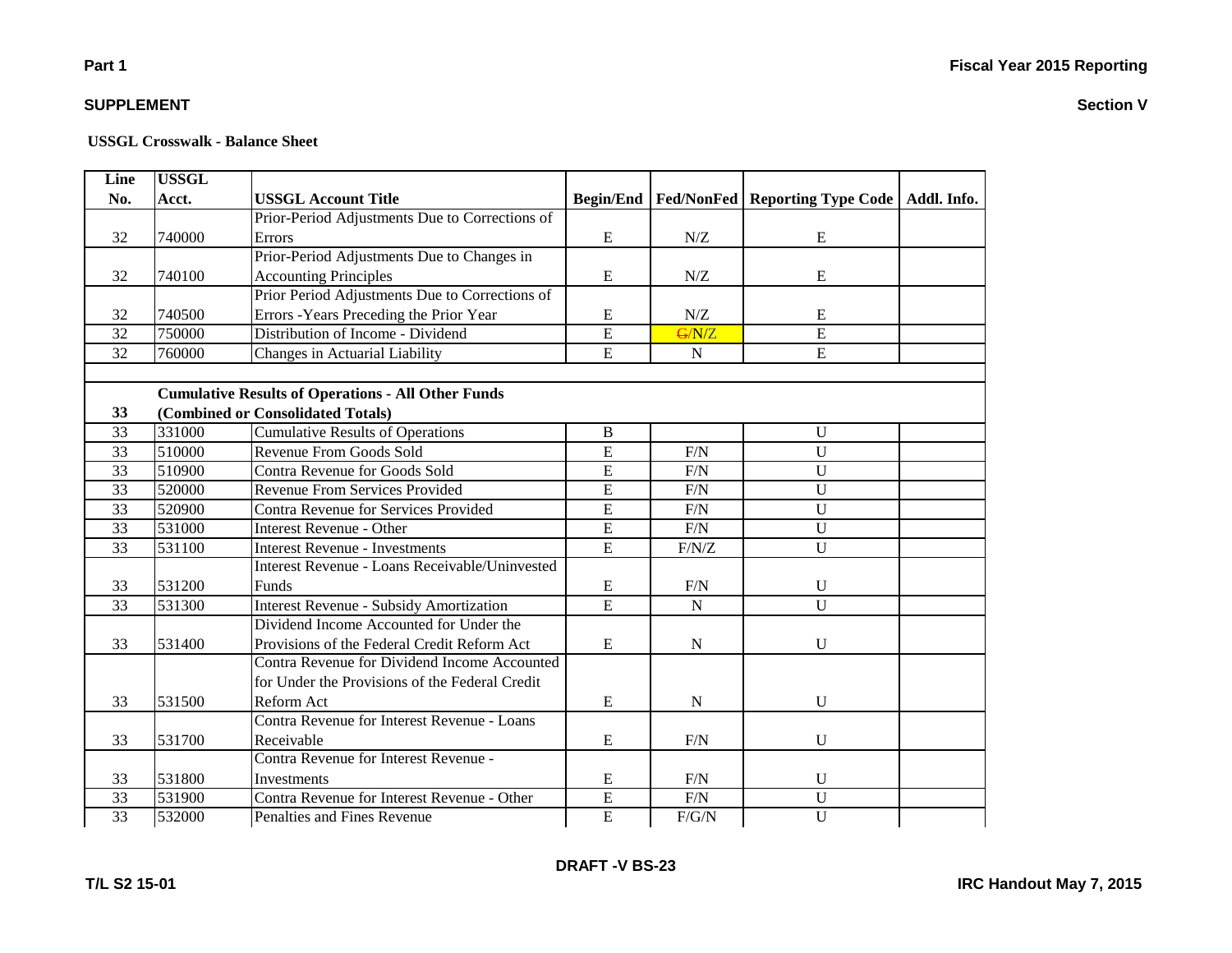**Section V**

# **Part 1**

### **SUPPLEMENT**

| Line            | <b>USSGL</b> |                                                  |                  |                   |                                   |  |
|-----------------|--------------|--------------------------------------------------|------------------|-------------------|-----------------------------------|--|
| No.             | Acct.        | <b>USSGL Account Title</b>                       | <b>Begin/End</b> | <b>Fed/NonFed</b> | Reporting Type Code   Addl. Info. |  |
| 33              | 532400       | <b>Contra Revenue for Penalties and Fines</b>    | $\mathbf E$      | F/G/N             | $\mathbf U$                       |  |
| 33              | 532500       | <b>Administrative Fees Revenue</b>               | $\overline{E}$   | F/N               | $\overline{U}$                    |  |
| 33              | 532900       | <b>Contra Revenue for Administrative Fees</b>    | $\overline{E}$   | F/N               | $\overline{U}$                    |  |
| $\overline{33}$ | 540000       | Funded Benefit Program Revenue                   | $\overline{E}$   | F/N               | $\overline{U}$                    |  |
| $\overline{33}$ | 540500       | <b>Unfunded FECA Benefit Revenue</b>             | $\overline{E}$   | F/N               | $\overline{U}$                    |  |
|                 |              | Contra Revenue for Unfunded FECA Benefit         |                  |                   |                                   |  |
| 33              | 540600       | Revenue                                          | E                | F/N               | U                                 |  |
|                 |              | Contra Revenue for Funded Benefit Program        |                  |                   |                                   |  |
| 33              | 540900       | Revenue                                          | ${\bf E}$        | F/N               | U                                 |  |
| 33              | 550000       | <b>Insurance and Guarantee Premium Revenue</b>   | $\overline{E}$   | ${\bf N}$         | $\overline{U}$                    |  |
|                 |              | Contra Revenue for Insurance and Guarantee       |                  |                   |                                   |  |
| 33              | 550900       | Premium Revenue                                  | ${\bf E}$        | ${\bf N}$         | $\mathbf{U}$                      |  |
| 33              | 560000       | Donated Revenue - Financial Resources            | $\overline{E}$   | $\overline{N}$    | $\overline{U}$                    |  |
|                 |              | <b>Contra Revenue for Donations - Financial</b>  |                  |                   |                                   |  |
| 33              | 560900       | <b>Resources</b>                                 | E                | N                 | $\mathbf{U}$                      |  |
| 33              | 561000       | <b>Donated Revenue - Nonfinancial Resources</b>  | $\overline{E}$   | $\overline{N}$    | $\overline{U}$                    |  |
|                 |              | Contra Donated Revenue - Nonfinancial            |                  |                   |                                   |  |
| 33              | 561900       | Resources                                        | E                | $\mathbf N$       | $\mathbf U$                       |  |
|                 |              |                                                  |                  |                   |                                   |  |
| 33              | 564000       | Forfeiture Revenue - Cash and Cash Equivalents   | E                | ${\bf N}$         | $\mathbf U$                       |  |
|                 |              | Contra Forfeiture Revenue - Cash and Cash        |                  |                   |                                   |  |
| 33              | 564900       | Equivalents                                      | E                | $\mathbf N$       | $\mathbf U$                       |  |
| 33              | 565000       | Forfeiture Revenue - Forfeitures of Property     | $\overline{E}$   | ${\bf N}$         | $\mathbf U$                       |  |
|                 |              | Contra Forfeiture Revenue - Forfeitures of       |                  |                   |                                   |  |
| 33              | 565900       | Property                                         | ${\bf E}$        | $\mathbf N$       | $\mathbf U$                       |  |
| $\overline{33}$ | 570000       | <b>Expended Appropriations</b>                   | $\overline{E}$   | $\overline{G}$    | $\mathbf{U}$                      |  |
|                 |              | Expended Appropriations - Prior Period           |                  |                   |                                   |  |
|                 |              | Adjustments Due to Corrections of Errors - Years |                  |                   |                                   |  |
| 33              | 570500       | Preceding the Prior Year                         | E                | Z                 | $\mathbf{U}$                      |  |
|                 |              | <b>Expended Appropriations - Prior-Period</b>    |                  |                   |                                   |  |
| 33              | 570800       | Adjustments Due to Corrections of Errors         | ${\bf E}$        | Z                 | $\mathbf U$                       |  |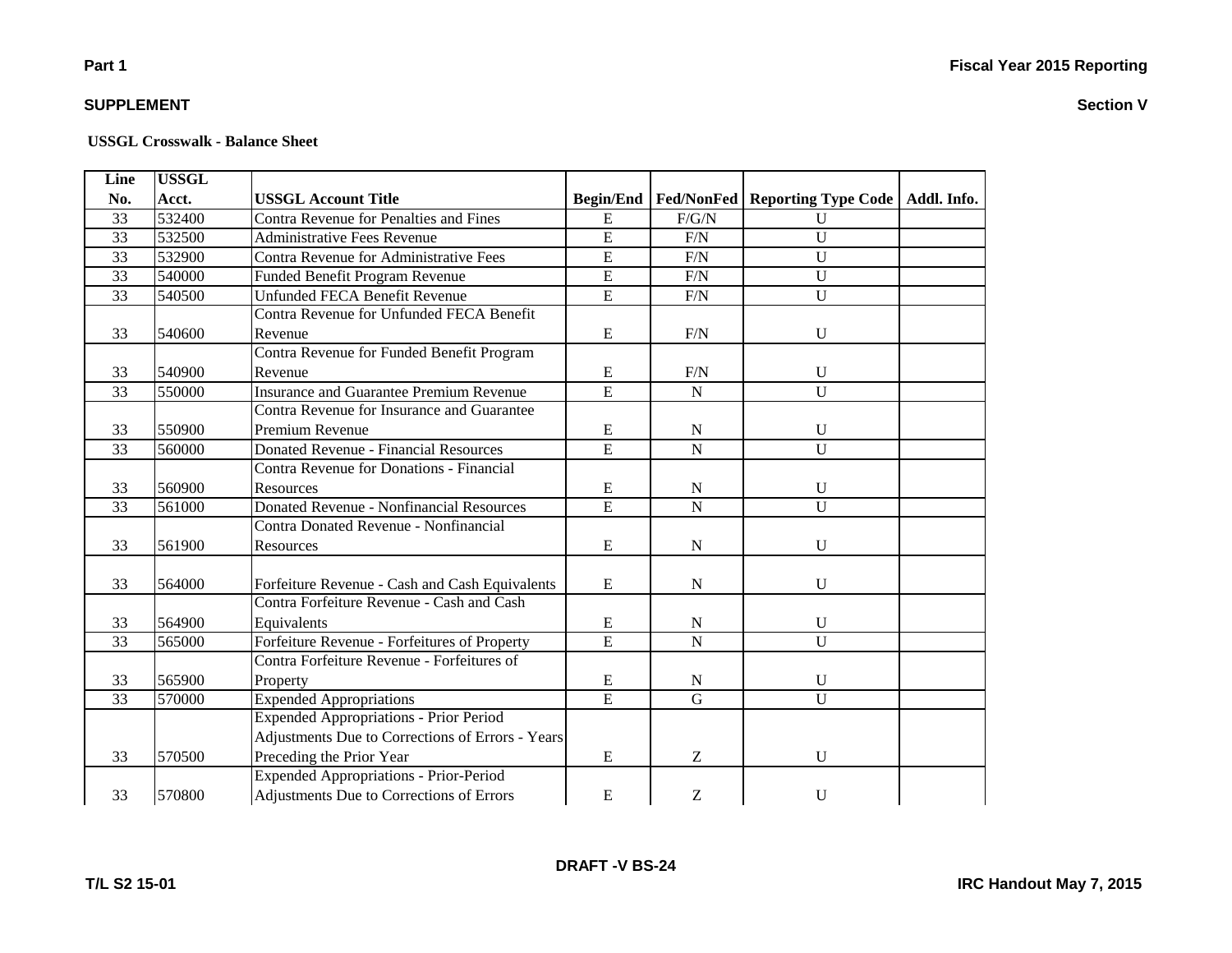# **Part 1**

### **SUPPLEMENT**

#### **USSGL Crosswalk - Balance Sheet**

| Line | <b>USSGL</b> |                                                      |                  |                           |                                                |  |
|------|--------------|------------------------------------------------------|------------------|---------------------------|------------------------------------------------|--|
| No.  | Acct.        | <b>USSGL Account Title</b>                           | <b>Begin/End</b> |                           | Fed/NonFed   Reporting Type Code   Addl. Info. |  |
|      |              | <b>Expended Appropriations - Prior-Period</b>        |                  |                           |                                                |  |
|      |              | Adjustments Due to Changes in Accounting             |                  |                           |                                                |  |
| 33   | 570900       | Principles                                           | $\mathbf E$      | Z                         | U                                              |  |
|      |              | Financing Sources Transferred In Without             |                  |                           |                                                |  |
| 33   | 572000       | Reimbursement                                        | E                | $\boldsymbol{\mathrm{F}}$ | U                                              |  |
|      |              | Financing Sources Transferred Out Without            |                  |                           |                                                |  |
| 33   | 573000       | Reimbursement                                        | $\mathbf E$      | $\mathbf F$               | $\mathbf U$                                    |  |
|      |              | Appropriated Dedicated Collections Transferred       |                  |                           |                                                |  |
| 33   | 574000       | In                                                   | ${\bf E}$        | ${\rm F}$                 | $\mathbf U$                                    |  |
|      |              | Appropriated Dedicated Collections Transferred       |                  |                           |                                                |  |
| 33   | 574500       | Out                                                  | ${\bf E}$        | $\mathbf F$               | U                                              |  |
| 33   | 575000       | <b>Expenditure Financing Sources - Transfers-In</b>  | $\overline{E}$   | $\overline{F}$            | $\overline{U}$                                 |  |
|      |              | Nonexpenditure Financing Sources - Transfers-In      |                  |                           |                                                |  |
| 33   | 575500       | Other                                                | ${\bf E}$        | ${\rm F}$                 | U                                              |  |
|      |              | Nonexpenditure Financing Sources - Transfers-In      |                  |                           |                                                |  |
| 33   | 575600       | <b>Capital Transfers</b>                             | E                | ${\bf F}$                 | U                                              |  |
|      |              |                                                      |                  |                           |                                                |  |
| 33   | 576000       | <b>Expenditure Financing Sources - Transfers-Out</b> | E                | F                         | U                                              |  |
|      |              | Nonexpenditure Financing Sources - Transfers-        |                  |                           |                                                |  |
| 33   | 576500       | Out - Other                                          | E                | F                         | U                                              |  |
|      |              | Nonexpenditure Financing Sources - Transfers-        |                  |                           |                                                |  |
| 33   | 576600       | <b>Out - Capital Transfers</b>                       | ${\bf E}$        | ${\rm F}$                 | $\mathbf U$                                    |  |
|      |              |                                                      |                  |                           |                                                |  |
| 33   | 577500       | Nonbudgetary Financing Sources Transferred In        | ${\bf E}$        | F                         | U                                              |  |
|      |              | Nonbudgetary Financing Sources Transferred           |                  |                           |                                                |  |
| 33   | 577600       | Out                                                  | E                | $\mathbf{F}$              | $\mathbf U$                                    |  |
| 33   | 578000       | <b>Imputed Financing Sources</b>                     | E                | $\overline{\mathrm{F}}$   | $\overline{U}$                                 |  |
| 33   | 579000       | <b>Other Financing Sources</b>                       | $\overline{E}$   | G/Z                       | $\overline{U}$                                 |  |
|      |              | <b>Adjustment to Financing Sources - Downward</b>    |                  |                           |                                                |  |
| 33   | 579100       | <b>Reestimate or Negative Subsidy</b>                | E                | G/Z                       | U                                              |  |
|      |              | Financing Sources To Be Transferred Out -            |                  |                           |                                                |  |
| 33   | 579200       | <b>Contingent Liability</b>                          | ${\bf E}$        | F                         | U                                              |  |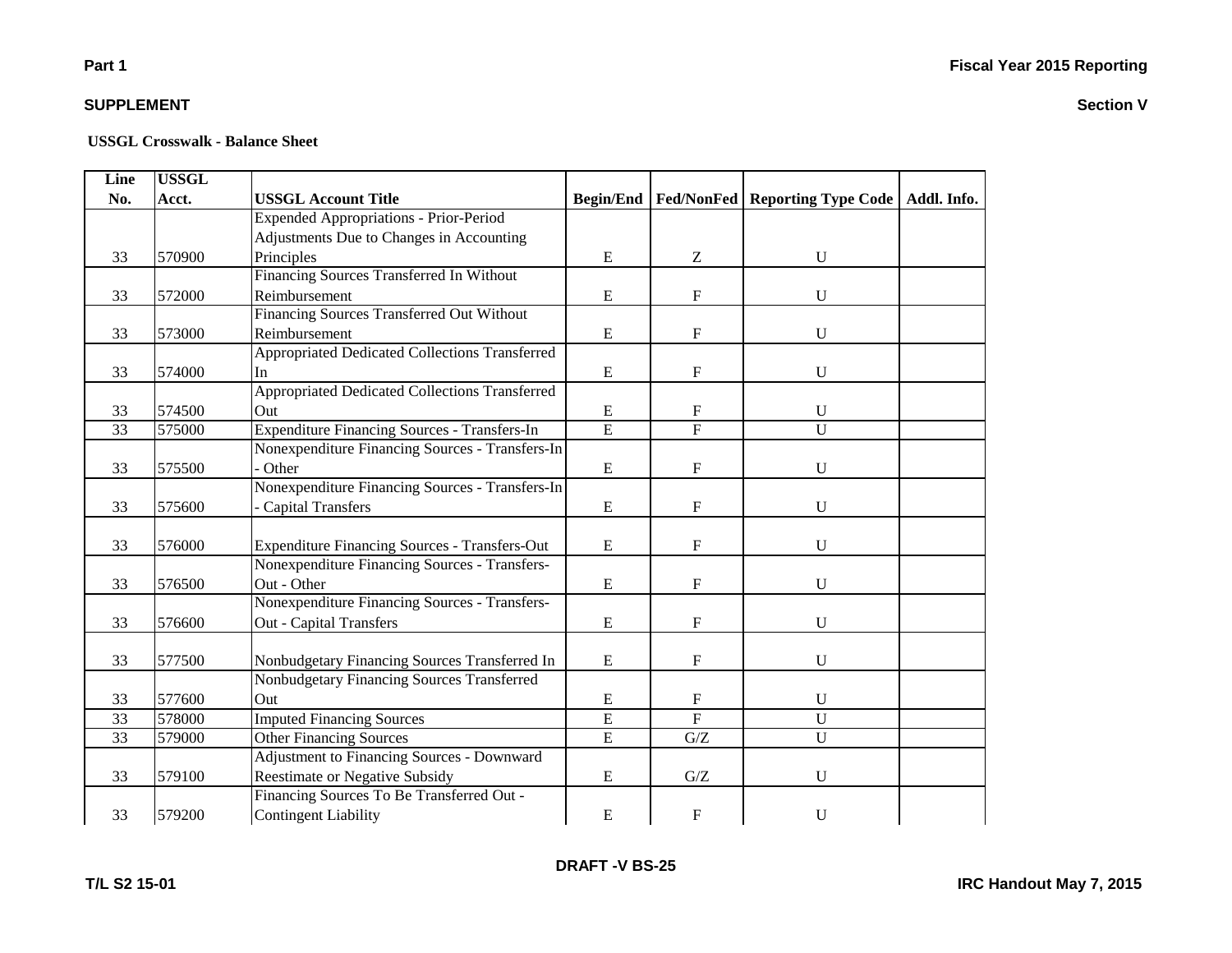**Section V**

# **Part 1**

### **SUPPLEMENT**

#### **USSGL Crosswalk - Balance Sheet**

| Line            | <b>USSGL</b> |                                                 |                  |             |                                  |             |
|-----------------|--------------|-------------------------------------------------|------------------|-------------|----------------------------------|-------------|
| No.             | Acct.        | <b>USSGL Account Title</b>                      | <b>Begin/End</b> |             | Fed/NonFed   Reporting Type Code | Addl. Info. |
| 33              | 579500       | Seigniorage                                     | E                | N           | $\mathbf{U}$                     |             |
|                 |              | Tax Revenue Collected - Not Otherwise           |                  |             |                                  |             |
| 33              | 580000       | Classified                                      | E                | G/N         | $\mathbf U$                      |             |
| $\overline{33}$ | 580100       | Tax Revenue Collected - Individual              | E                | G/N         | $\overline{U}$                   |             |
| $\overline{33}$ | 580200       | Tax Revenue Collected - Corporate               | $\overline{E}$   | G/N         | $\overline{U}$                   |             |
| $\overline{33}$ | 580300       | Tax Revenue Collected - Unemployment            | $\overline{E}$   | G/N         | $\overline{U}$                   |             |
| 33              | 580400       | Tax Revenue Collected - Excise                  | $\overline{E}$   | G/N         | $\overline{U}$                   |             |
| $\overline{33}$ | 580500       | Tax Revenue Collected - Estate and Gift         | $\overline{E}$   | G/N         | $\overline{U}$                   |             |
| $\overline{33}$ | 580600       | Tax Revenue Collected - Customs                 | $\overline{E}$   | ${\rm G/N}$ | $\mathbf U$                      |             |
|                 |              | Tax Revenue Accrual Adjustment - Not            |                  |             |                                  |             |
| 33              | 582000       | Otherwise Classified                            | E                | ${\rm G/N}$ | $\mathbf U$                      |             |
|                 |              |                                                 |                  |             |                                  |             |
| 33              | 582100       | Tax Revenue Accrual Adjustment - Individual     | E                | G/N         | $\mathbf U$                      |             |
| 33              | 582200       | Tax Revenue Accrual Adjustment - Corporate      | $\overline{E}$   | G/N         | $\mathbf U$                      |             |
|                 |              | Tax Revenue Accrual Adjustment -                |                  |             |                                  |             |
| 33              | 582300       | Unemployment                                    | E                | ${\rm G/N}$ | $\mathbf U$                      |             |
| $\overline{33}$ | 582400       | Tax Revenue Accrual Adjustment - Excise         | E                | G/N         | $\overline{U}$                   |             |
|                 |              | Tax Revenue Accrual Adjustment - Estate and     |                  |             |                                  |             |
| 33              | 582500       | Gift                                            | ${\bf E}$        | G/N         | $\mathbf U$                      |             |
| 33              | 582600       | Tax Revenue Accrual Adjustment - Customs        | $\overline{E}$   | ${\rm G/N}$ | $\overline{U}$                   |             |
|                 |              | <b>Contra Revenue for Taxes - Not Otherwise</b> |                  |             |                                  |             |
| 33              | 583000       | Classified                                      | $\mathbf E$      | G/N         | U                                |             |
| 33              | 583100       | Contra Revenue for Taxes - Individual           | $\overline{E}$   | G/N         | $\overline{U}$                   |             |
| 33              | 583200       | Contra Revenue for Taxes - Corporate            | $\overline{E}$   | ${\rm G/N}$ | $\overline{U}$                   |             |
| 33              | 583300       | Contra Revenue for Taxes - Unemployment         | $\overline{E}$   | G/N         | $\overline{U}$                   |             |
| 33              | 583400       | Contra Revenue for Taxes - Excise               | $\overline{E}$   | G/N         | $\overline{U}$                   |             |
| 33              | 583500       | Contra Revenue for Taxes - Estate and Gift      | E                | G/N         | $\overline{U}$                   |             |
| 33              | 583600       | <b>Contra Revenue for Taxes - Customs</b>       | $\overline{E}$   | G/N         | $\overline{U}$                   |             |
|                 |              |                                                 |                  |             |                                  |             |
| 33              | 589000       | Tax Revenue Refunds - Not Otherwise Classified  | E                | G/N         | $\mathbf U$                      |             |
| 33              | 589100       | Tax Revenue Refunds - Individual                | $\overline{E}$   | G/N         | $\mathbf U$                      |             |
| $\overline{33}$ | 589200       | Tax Revenue Refunds - Corporate                 | $\overline{E}$   | ${\rm G/N}$ | $\overline{U}$                   |             |

**T/L S2 15-01**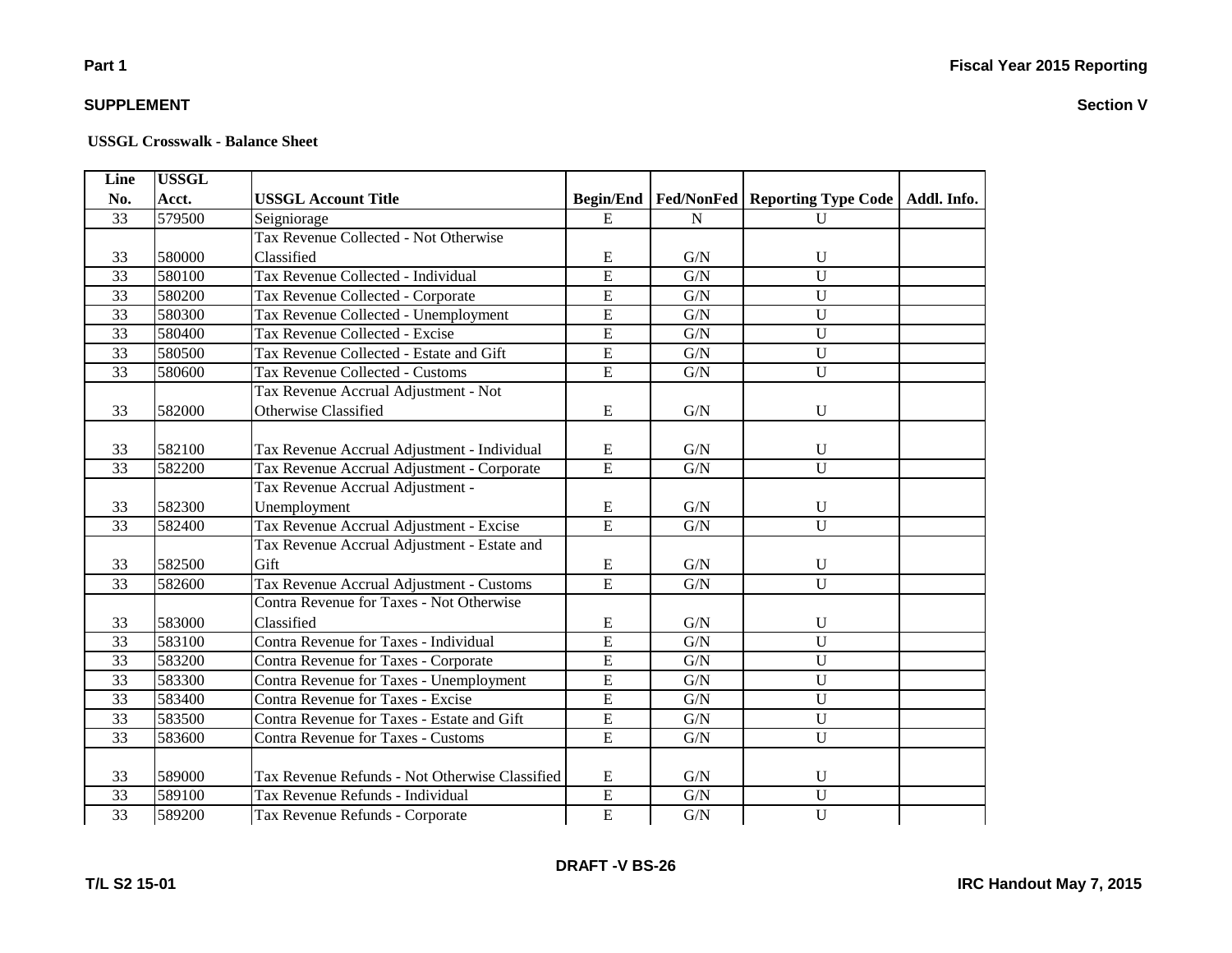**Section V**

# **Part 1**

### **SUPPLEMENT**

| Line            | <b>USSGL</b> |                                                 |                  |                |                                                |  |
|-----------------|--------------|-------------------------------------------------|------------------|----------------|------------------------------------------------|--|
| No.             | Acct.        | <b>USSGL Account Title</b>                      | <b>Begin/End</b> |                | Fed/NonFed   Reporting Type Code   Addl. Info. |  |
| 33              | 589300       | Tax Revenue Refunds - Unemployment              | E                | G/N            | $\mathbf U$                                    |  |
| 33              | 589400       | Tax Revenue Refunds - Excise                    | $\overline{E}$   | G/N            | $\overline{U}$                                 |  |
| 33              | 589500       | Tax Revenue Refunds - Estate and Gift           | $\overline{E}$   | G/N            | $\overline{U}$                                 |  |
| 33              | 589600       | Tax Revenue Refunds - Customs                   | $\overline{E}$   | G/N            | $\overline{U}$                                 |  |
| $\overline{33}$ | 590000       | <b>Other Revenue</b>                            | $\overline{E}$   | F/G/N/Z        | $\overline{U}$                                 |  |
| $\overline{33}$ | 590900       | Contra Revenue for Other Revenue                | $\overline{E}$   | F/G/N/Z        | $\overline{U}$                                 |  |
|                 |              | Revenue and Other Financing Sources -           |                  |                |                                                |  |
| 33              | 591900       | Cancellations                                   | E                | $\mathbf G$    | $\mathbf U$                                    |  |
|                 |              | Valuation Change in Investments - Exchange      |                  |                |                                                |  |
| 33              | 592100       | <b>Stabilization Fund</b>                       | ${\bf E}$        | ${\bf N}$      | U                                              |  |
|                 |              | Valuation Change in Investments for Federal     |                  |                |                                                |  |
| 33              | 592200       | Government Sponsored Enterprise                 | E                | ${\bf N}$      | $\mathbf U$                                    |  |
|                 |              | Valuation Change in Investments - Beneficial    |                  |                |                                                |  |
| 33              | 592300       | <b>Interest in Trust</b>                        | ${\bf E}$        | ${\bf N}$      | $\mathbf U$                                    |  |
|                 |              | Collections for Others - Statement of Custodial |                  |                |                                                |  |
| 33              | 599000       | Activity                                        | ${\bf E}$        | ${\rm G/N/Z}$  | $\mathbf U$                                    |  |
|                 |              | Accrued Collections for Others - Statement of   |                  |                |                                                |  |
| 33              | 599100       | <b>Custodial Activity</b>                       | ${\bf E}$        | ${\rm G/N/Z}$  | $\mathbf U$                                    |  |
|                 |              | Offset to Non-Entity Collections - Statement of |                  |                |                                                |  |
| 33              | 599300       | Changes in Net Position                         | ${\bf E}$        | $\mathbf G$    | $\mathbf U$                                    |  |
|                 |              | Offset to Non-Entity Accrued Collections -      |                  |                |                                                |  |
| 33              | 599400       | <b>Statement of Changes in Net Position</b>     | E                | G              | U                                              |  |
|                 |              | Financing Sources Transferred In From Custodial |                  |                |                                                |  |
| 33              | 599700       | <b>Statement Collections</b>                    | ${\bf E}$        | $\mathbf F$    | U                                              |  |
|                 |              | Custodial Collections Transferred Out to a      |                  |                |                                                |  |
|                 |              | Treasury Account Symbol Other Than the          |                  |                |                                                |  |
| 33              | 599800       | General Fund of the Treasury                    | ${\bf E}$        | $\mathbf F$    | $\mathbf U$                                    |  |
| $\overline{33}$ | 610000       | <b>Operating Expenses/Program Costs</b>         | $\overline{E}$   | F/N            | $\overline{U}$                                 |  |
|                 |              |                                                 |                  |                |                                                |  |
| 33              | 619000       | Contra Bad Debt Expense - Incurred for Others   | ${\bf E}$        | F/N            | $\mathbf U$                                    |  |
| $\overline{33}$ | 619900       | <b>Adjustment to Subsidy Expense</b>            | $\overline{E}$   | $\overline{N}$ | $\overline{U}$                                 |  |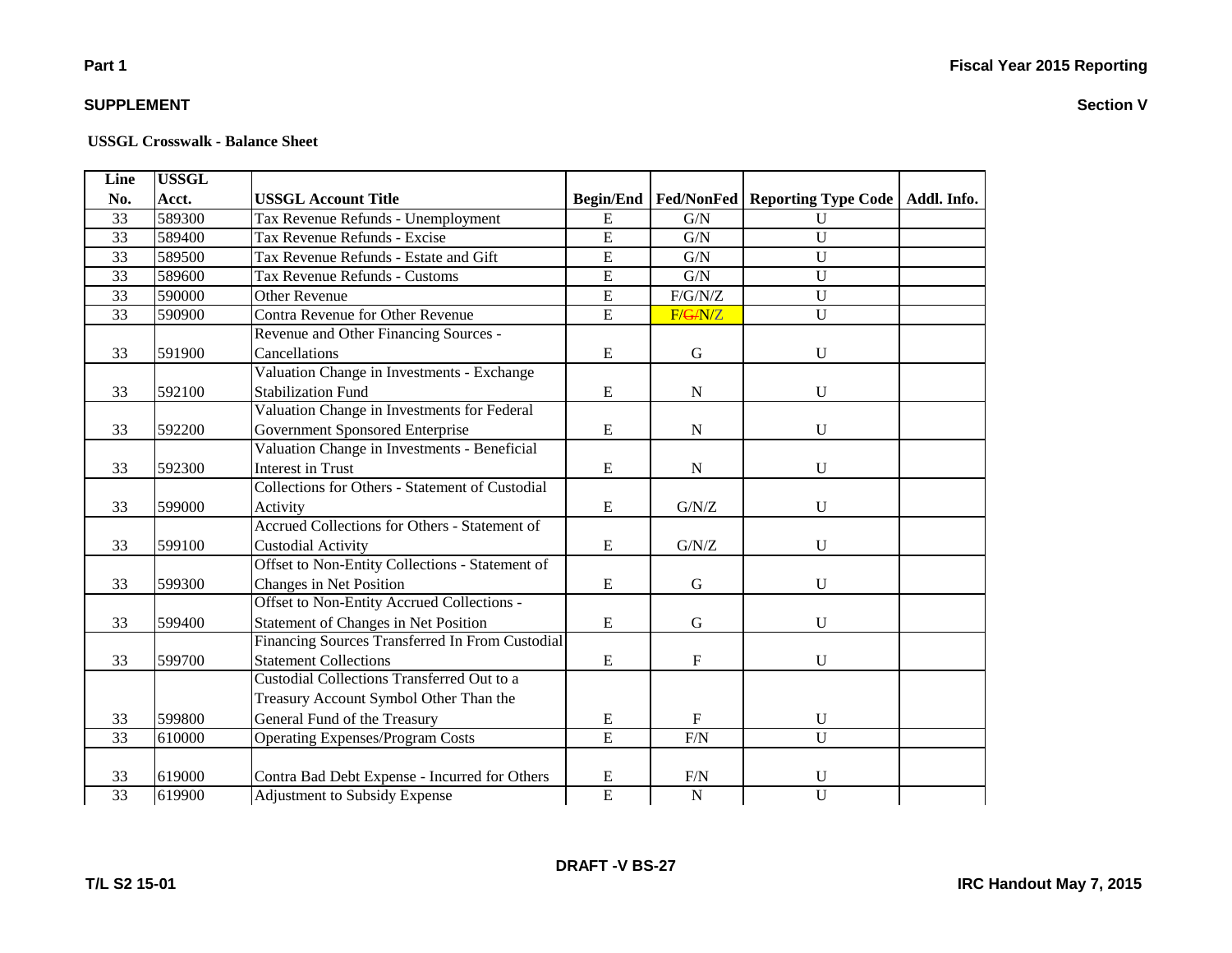# **Part 1**

### **SUPPLEMENT**

| Line            | <b>USSGL</b> |                                                   |                |             |                                                            |  |
|-----------------|--------------|---------------------------------------------------|----------------|-------------|------------------------------------------------------------|--|
| No.             | Acct.        | <b>USSGL Account Title</b>                        |                |             | Begin/End   Fed/NonFed   Reporting Type Code   Addl. Info. |  |
|                 |              | Interest Expenses on Borrowing From the Bureau    |                |             |                                                            |  |
|                 |              | of the Fiscal Service and/or the Federal          |                |             |                                                            |  |
| 33              | 631000       | <b>Financing Bank</b>                             | E              | $\mathbf F$ | $\mathbf U$                                                |  |
| $\overline{33}$ | 632000       | <b>Interest Expenses on Securities</b>            | $\overline{E}$ | F/N         | $\overline{U}$                                             |  |
| 33              | 633000       | <b>Other Interest Expenses</b>                    | $\overline{E}$ | F/G/N/Z     | $\overline{U}$                                             |  |
|                 |              | Interest Expense Accrued on the Liability for     |                |             |                                                            |  |
| 33              | 634000       | <b>Loan Guarantees</b>                            | ${\bf E}$      | $\mathbf N$ | $\mathbf U$                                                |  |
| $\overline{33}$ | 640000       | <b>Benefit Expense</b>                            | $\overline{E}$ | F/N/Z       | $\overline{U}$                                             |  |
| 33              | 650000       | <b>Cost of Goods Sold</b>                         | $\overline{E}$ | N           | $\mathbf U$                                                |  |
| 33              | 660000       | Applied Overhead                                  | $\overline{E}$ | $\mathbf N$ | U                                                          |  |
| 33              | 661000       | Cost Capitalization Offset                        | ${\bf E}$      | $\mathbf N$ | $\mathbf U$                                                |  |
| 33              | 671000       | Depreciation, Amortization, and Depletion         | $\overline{E}$ | $\mathbf N$ | $\overline{U}$                                             |  |
| 33              | 672000       | <b>Bad Debt Expense</b>                           | $\mathbf E$    | F/N         | $\mathbf U$                                                |  |
| $\overline{33}$ | 673000       | <b>Imputed Costs</b>                              | $\overline{E}$ | $\mathbf F$ | $\overline{U}$                                             |  |
|                 |              | Other Expenses Not Requiring Budgetary            |                |             |                                                            |  |
| 33              | 679000       | Resources                                         | E              | F/N         | $\mathbf U$                                                |  |
| 33              | 680000       | <b>Future Funded Expenses</b>                     | $\overline{E}$ | $F/N/Z$     | $\overline{U}$                                             |  |
|                 |              | <b>Employer Contributions to Employee Benefit</b> |                |             |                                                            |  |
|                 |              | Programs Not Requiring Current-Year Budget        |                |             |                                                            |  |
| 33              | 685000       | Authority (Unobligated)                           | Ε              | F           | $\mathbf{U}$                                               |  |
| 33              | 690000       | <b>Nonproduction Costs</b>                        | $\overline{E}$ | F/N/Z       | $\overline{U}$                                             |  |
| 33              | 711000       | Gains on Disposition of Assets - Other            | $\mathbf E$    | $\mathbf N$ | U                                                          |  |
| 33              | 711100       | Gains on Disposition of Investments               | $\overline{E}$ | F/N/Z       | $\overline{U}$                                             |  |
| 33              | 711200       | Gains on Disposition of Borrowings                | $\overline{E}$ | $\mathbf F$ | $\overline{U}$                                             |  |
|                 |              | Gains on Changes in Long-Term Assumptions -       |                |             |                                                            |  |
| 33              | 717100       | From Experience                                   | E              | ${\bf N}$   | $\mathbf U$                                                |  |
|                 |              | Losses on Changes in Long-Term Assumptions -      |                |             |                                                            |  |
| 33              | 717200       | From Experience                                   | ${\bf E}$      | ${\bf N}$   | $\mathbf U$                                                |  |
| $\overline{33}$ | 718000       | <b>Unrealized Gains</b>                           | $\overline{E}$ | F/N         | $\overline{U}$                                             |  |
| 33              | 719000       | <b>Other Gains</b>                                | $\overline{E}$ | F/N         | $\overline{U}$                                             |  |
| 33              | 721000       | Losses on Disposition of Assets - Other           | ${\bf E}$      | ${\bf N}$   | $\mathbf U$                                                |  |
| $\overline{33}$ | 721100       | <b>Losses on Disposition of Investments</b>       | $\overline{E}$ | F/N/Z       | $\overline{U}$                                             |  |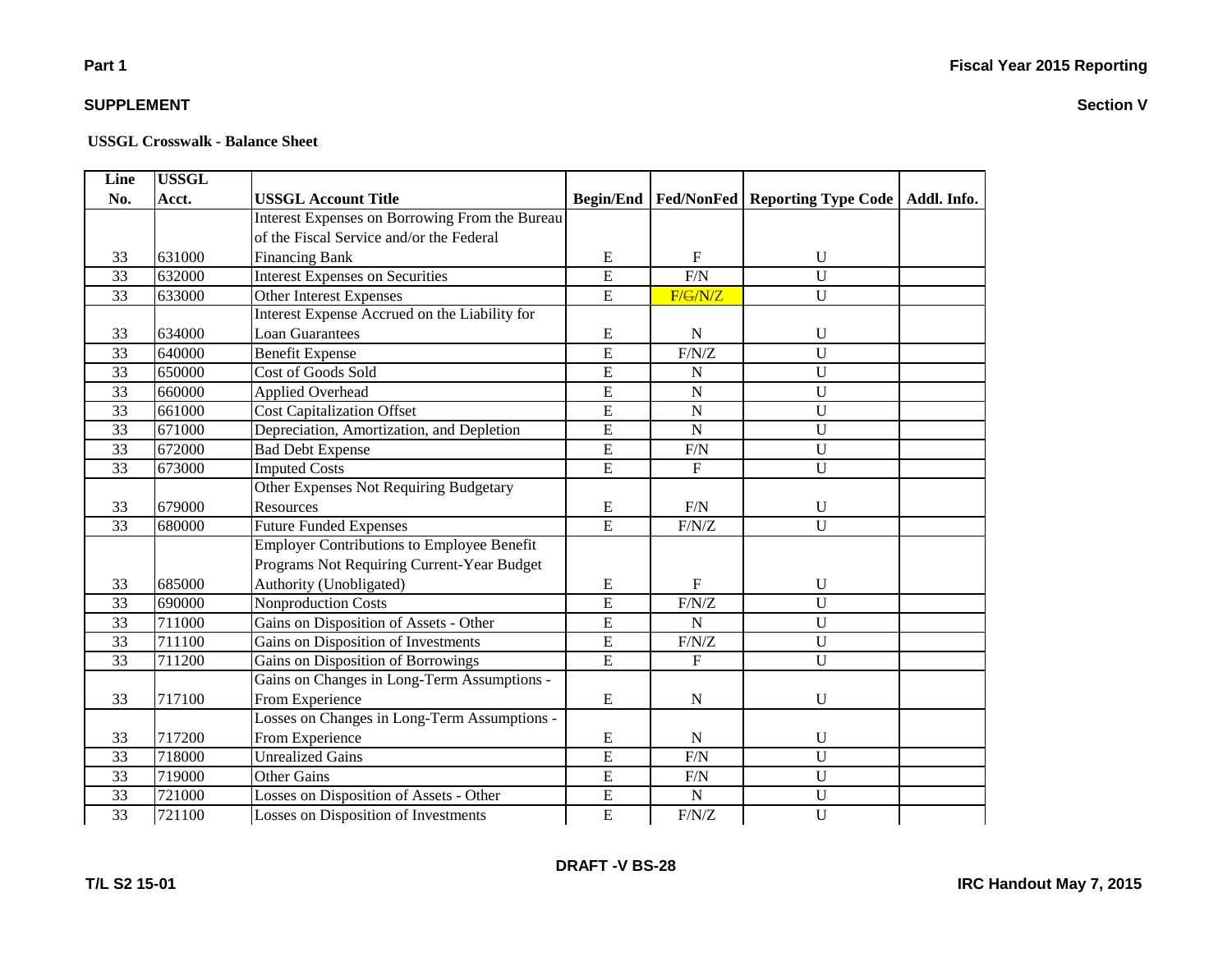### **Part 1**

### **SUPPLEMENT**

#### **USSGL Crosswalk - Balance Sheet**

| <b>Line</b>     | <b>USSGL</b>                |                                                              |                  |                |                                   |  |
|-----------------|-----------------------------|--------------------------------------------------------------|------------------|----------------|-----------------------------------|--|
| No.             | Acct.                       | <b>USSGL Account Title</b>                                   | <b>Begin/End</b> | Fed/NonFed     | Reporting Type Code   Addl. Info. |  |
| 33              | 721200                      | Losses on Disposition of Borrowings                          | ${\bf E}$        | F/Z            | $\mathbf{U}$                      |  |
|                 |                             |                                                              |                  |                |                                   |  |
| 33              | 727100                      | Gains on Changes in Long-Term Assumptions                    | E                | N              | U                                 |  |
|                 |                             |                                                              |                  |                |                                   |  |
| 33              | 727200                      | Losses on Changes in Long-Term Assumptions                   | E                | N              | U                                 |  |
| 33              | 728000                      | <b>Unrealized Losses</b>                                     | E                | F/N            | U                                 |  |
| $\overline{33}$ | 729000                      | <b>Other Losses</b>                                          | E                | F/N/Z          | U                                 |  |
| 33              | 729200                      | Other Losses from Impairment of Assets                       | E                | $\mathbf N$    | U                                 |  |
| 33              | 730000                      | <b>Extraordinary Items</b>                                   | E                | $\overline{N}$ | $\overline{U}$                    |  |
|                 |                             | Prior-Period Adjustments Due to Corrections of               |                  |                |                                   |  |
| 33              | 740000                      | Errors                                                       | E                | N/Z            | U                                 |  |
|                 |                             | Prior-Period Adjustments Due to Changes in                   |                  |                |                                   |  |
| 33              | 740100                      | <b>Accounting Principles</b>                                 | E                | N/Z            | U                                 |  |
|                 |                             | Prior Period Adjustments Due to Corrections of               |                  |                |                                   |  |
| 33              | 740500                      | Errors - Years Preceding the Prior Year                      | E                | N/Z            | U                                 |  |
| 33              | 750000                      | Distribution of Income - Dividend                            | E                | G/N/Z          | U                                 |  |
| 33              | 760000                      | Changes in Actuarial Liability                               | E                | $\mathbf N$    | U                                 |  |
|                 |                             |                                                              |                  |                |                                   |  |
|                 |                             | <b>Total Net Position - Funds From Dedicated Collections</b> |                  |                |                                   |  |
| 34              |                             | (Combined or Consolidated Totals) (Note 21)                  |                  |                |                                   |  |
|                 |                             |                                                              |                  |                |                                   |  |
|                 |                             | This line is calculated. Equals the sum of lines 30 and 32.  |                  |                |                                   |  |
|                 |                             |                                                              |                  |                |                                   |  |
|                 |                             | <b>Total Net Position - All Other Funds (Combined or</b>     |                  |                |                                   |  |
| 35              | <b>Consolidated Totals)</b> |                                                              |                  |                |                                   |  |
|                 |                             |                                                              |                  |                |                                   |  |
|                 |                             | This line is calculated. Equals the sum of lines 31 and 33.  |                  |                |                                   |  |
|                 |                             |                                                              |                  |                |                                   |  |
| 36              | <b>Total Net Position</b>   |                                                              |                  |                |                                   |  |
|                 |                             |                                                              |                  |                |                                   |  |
|                 |                             | This line is calculated. Equals the sum of lines 34 and 35.  |                  |                |                                   |  |
|                 |                             |                                                              |                  |                |                                   |  |
|                 |                             |                                                              |                  |                |                                   |  |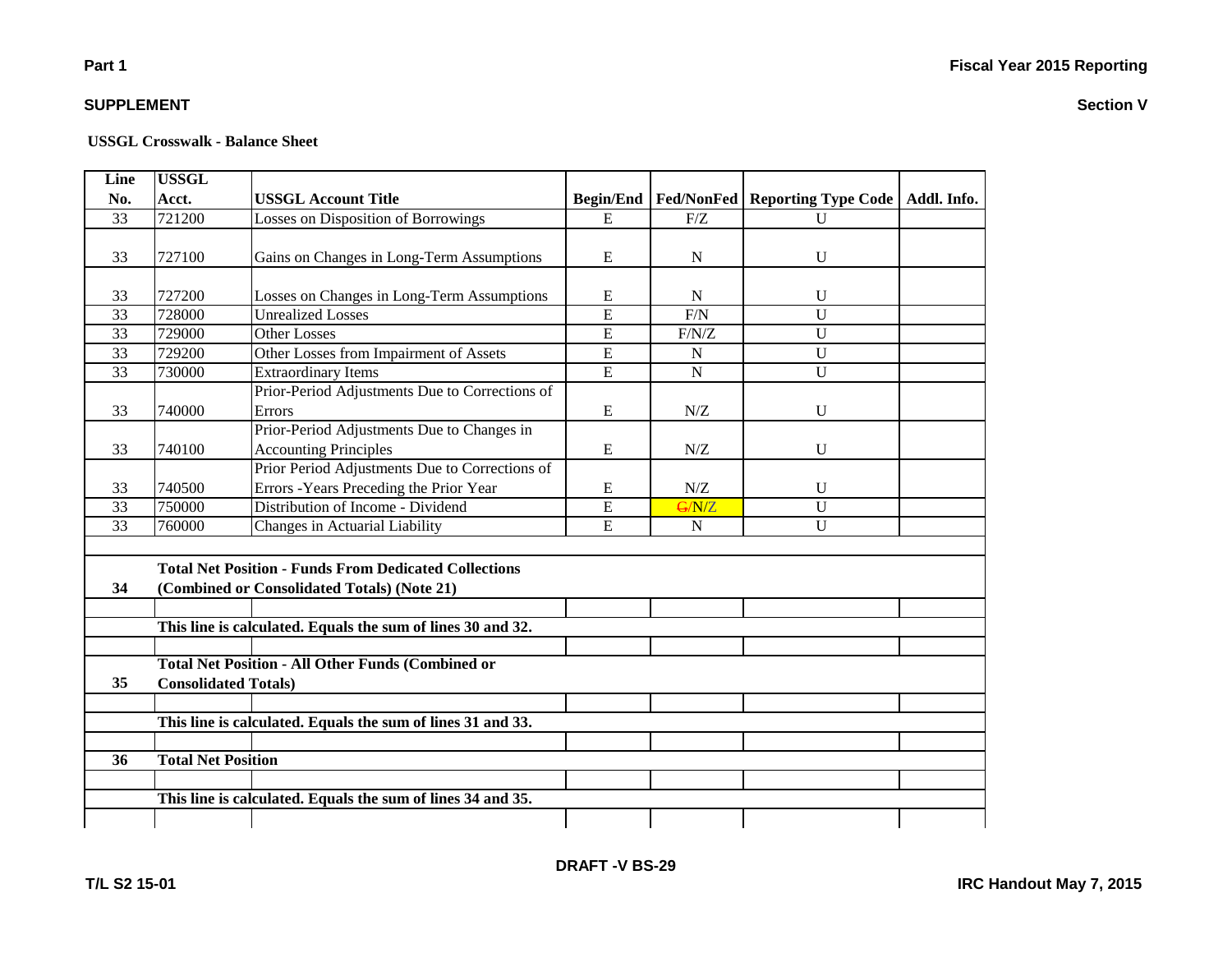### **Part 1**

### **SUPPLEMENT**

**USSGL Crosswalk - Balance Sheet**

| Line                                                        | <b>IUSSGL</b>                             |                             |  |  |                                                            |  |  |
|-------------------------------------------------------------|-------------------------------------------|-----------------------------|--|--|------------------------------------------------------------|--|--|
| No.                                                         | Acct.                                     | <b>IUSSGL Account Title</b> |  |  | Begin/End   Fed/NonFed   Reporting Type Code   Addl. Info. |  |  |
| 37                                                          | <b>Total Liabilities and Net Position</b> |                             |  |  |                                                            |  |  |
|                                                             |                                           |                             |  |  |                                                            |  |  |
| This line is calculated. Equals the sum of lines 28 and 36. |                                           |                             |  |  |                                                            |  |  |
|                                                             |                                           |                             |  |  |                                                            |  |  |